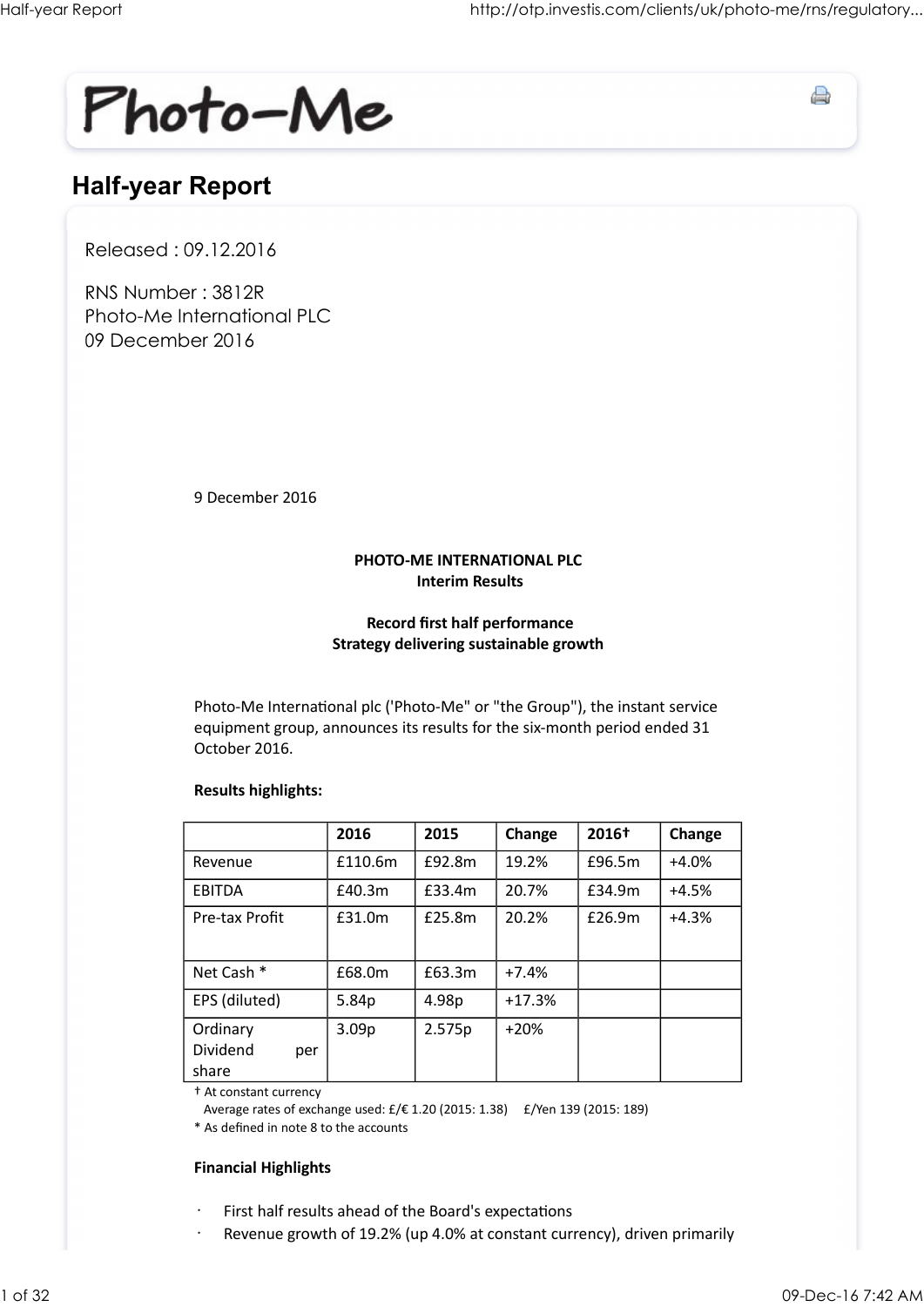by the rollout of our laundry product, Revolution

- Pre-tax profits increased by 20.2% to £31.0m; (up 4.3% at constant currency) Half-year Report<br>by the rollout of our laundry product, Revolution<br>Pre-tax profits increased by 20.2% to £31.0m; (up 4.3% at constant<br>expressed of 20.2% to £31.0m; (up 4.3% at constant
	- Net cash position remains very strong at £68.0m, £5.6m higher than at 30 April 2016, after investments, including the acquisition of Asda's photo division, and substantially higher dividend payments
	- Interim dividend increased by 20%, in line with guidance

#### **Operational Highlights**

- · Investments and new products reinforcing growth momentum
- Acquisition of the UK photo division of Asda Stores Limited completed
- Investment in technology upgrades in French Photobooth estate following ANTS (Agence Nationale des Titres Sécurisés linked to the French Ministry of Transport) contract
- · Memorandum of Understanding agreed with Ministry of Foreign Affairs and Trade in the Republic of Ireland for photobooth secure online passport applications
- New launderette shops producing good returns
- Production of reduced footprint "Revolution 2" laundry units now underway and expected to accelerate laundry roll-out

John Lewis, Non-executive Chairman, said:

"Photo-Me has made excellent progress in the first half with strong growth in revenues and profits reflecting the success of our strategy of investing in new products, the acceleration in the growth of our laundry business and currency benefit.

We are strongly positioned to be a leader in security based operations. During the first half we focused on technology upgrades to our photobooth estate in France that allow digitised photos and e-signatures for driving licenses to be securely uploaded. The expansion of our laundry business continues to drive our growth and the introduction of our smaller Revolution units are expected to help maintain that progress. Production of reduced footprint "Revolution 2" laundry units now<br>
underway and expected to accelerate laundry roll-out<br>
John Lewis, Non-executive Chairman, said:<br>
"Photo-Me has made excellent progress in the first half wit "Photo-Me has made excellent progress in the first half with strong growth in<br>revenues and profits reflecting the success of our strategy of investing in new<br>products, the acceleration in the growth of our laundry business revenues and profits reflecting the success of our strategy of investing in new products, the acceleration in the growth of our laundry business and currency benefit.<br>We are strongly positioned to be a leader in security b

investments and the interim ordinary dividend has increased by 20% in line with previous guidance.

The Group's performance for the first half was ahead of the Board expectations exceed current market expectations for the financial period ending 30 April prospects." our growth and the introduction of our smaller Revolution units are expected<br>to help maintain that progress.<br>Our cash flow and net cash position both remain extremely strong after<br>investments and the interim ordinary divid with previous guidance.<br>
The Group's performance for the first half was ahead of the Board expectations<br>
and the Board therefore now expects the Group's profits will significantly<br>
exceed current market expectations for th

#### Enquiries:

| <b>Photo-Me International</b> | Tel: 01372 453 399 |
|-------------------------------|--------------------|
| Serge Crasnianski, CEO        |                    |
| Gabriel Pirona, CFO           |                    |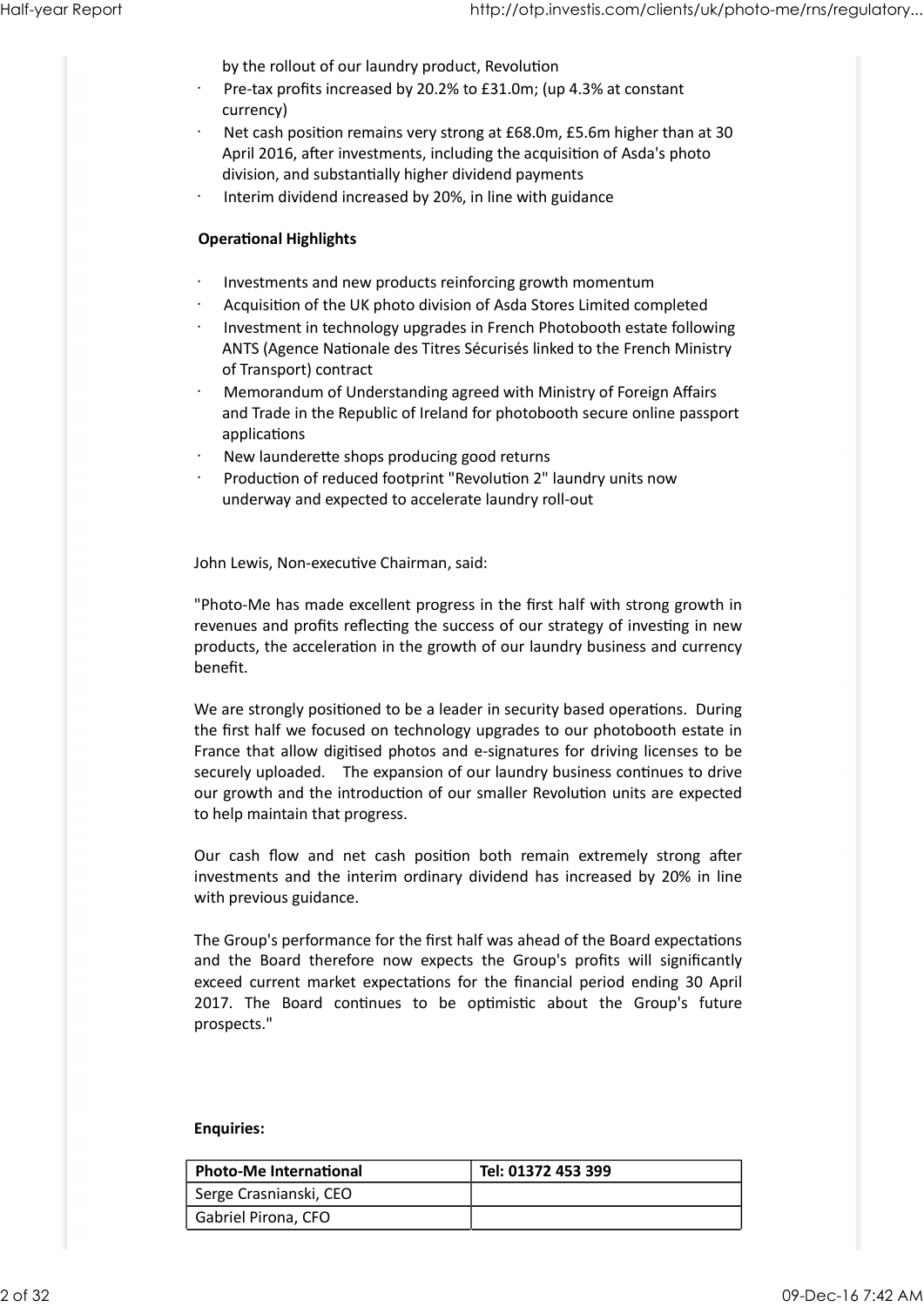| Half-year Report |                                                                                                                                                                                                        | http://otp.investis.com/clients/uk/photo-me/rns/regulatory                                                                                             |  |
|------------------|--------------------------------------------------------------------------------------------------------------------------------------------------------------------------------------------------------|--------------------------------------------------------------------------------------------------------------------------------------------------------|--|
|                  |                                                                                                                                                                                                        |                                                                                                                                                        |  |
|                  |                                                                                                                                                                                                        |                                                                                                                                                        |  |
|                  |                                                                                                                                                                                                        |                                                                                                                                                        |  |
|                  | <b>Madano Partnership (media)</b>                                                                                                                                                                      | Tel: 0207 593 4000                                                                                                                                     |  |
|                  | Kimberley<br>Matthew<br>Moth<br>Richardson                                                                                                                                                             |                                                                                                                                                        |  |
|                  |                                                                                                                                                                                                        |                                                                                                                                                        |  |
|                  | <b>IR Focus (investors)</b><br>Neville Harris                                                                                                                                                          | Tel: 07909 976044                                                                                                                                      |  |
|                  | <b>CHAIRMAN'S STATEMENT</b>                                                                                                                                                                            |                                                                                                                                                        |  |
|                  |                                                                                                                                                                                                        |                                                                                                                                                        |  |
|                  | <b>Results</b>                                                                                                                                                                                         |                                                                                                                                                        |  |
|                  | Headline revenue increased by 19.2%, benefiting from excellent operational<br>yen. Revenue at constant currency rose by 4%, driven by good growth in<br>accelerated expansion of the laundry business. | progress and the sharp decline in the value of sterling against the euro and<br>Continental Europe and the Republic of Ireland and, in particular, the |  |

#### CHAIRMAN'S STATEMENT

#### Results

The cash performance of the business remained strong and at 31 October 2016 net cash was £68.0m, an increase of £5.6m since 30 April 2016.

#### Strategy

**Results**<br>
Headline revenue increased by 19.2%, benefiting from excellent operational<br>
progress and the sharp decline in the value of sterling against the euro and<br>
yen. Revenue at constant currency rose by 4%, driven by g **Results**<br>**Results**<br>**Results**<br>**Regions** and the sharp decline in the value of sterling against the euro and<br>**progress and the sharp decline in the value of sterling against the euro and<br><b>Continental Europe** and the Republi **Results**<br> **Readline** revenue increased by 19.2%, benefiting from excellent operational<br>
progress and the sharp decline in the value of sterling against the euro and<br> **Continental** Europe and currency rose by 4%, driven by Headline revenue increased by 19.2%, benefiting from excellent operational<br>progress and the sharp decline in the value of sterling against the euro and<br>yen. Revenue at constant currency rose by 4%, driven by good growth in exclusively focusing its product development on new technologies enabling progress and the sharp decline in the value of sterling against the euro and<br>
Seven. Revenue at constant currency rose by 4%, driven by good growth in<br>
Continental Europe and the Republic of Ireland and, in particular, the yen. Revenue at constant currency rose by 4%, driven by good growth in<br>Continental Europe and the Republic of Ireland and, in particular, the<br>accelerated expansion of the laundry business.<br>Headline pre-tax profits increase Continental Europe and the Republic of Ireland and, in particular, the<br>accelerated expansion of the laundry business.<br>Headline pre-tax profits rose by 20.2% to £31.0m and at constant currency<br>pre-tax profits increased by 4 enrolment booth, showcased last month at TRUSTECH in Cannes, a large event dedicated to the Trust Based Technology. In addition to ID secure systems, the Headline pre-tax profits rose by 20.2% to £31.0m and at constant currency<br>pre-tax profits increased by 4.3%.<br>The cash performance of the business remained strong and at 31 October 2016<br>net cash was £68.0m, an increase of £ (Moneygram), and the automated distribution of high-value prepaid gift cards. These initiatives strongly position the Group to become a leader in security based applications.

The Group remains focused on the rapid expansion of its laundry division in Continental Europe, expanding in all segments of the laundry market, in line with its plan to deploy 6,000 owned and operated laundry units by 2020.

#### Dividends

In line with the commitment that we made at the time of our preliminary results in June 2016, the Board is declaring an interim dividend of 3.09 pence per share, an increase of 20% over the interim dividend of 2.575 pence per share paid last year. (Moneygram), and the automated distribution of high-value prepaid gift cards.<br>These initiatives strongly position the Group to become a leader in security<br>based applications.<br>The Group remains focused on the rapid expansio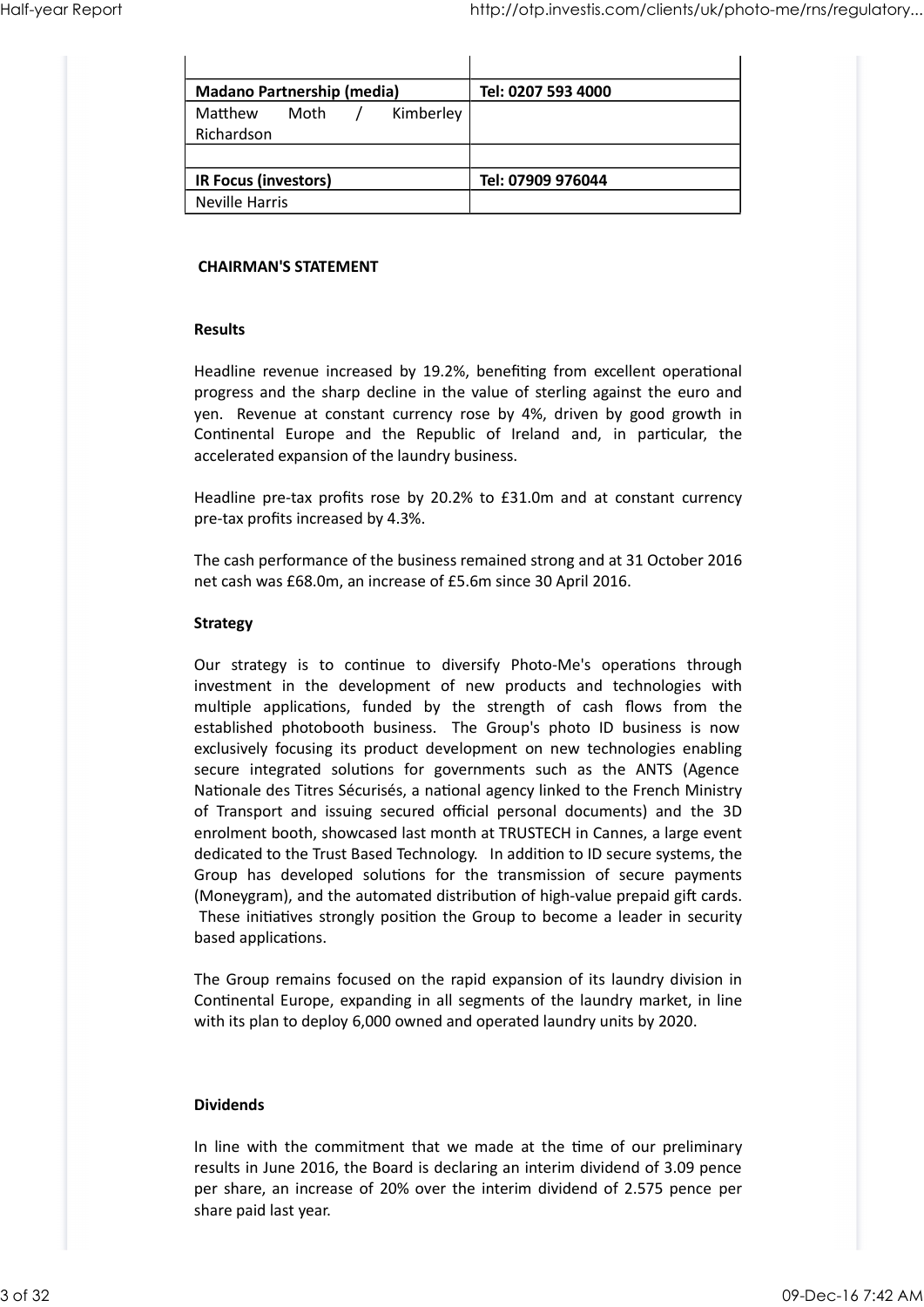The interim dividend will be paid on 11 May 2017 to shareholders on the register on 7 April 2017, with an ex-dividend date of 6 April 2017. Half-year Report<br>The interim dividend will be paid on 11 May 2017 to shareholders on the<br>register on 7 April 2017, with an ex-dividend date of 6 April 2017.

#### **Outlook**

The Group's performance for the first half was ahead of the Board expectations http://otp.investis.com/clients/uk/photo-me/rns/regulatory...<br>The interim dividend will be paid on 11 May 2017 to shareholders on the<br>register on 7 April 2017, with an ex-dividend date of 6 April 2017.<br>**Outlook**<br>The Group' exceed current market expectations for the financial period ending 30 April http://otp.investis.com/clients/uk/photo-me/ms/regulatory...<br>
The interim dividend will be paid on 11 May 2017 to shareholders on the<br>
register on 7 April 2017, with an ex-dividend date of 6 April 2017.<br> **Outlook**<br>
The Gro prospects. **Outlook**<br>
The Group's performance for the first half was ahead of the Board expectations<br>
and the Board therefore now expects the Group's profits will significantly<br>
exceed current market expectations for the financial pe **Outlook**<br>The Group's performance for the first half was ahead of the Board expectations<br>and the Board therefore now expects the Group's profits will significantly<br>exceed current market expectations for the finnatial perio

John Lewis Non-executive Chairman

#### CHIEF EXECUTIVE'S BUSINESS AND FINANCIAL REVIEW

#### BUSINESS REVIEW

printing kiosks and amusement machines.

At the end of October 2016, the Group's estate comprised 46,760 units (2015: exceed current market expectations for the financial period ending 30 April<br>2017. The Board continues to be optimistic about the Group's future<br>prospects.<br>**John Lewis**<br>**NOn-executive Chairman**<br>**CHIEF EXECUTIVE'S BUSINESS A** 2017. The Board continues to be optimistic about the Group's future<br>prospects.<br> **John Lewis**<br> **Non-executive Chairman**<br> **CHIEF EXECUTIVE'S BUSINESS AND FINANCIAL REVIEW**<br> **EVIENT EXECUTIVE'S BUSINESS AND FINANCIAL REVIEW**<br> Continental Europe and Asia & the Rest of the World, particularly China. The photobooth estate also grew by 2.5%.

Leveraging the strong cashflows generated by its operations, the Group has **CHIEF EXECUTIVE'S BUSINESS AND FINANCIAL REVIEW**<br>**BUSINESS REVIEW**<br>Photo-Me's principal activity is the operation of unattended vending<br>equipment, primarily photo booths and laundry units, and also new digital<br>printing ki investments which will generate high returns in the future: acquisition of the UK photo division of Asda Stores Limited, roll-out of new Revolution units especially in France, Ireland and Portugal, new digital printing Kiosks deployed in UK supermarkets, new launderettes acquired in Europe. Photo-Me's principal activity is the operation of unattended vending<br>equipment, primarily photo booths and laundry units, and also new digital<br>printing kiosks and amusement machines.<br>At the end of October 2016, the Group's

|                                                                                  |      |         |      |                         | At the end of October 2016, the Group's estate comprised 46,760 units (2015: |         |
|----------------------------------------------------------------------------------|------|---------|------|-------------------------|------------------------------------------------------------------------------|---------|
| 45,241) of which photobooths comprised 60%. Overall, the number of               |      |         |      |                         |                                                                              |         |
| vending units increased by 3.4% year on year, driven by good growth in           |      |         |      |                         |                                                                              |         |
| Continental Europe and Asia & the Rest of the World, particularly China. The     |      |         |      |                         |                                                                              |         |
| photobooth estate also grew by 2.5%.                                             |      |         |      |                         |                                                                              |         |
| Leveraging the strong cashflows generated by its operations, the Group has       |      |         |      |                         |                                                                              |         |
| invested £24m during the period (2015: £11.3m) in a programme of                 |      |         |      |                         |                                                                              |         |
| investments which will generate high returns in the future: acquisition of the   |      |         |      |                         |                                                                              |         |
| UK photo division of Asda Stores Limited, roll-out of new Revolution units       |      |         |      |                         |                                                                              |         |
| especially in France, Ireland and Portugal, new digital printing Kiosks deployed |      |         |      |                         |                                                                              |         |
| in UK supermarkets, new launderettes acquired in Europe.                         |      |         |      |                         |                                                                              |         |
|                                                                                  |      |         |      |                         |                                                                              |         |
| The business is focused on three main geographic regions at present:             |      |         |      |                         |                                                                              |         |
| Continental Europe, UK & Republic of Ireland, and Asia & the Rest of World.      |      |         |      |                         |                                                                              |         |
|                                                                                  |      |         |      |                         |                                                                              |         |
|                                                                                  |      |         |      |                         |                                                                              |         |
|                                                                                  |      |         |      | <b>Vending units</b>    |                                                                              |         |
|                                                                                  |      | 2016    |      | 2015                    |                                                                              | Change  |
| Continental Europe                                                               |      | 23,605  |      | 22,687                  |                                                                              | $+4.0%$ |
| UK & Republic of                                                                 |      | 12,602  |      | 12,573                  |                                                                              | $+0.2%$ |
| Ireland                                                                          |      |         |      |                         |                                                                              |         |
| Asia & ROW                                                                       |      | 10,553  |      | 9,981                   |                                                                              | $+5.7%$ |
| Total                                                                            |      | 46,760  |      | 45,241                  |                                                                              | $+3.4%$ |
|                                                                                  |      |         |      |                         |                                                                              |         |
|                                                                                  |      |         |      |                         |                                                                              |         |
|                                                                                  |      |         |      |                         |                                                                              |         |
| Geographical analysis of revenue and profit (by origin)                          |      |         |      |                         |                                                                              |         |
|                                                                                  |      | Revenue |      | <b>Operating Profit</b> |                                                                              |         |
|                                                                                  | 2016 | 2016 CC | 2015 |                         | 2016 2016 CC 2015                                                            |         |
| Six months to 31                                                                 |      |         |      |                         |                                                                              |         |
| <b>October</b>                                                                   |      |         |      |                         |                                                                              |         |

|                             |      | Revenue |  | <b>Operating Profit</b>     |      |
|-----------------------------|------|---------|--|-----------------------------|------|
| Six months to 31<br>October | 2016 |         |  | 2016 CC 2015   2016 2016 CC | 2015 |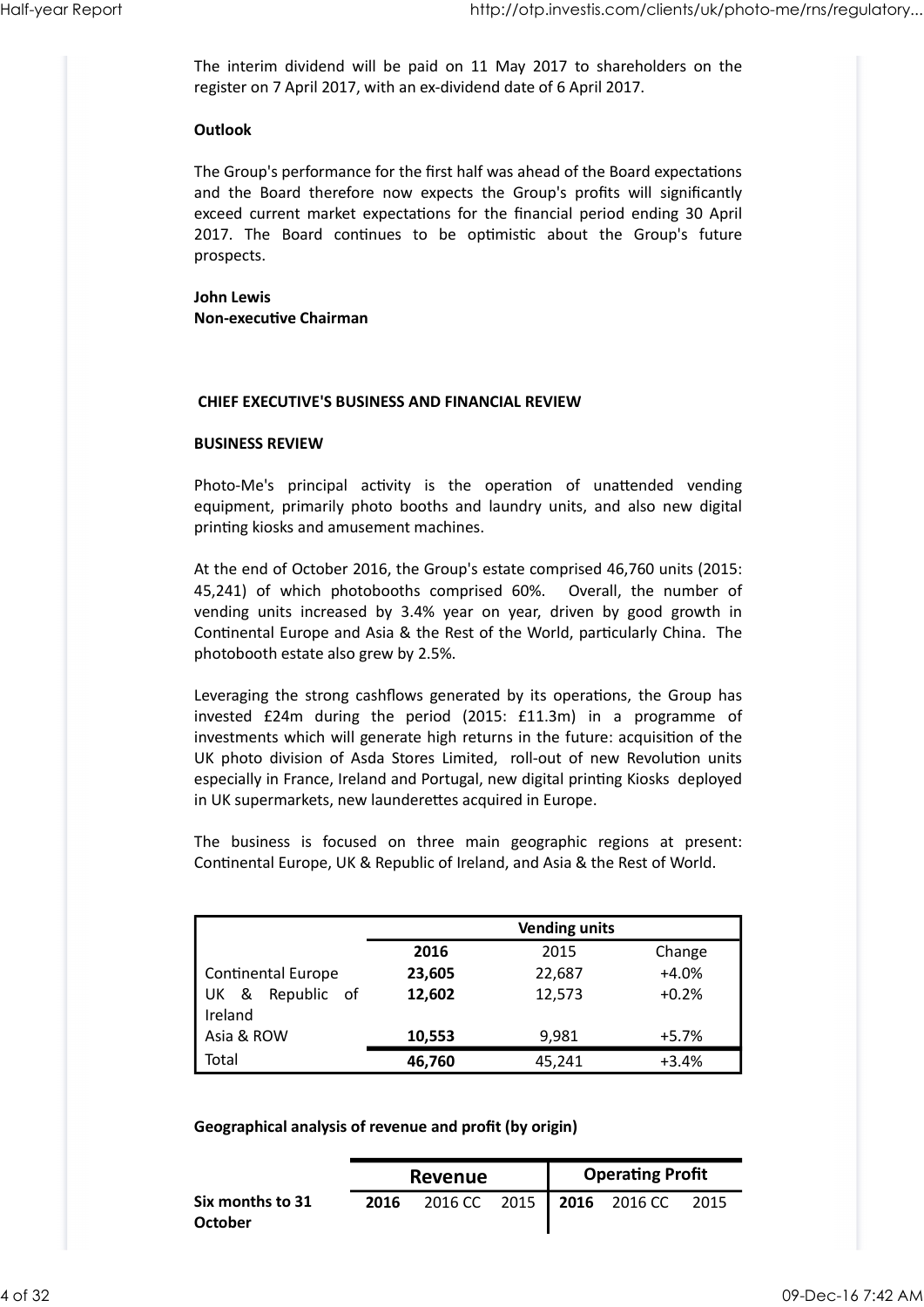| Half-year Report |                                                                                                                                                     |       |      |      |      |      | http://otp.investis.com/clients/uk/photo-me/rns/regulatory |
|------------------|-----------------------------------------------------------------------------------------------------------------------------------------------------|-------|------|------|------|------|------------------------------------------------------------|
|                  |                                                                                                                                                     |       |      |      |      |      |                                                            |
|                  |                                                                                                                                                     | £m    | £m   | £m   | £m   | £m   | £m                                                         |
|                  | Continental                                                                                                                                         | 61.1  | 53.0 | 51.6 | 22.0 | 18.8 | 17.6                                                       |
|                  | Europe<br>UK & ROI (inc.                                                                                                                            | 25.4  | 25.2 | 23.0 | 4.4  | 4.2  | 4.4                                                        |
|                  | Corporate)                                                                                                                                          |       |      |      |      |      |                                                            |
|                  | Asia & ROW                                                                                                                                          | 24.1  | 18.3 | 18.2 | 3.7  | 2.9  | 3.4                                                        |
|                  |                                                                                                                                                     | 110.6 | 96.5 | 92.8 | 30.1 | 25.9 | 25.4                                                       |
|                  | <b>CONTINENTAL EUROPE</b>                                                                                                                           |       |      |      |      |      |                                                            |
|                  | Continental Europe in total contributed 55% of Group revenue (2015: 55%) and<br>73% of the profit (2015: 69%). The Group operates in ten countries. |       |      |      |      |      |                                                            |
|                  | At constant currency revenue increased by 2.7%, driven by a 78% increase in                                                                         |       |      |      |      |      |                                                            |
|                  | takings from laundry machines operated. Photobooth revenue contracted by                                                                            |       |      |      |      |      |                                                            |
|                  | 1% at constant currency. Operating profits rose by 6.8% on a constant currency<br>basis, again driven primarily by the laundry division.            |       |      |      |      |      |                                                            |
|                  | The Group took the decision this year to slow down the roll-out of the                                                                              |       |      |      |      |      |                                                            |
|                  | European photobooth estate in order to focus on upgrading its photobooths                                                                           |       |      |      |      |      |                                                            |
|                  | both in terms of payment systems as well as new digital security features,                                                                          |       |      |      |      |      |                                                            |
|                  | particularly in France. In February 2016, the Group announced that it had                                                                           |       |      |      |      |      |                                                            |
|                  | obtained the first agreement with ANTS (National Agency of Secure Documents                                                                         |       |      |      |      |      |                                                            |

#### CONTINENTAL EUROPE

European photobooth estate in order to focus on upgrading its photobooths both in terms of payment systems as well as new digital security features, Corporate)<br>  $\frac{24.1}{110.6}$  96.5 92.8 3.7 2.9 3.4<br>  $\frac{110.6}{10.6}$  96.5 92.8 30.1 25.9 25.4<br>
CONTINENTAL EUROPE<br>
CONTINENTAL EUROPE<br>
CONTINENTAL EUROPE<br>
CONTINENTAL EUROPE<br>
CONTINENTAL EUROPE<br>
Actions and contributed 55 obtained the first agreement with ANTS (National Agency of Secure Documents in France) to allow the delivery of a digitised e-photo and e-signature for the purposes of driving licence applications enabling these documents to be sent from Photo-Me's booths via a secure server. The Group has invested in the upgrade of all its 7,800 units in France. takings from laundry machines operated. Photobooth revenue contracted by<br>25% at constant currency. Operating profits rose by 6.8% on a constant currency<br>basis, again driven primarily by the laundry division.<br>The Group took

The Group has taken a cautious attitude to price increases in its photobooth estate in recent years, but increases from €5 to €6 in Holland and from CHF8 to CHF10 in Switzerland were implemented towards the end of the first half.

predominantly utilising the same sites as the photobooth estate, continues to progress well and the Group now has laundry units in ten countries. At the end of the half-year, across the Group, the total number of laundry operated units increased by 51% compared with the half year in 2015. The results from the units in operation in France, the Republic of Ireland and Portugal remain extremely encouraging with monthly sales per unit of the more established particularly in France. In February 2016, the Group announced that it had obtained the first agreement with AITS (National Agency of Secure Documents in France) to allow the delivery of a digitised e-photo and e-signature obtained the first agreement with ANTS (National Agency of Secure Documents<br>in France) to allow the delivery of a digitsed e-photo and e-signature for the<br>purposes of driving licence applications enabling these documents t increased by 79% to £9.9m (2015: £5.5m). estate in recent years, but increases from €5 to €6 in Holland and from CHF8 to<br>CHF10 in Switzerland were implemented towards the end of the first half.<br>The roll-out of the Group's laundry product - branded Revolution -<br>pr

The Group now also has 34 launderettes in towns across France, Belgium and Spain, and is targeting towns where there is no large supermarket nearby and limited competition. A new design for the shops, modern and more attractive to customers, has been created and it is now being progressively rolled out encouraging. The Group's ambition remains to expand this concept rapidly and reach a sizeable base of locations by 2020. extremely encouraging with monthly saise per unit of the more established<br>machines within the estate of £1,400 during the period. In the six-month<br>period ended 31 October 2016, laundry business takings across the Group<br>inc

Total sales of laundry equipment across the Group increased by 77% to £2.3m compared with the same period last year (2015: £1.3m).

Production of the Group's reduced footprint "Revolution 2" unit has recently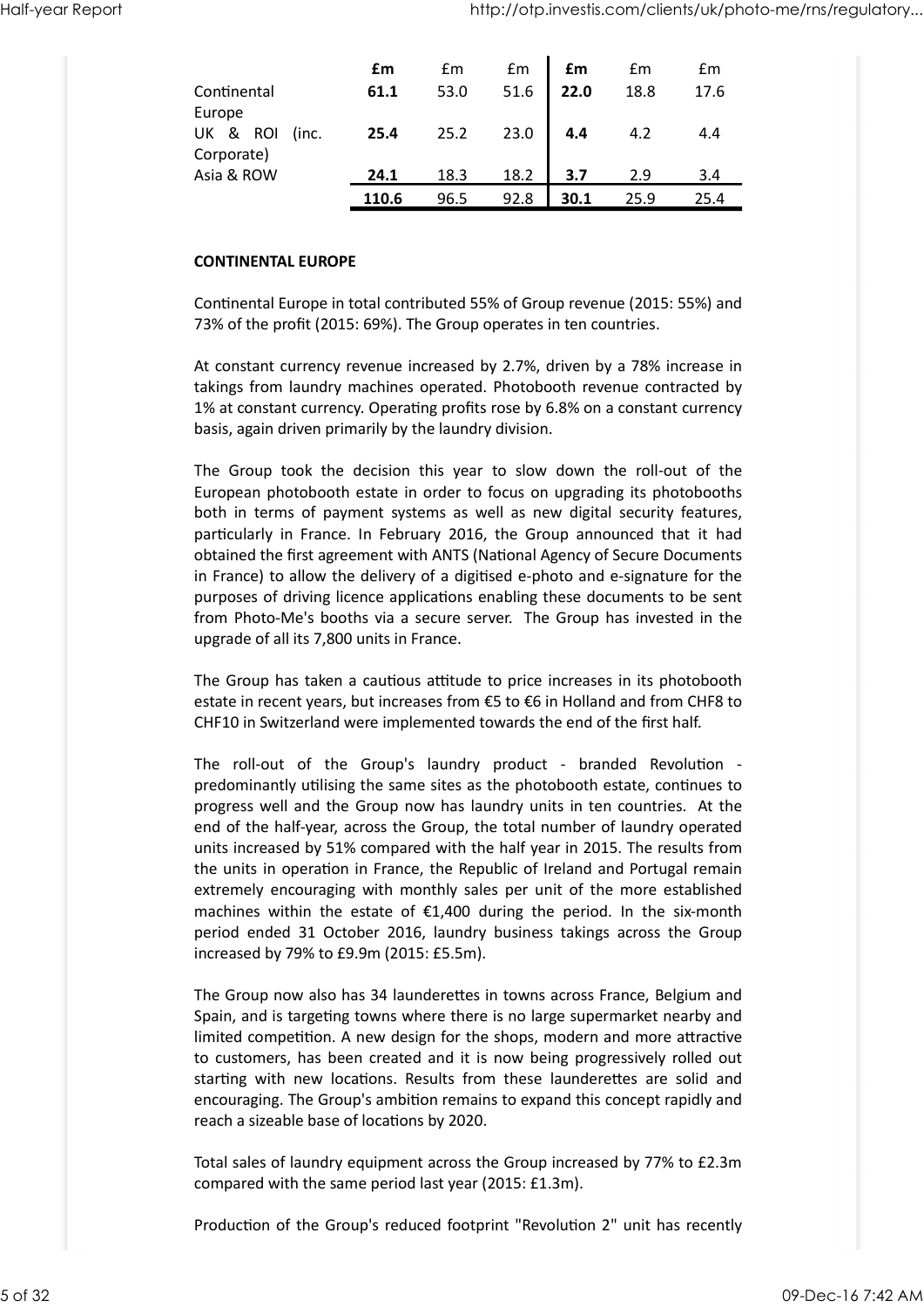commenced. Like the current unit, Revolution 2 comprises two machines and a dryer but it has a footprint of only 5sqm<sup>2</sup> compared with 10sqm<sup>2</sup> for the current model. This smaller unit is expected to enable more rapid deployment for the product in its core markets and is likely to be more attractive in Far Eastern markets. Half-year Report<br>
commenced. Like the current unit, Revolution 2 comprises two machines and<br>
a dryer but it has a footprint of only 5sqm<sup>2</sup> compared with 10sqm<sup>2</sup> for the<br>
summatured a This angular with a master the such m

The Group operates nearly 5,000 digital printing kiosks in Europe, primarily in France and Switzerland, an increase of 3.5% compared with the prior year http://otp.investis.com/clients/uk/photo-me/ms/regulatory...<br>
commenced. Like the current unit, Revolution 2 comprises two machines and<br>
a dryer but it has a footprint of only 5sqm<sup>2</sup> compared with 10sqm<sup>2</sup> for the<br>
for th introduced a new kiosk designed by Starck which is fully integrated with major social media networks and enable easy photo printing from smartphones. Initial results from the Speedlab Cube and Speedlab Bio have been promising and these have been gradually rolled out during the first half. commenced. Like the current unit, Revolution 2 comprises two machines and<br>a dryer but it has a footprint of only 5sqm<sup>2</sup> compared with 10sqm<sup>2</sup> for the<br>current model. This smaller unit is expected to enable more rapid depl current model. This smaller unit is expected to enable more rapid deployment<br>for the product in its core markets and is likely to be more attractive in Far<br>Fastern markets.<br>The Group operates nearly 5,000 digital printing

#### UK & REPUBLIC OF IRELAND (Including Corporate)

operating profit (2015: 17%).

declined by 4.5% due to Photo-Me Retail (acquired Asda's UK photo division) Eastern markets.<br>The Group operates nearly 5,000 digital printing kiosks in Europe, primarily in<br>France and Switzerland, an increase of 3.5% compared with the prior year<br>period. In response to growing consumer demand, the management costs in the core photobooth estate. The laundry business in the The Group operates nearly 5,000 digital printing kiosks in Europe, primarily in<br>France and Switterland, an increase of 3.5% compared with the prior year<br>period. In response to growing consumer demand, the Group last year<br>i included in the European section, above. Fowler (UK), the Group's commercial laundry and catering equipment business, has made good progress in the last 12 months and contributed almost £2m to Group revenue in the first half. Initial results from the Speedlab Cube and Speedlab Bio have been promising<br>and these have been gradually rolled out during the first half.<br>UK & REPUBLIC OF IRELAND (Including Corporate)<br>This division contributed 23% of Gr UK & REPUBLIC OF IRELAND (Including Corporate)<br>
This division contributed 23% of Group revenue (2015: 25%) and 15% of<br>
operating profit in the UK & Republic of Ireland (Including Corporate)<br>
The operating profit in the UK The operating profit in the UK & Republic of Ireland (Including Corporate)<br>declined by 4.5% due to Photo-Me Retail (acquired Asda's UK photo dvision)<br>start-up costs, increased depreciation and slightly higher machines<br>mana

strategy there was a continued reduction in bouly/amusement machines and kiddie rides which generate minimal revenue and perform below the Group Group more than doubled the number of digital printing kiosks it operates by replacing 265 existing units within Morrisons with its own units.

The Group completed the acquisition of the UK photo division of Asda Stores Limited on 31 October 2016 as announced on 7 November 2016. The Group upgrades that are necessary to increase the appeal for customers and expand the profit performance going forward.

Republic of Ireland continued to perform well and commentary on this is included in the European section, above. Fowler (UK), the Group's commercial laundry and catering equipment business, has made good progress in the la photobooths are being rolled out in the Republic of Ireland in conjunction with laundry and catering equipment business, has made good progress in the last<br>22 months and contributed almost £2m to Group revenue in the first half.<br>Photobooth unit numbers were stable year-on-year while in line with the<br>s 12 months and contributed almost £2m to Group revenue in the first half.<br>Photobooth unit numbers were stable year-on-year while in line with the<br>strategy there was a continued reduction in bouly/amusement machines and<br>kidd Photobooth unit numbers were stable year-on-year while in line with the strategy there was a continued reduction in boully/amusement machines and kiddle rides which generate minimal revenue and perform below the Group prof November 2016, a Memorandum of Understanding was concluded between both parties sealing the five-year arrangement. the profit performance going forward.<br>
the profit performance going forward.<br>
Leveraging the secure technology developed for the ANTS solution,<br>
photobooks are being rolled out in the Republic of Ireland in conjunction wit

#### ASIA & REST OF THE WORLD

Asia and R.O.W contributed 22% of Group revenue (2015: 20%) and 12% of operating profit (2015: 13%).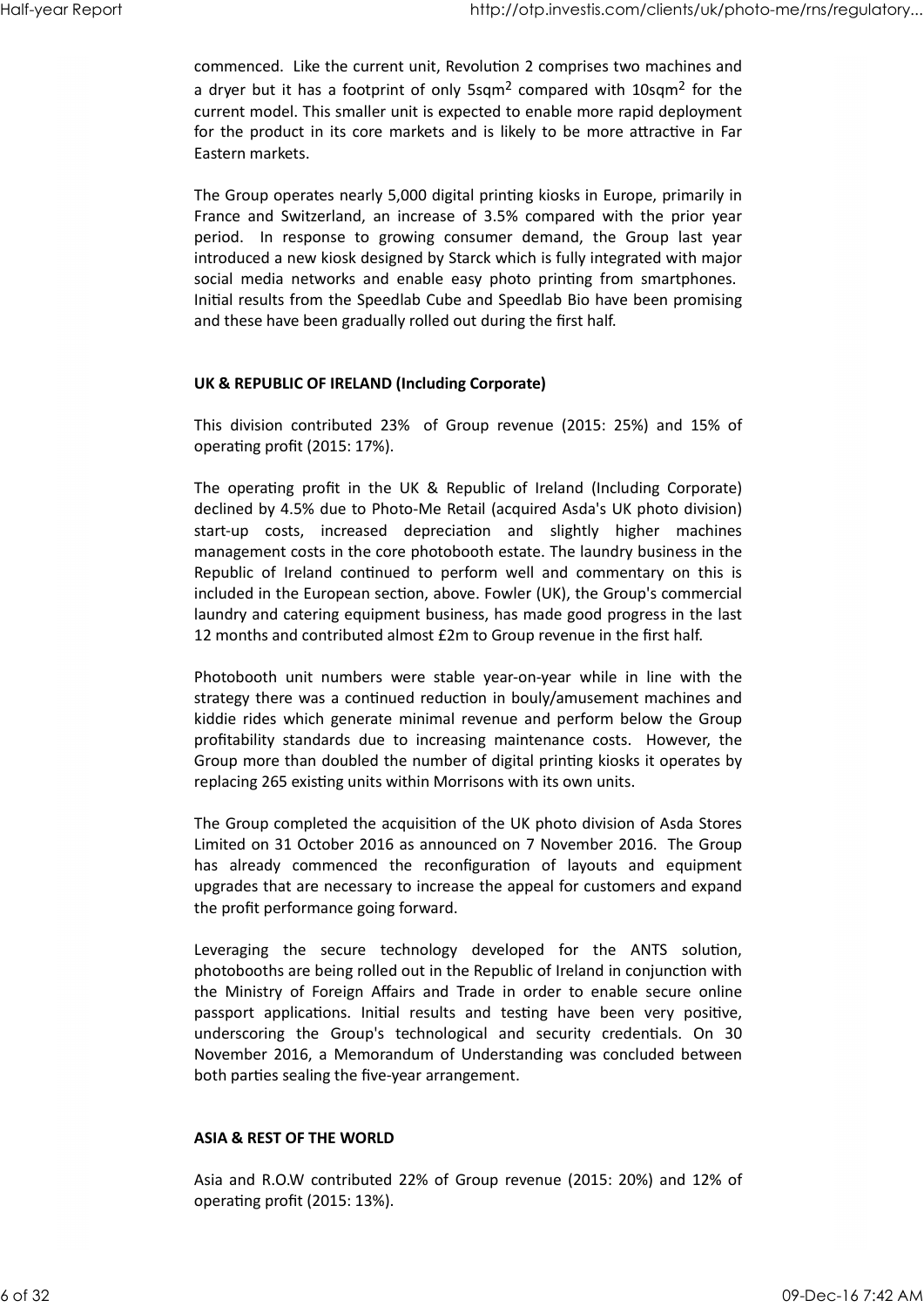At constant currency, revenues in Asia and R.O.W increased by 0.5% over the period with lower revenue in Japan offset by growth in China and South Korea. Half-year Report<br>At constant currency, revenues in Asia and R.O.W increased by 0.5% over the<br>period with lower revenue in Japan offset by growth in China and South Korea.

Japan, the largest territory in the region, was weaker in comparison to a strong http://otp.investis.com/clients/uk/photo-me/rns/regulatory...<br>At constant currency, revenues in Asia and R.O.W increased by 0.5% over the<br>period with lower revenue in Japan offset by growth in China and South Korea.<br>Japan, http://otp.investis.com/clients/uk/photo-me/rns/regulatory...<br>At constant currency, revenues in Asia and R.O.W increased by 0.5% over the<br>period with lower revenue in Japan offset by growth in China and South Korea.<br>Japan, considers it prudent not to expect any contribution from this programme in the current financial year. Photobooth numbers have increased by some 7% in http://otp.investis.com/clients/uk/photo-me/ms/regulatory...<br>At constant currency, revenues in Asia and R.O.W increased by 0.5% over the<br>period with lower revenue in Japan offset by growth in China and South Korea.<br>Japan, recommence at some stage in 2017. The Group's internal position continued to improve, with a net cash<br>plapan, the largest territory in the region, was weaker in comparison to a strong<br>programme, Japan's new 1D card programme, and the Group currently<br>consid

Good progress continues to be made in China where both revenues and profits increased by over 30% on a constant currency basis.

#### STATEMENT OF FINANCIAL POSITION

#### PRINCIPAL RISKS

|                                           | Shareholders' equity as at 31 October 2016 totaled £134.9m (30 April 2016:<br>£121.6m), equivalent to 36 pence (30 April 2016: 33 pence) per share.                                                                                                                                                                                                                                    |                                                                                                                                                                                                             |
|-------------------------------------------|----------------------------------------------------------------------------------------------------------------------------------------------------------------------------------------------------------------------------------------------------------------------------------------------------------------------------------------------------------------------------------------|-------------------------------------------------------------------------------------------------------------------------------------------------------------------------------------------------------------|
|                                           | The Group's net financial position continued to improve, with a net cash<br>balance of £68.0m as at the 31 October 2016 (30 April 2016: £62.4m).                                                                                                                                                                                                                                       |                                                                                                                                                                                                             |
| <b>PRINCIPAL RISKS</b>                    |                                                                                                                                                                                                                                                                                                                                                                                        |                                                                                                                                                                                                             |
|                                           | Like all businesses, the Group faces risks and uncertainties that could impact<br>the achievement of the Group's strategy. These risks are accepted as being<br>part of doing business and the Board recognises that the nature and scope of<br>these risks can change and so regularly reviews the risks faced by the Group as<br>well as the systems and processes to mitigate them. |                                                                                                                                                                                                             |
|                                           | The table below sets out what the Board believes to be the principal risks and<br>uncertainties, their impact, and actions taken to mitigate them.                                                                                                                                                                                                                                     |                                                                                                                                                                                                             |
| Nature of the risk                        | Description and impact                                                                                                                                                                                                                                                                                                                                                                 | Mitigation                                                                                                                                                                                                  |
| Economic                                  |                                                                                                                                                                                                                                                                                                                                                                                        |                                                                                                                                                                                                             |
| · Global economic<br>conditions           | Economic growth is a<br>major influence on<br>consumer spending. A<br>sustained period of<br>economic recession<br>could lead to a decrease<br>in consumer<br>expenditure in<br>discretionary areas.                                                                                                                                                                                   | The Group focuses on<br>maintaining the<br>characteristics and<br>affordability of its<br>needs-driven products.                                                                                            |
| • Volatility of foreign<br>exchange rates | The majority of the<br>Group's revenue and<br>profit is generated<br>outside of the UK, and<br>the Group results could<br>be adversely impacted<br>by an increase in the<br>value of sterling relative<br>to those currencies.                                                                                                                                                         | The Group hedges its<br>exposure to currency<br>fluctuations on<br>transactions, as<br>relevant. However, by<br>its nature, in the<br>Board's opinion, it is<br>very difficult to hedge<br>against currency |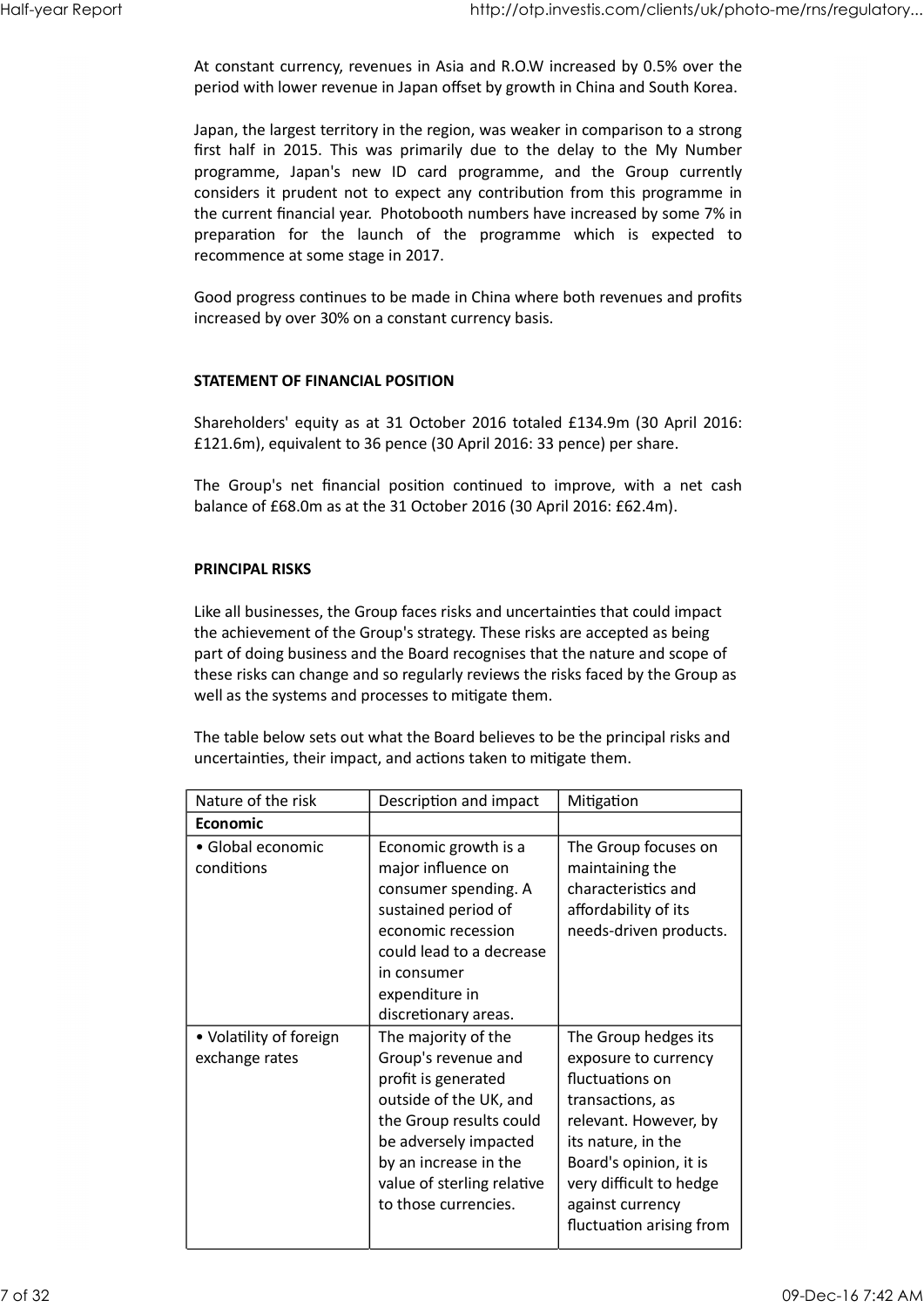| http://otp.investis.com/clients/uk/photo-me/rns/regulatory<br>translation in<br>consolidation in a<br>cost-effective manner.<br><b>Regulations</b><br>• Centralisation of<br>In many European<br>The Group has<br>developed new systems<br>production of ID photos<br>countries where the<br>Group operates, if<br>that respond to this<br>situation, leveraging 3D<br>governments were to<br>implement centralised<br>technology in ID<br>image capture for<br>security standards, and<br>linking securely our<br>biometric passport and<br>other applications, the<br>booths to the<br>Group's revenues and<br>administration<br>profits could be<br>repositories (solutions<br>seriously affected.<br>in place in France,<br>Ireland, Germany and<br>Switzerland,<br>discussions in the UK,<br>Belgium and Holland).<br>Besides, the Group also<br>ensures that its ID<br>product remains<br>affordable and of high<br>quality.<br>The Group is also<br>conducting lobbying<br>activities.<br><b>Strategic</b><br>· Identification of new<br>Failure to identify new<br>The Management<br>business opportunities<br>teams constantly<br>business areas may<br>impact the ability of the<br>review demand in | Half-year Report<br>Group to grow in the<br>existing markets and<br>potential new<br>long term.<br>opportunities. The<br>Group continues to<br>invest in research for<br>new products and<br>technologies.<br>. Inability to deliver<br>The realisation of<br>The Group regularly<br>anticipated benefits<br>long-term anticipated<br>monitors the<br>from the launch of new<br>performance of the<br>benefits depends mainly<br>upon the continued<br>entire estate of<br>products<br>growth of the laundry<br>machines. New |  |                                                                 |                                                       |
|----------------------------------------------------------------------------------------------------------------------------------------------------------------------------------------------------------------------------------------------------------------------------------------------------------------------------------------------------------------------------------------------------------------------------------------------------------------------------------------------------------------------------------------------------------------------------------------------------------------------------------------------------------------------------------------------------------------------------------------------------------------------------------------------------------------------------------------------------------------------------------------------------------------------------------------------------------------------------------------------------------------------------------------------------------------------------------------------------------------------------------------------------------------------------------------------------------------|-------------------------------------------------------------------------------------------------------------------------------------------------------------------------------------------------------------------------------------------------------------------------------------------------------------------------------------------------------------------------------------------------------------------------------------------------------------------------------------------------------------------------------|--|-----------------------------------------------------------------|-------------------------------------------------------|
|                                                                                                                                                                                                                                                                                                                                                                                                                                                                                                                                                                                                                                                                                                                                                                                                                                                                                                                                                                                                                                                                                                                                                                                                                |                                                                                                                                                                                                                                                                                                                                                                                                                                                                                                                               |  |                                                                 |                                                       |
|                                                                                                                                                                                                                                                                                                                                                                                                                                                                                                                                                                                                                                                                                                                                                                                                                                                                                                                                                                                                                                                                                                                                                                                                                |                                                                                                                                                                                                                                                                                                                                                                                                                                                                                                                               |  |                                                                 |                                                       |
|                                                                                                                                                                                                                                                                                                                                                                                                                                                                                                                                                                                                                                                                                                                                                                                                                                                                                                                                                                                                                                                                                                                                                                                                                |                                                                                                                                                                                                                                                                                                                                                                                                                                                                                                                               |  |                                                                 |                                                       |
|                                                                                                                                                                                                                                                                                                                                                                                                                                                                                                                                                                                                                                                                                                                                                                                                                                                                                                                                                                                                                                                                                                                                                                                                                |                                                                                                                                                                                                                                                                                                                                                                                                                                                                                                                               |  |                                                                 |                                                       |
| business and the<br>technology enabled<br>successful development<br>secure ID solutions are<br>of the integrated secure<br>heavily trialled before<br>launch and the<br>ID solutions.<br>performance of<br>operating machines is<br>monitored consistently.<br><b>Market</b><br>The Group has<br>The Group's major key<br>• Commercial<br>well-established<br>relationships are<br>relationships                                                                                                                                                                                                                                                                                                                                                                                                                                                                                                                                                                                                                                                                                                                                                                                                               |                                                                                                                                                                                                                                                                                                                                                                                                                                                                                                                               |  | long-term relationships<br>with a number of<br>site-owners. The | supported by<br>medium-term<br>contracts. We actively |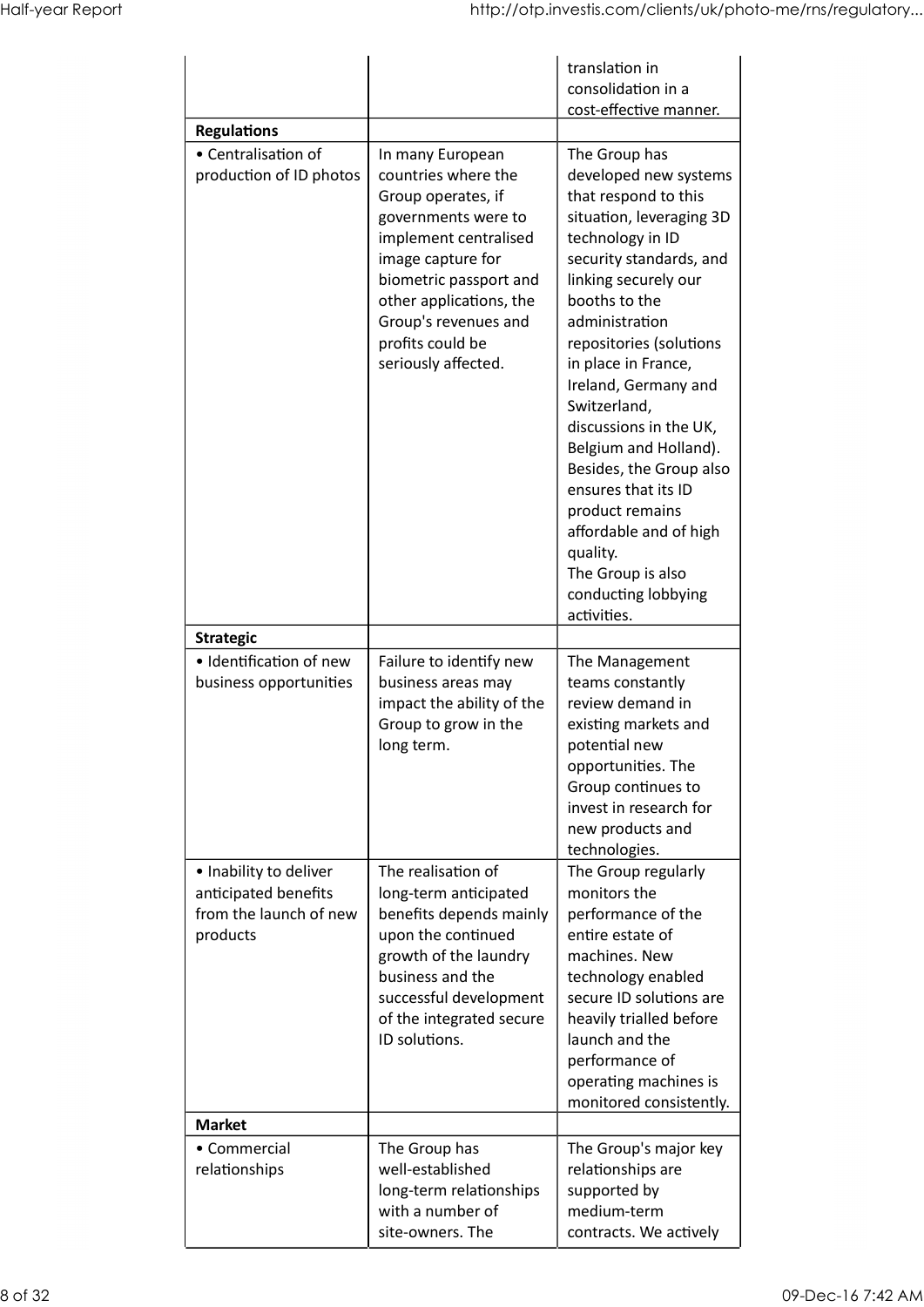|                                                        | deterioration in the<br>relationship with, or<br>ultimately the loss of, a<br>key account would have<br>an adverse albeit<br>contained, impact on<br>the Group's results,<br>considering how the                                      | manage our site-owner<br>relationships at all<br>levels to ensure a high<br>quality of service.                                                                                                                                                                                                                                                   |
|--------------------------------------------------------|---------------------------------------------------------------------------------------------------------------------------------------------------------------------------------------------------------------------------------------|---------------------------------------------------------------------------------------------------------------------------------------------------------------------------------------------------------------------------------------------------------------------------------------------------------------------------------------------------|
|                                                        | Group's turnover is<br>spread over a large<br>client base and none of<br>the accounts<br>representing more than<br>1% of the Group<br>turnover                                                                                        |                                                                                                                                                                                                                                                                                                                                                   |
| Operational<br>• Reliance on foreign<br>manufacturers  | The Group sources most<br>of its products from<br>outside the UK.<br>Consequently, the<br>Group is subject to risks<br>associated with<br>international trade.                                                                        | Extensive research is<br>conducted into quality<br>and ethics before the<br>Group procures<br>products from any new<br>country or supplier. The<br>Group also maintains<br>very close relationships<br>with both its suppliers<br>and shippers to ensure<br>that risks of disruption<br>to production and<br>supply are managed<br>appropriately. |
| • Reliance on one<br>single supplier of<br>consumables | The Group currently<br>buys all its paper for<br>photobooths from one<br>single supplier. The<br>failure of this supplier<br>could have a dramatic<br>effect.                                                                         | The Board has decided<br>to hold a strategic stock<br>of paper, allowing for 6<br>to 10 months' worth of<br>paper consumption, to<br>give enough time to<br>put in place alternative<br>solutions.                                                                                                                                                |
| • Reputation                                           | The Group's brands are<br>key assets of the<br>business. Failure to<br>protect the Group's<br>reputation and brands<br>could lead to a loss of<br>trust and confidence.<br>This could result in a<br>decline in the customer<br>base. | The protection of the<br>Group's brands in its<br>core markets is<br>sustained by products<br>with certain unique<br>features. The<br>appearance of the<br>machine is subject to<br>high maintenance<br>standards. Besides, the<br>reputational risk is<br>diluted as the Group<br>operates under<br>different brands in<br>most countries.       |
| • Product and service<br>quality                       | The Board recognises<br>that the quality and<br>safety of both its                                                                                                                                                                    | The Group continues to<br>invest in its existing<br>estate, to ensure that it                                                                                                                                                                                                                                                                     |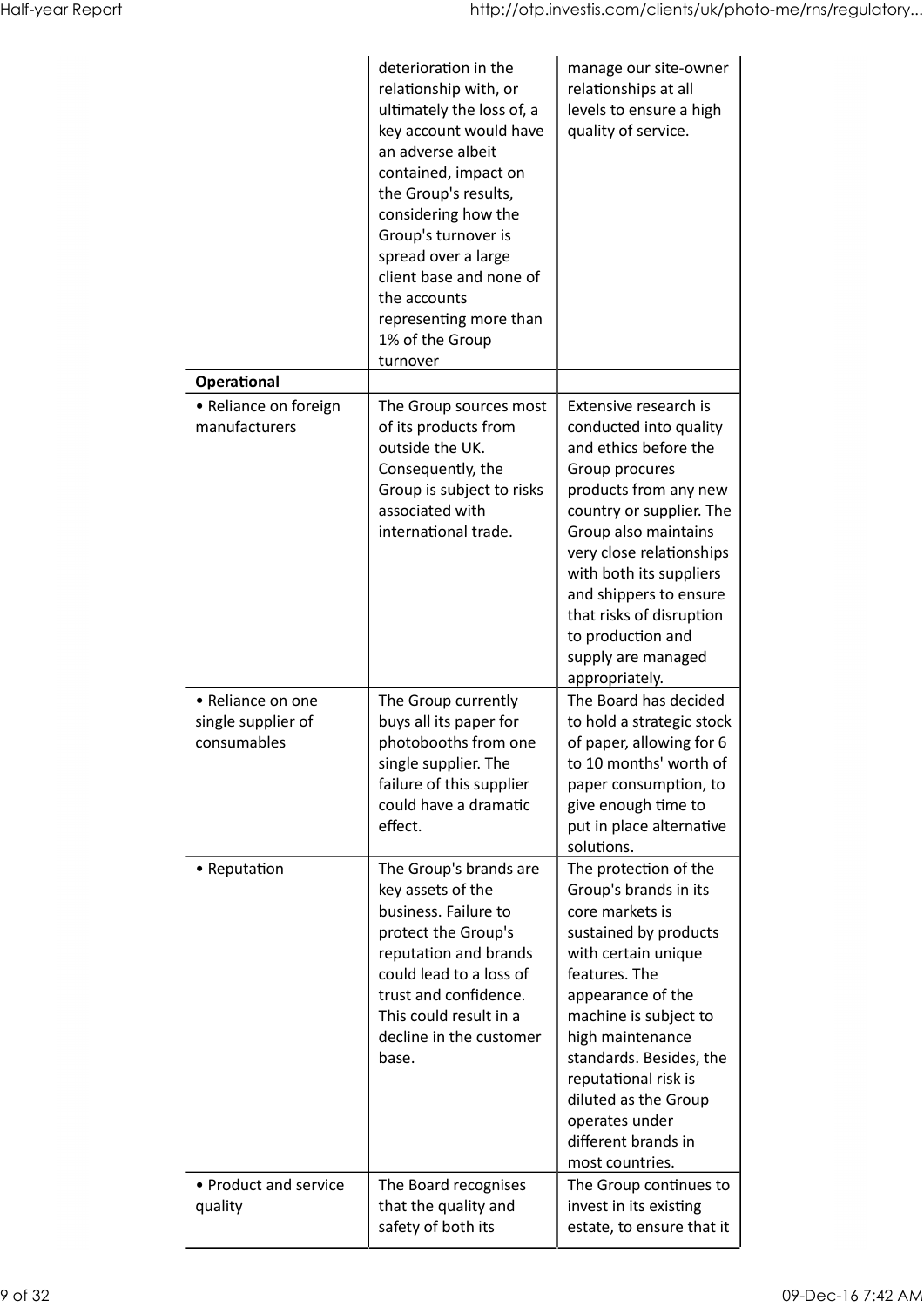| Half-year Report |                                                                                    |                                                                                                                                              | http://otp.investis.com/clients/uk/photo-me/rns/regulatory                                                                                                            |                            |
|------------------|------------------------------------------------------------------------------------|----------------------------------------------------------------------------------------------------------------------------------------------|-----------------------------------------------------------------------------------------------------------------------------------------------------------------------|----------------------------|
|                  |                                                                                    | products and services is<br>of critical importance<br>and that any major<br>failure will affect<br>consumer confidence.                      | remains contemporary,<br>and in constant product<br>innovation to meet<br>customer needs. The<br>Group also has a<br>programme to regularly<br>train its technicians. |                            |
|                  | <b>Technological</b><br>• Failure to keep up<br>with the advances in<br>technology | The Group operates in<br>fields particularly in<br>relation to photography<br>where upgrades to new<br>technologies are<br>mission critical. | The Group mitigates<br>this risk by continual<br>focus on R&D.                                                                                                        |                            |
|                  | Serge Crasnianski<br><b>Chief Executive Officer</b>                                |                                                                                                                                              |                                                                                                                                                                       |                            |
|                  |                                                                                    | <b>GROUP CONDENSED STATEMENT OF COMPREHENSIVE INCOME</b>                                                                                     |                                                                                                                                                                       |                            |
|                  |                                                                                    | for the six months ended 31 October 2016<br>6 months                                                                                         | <b>Unaudited</b> Unaudited<br>6 months<br>to<br>to                                                                                                                    | Audited<br>Year to         |
|                  |                                                                                    | £ '000<br>Notes                                                                                                                              | 31 October 31 October<br>2016<br>2015<br>£ '000                                                                                                                       | 30 April<br>2016<br>£ '000 |

#### Serge Crasnianski Chief Executive Officer

## GROUP CONDENSED STATEMENT OF COMPREHENSIVE INCOME

| with the advances in<br>technology                  | • Failure to keep up                                               | The Group operates in<br>fields particularly in<br>relation to photography<br>where upgrades to new<br>technologies are<br>mission critical. |                           | The Group mitigates<br>this risk by continual<br>focus on R&D. |                                     |
|-----------------------------------------------------|--------------------------------------------------------------------|----------------------------------------------------------------------------------------------------------------------------------------------|---------------------------|----------------------------------------------------------------|-------------------------------------|
| Serge Crasnianski<br><b>Chief Executive Officer</b> |                                                                    |                                                                                                                                              |                           |                                                                |                                     |
|                                                     | <b>GROUP CONDENSED STATEMENT OF COMPREHENSIVE INCOME</b>           | for the six months ended 31 October 2016                                                                                                     |                           |                                                                |                                     |
|                                                     |                                                                    |                                                                                                                                              | 6 months                  | <b>Unaudited</b> Unaudited<br>6 months                         | Audited                             |
|                                                     |                                                                    |                                                                                                                                              | 2016                      | to<br>to<br>31 October 31 October<br>2015                      | Year to<br>30 April<br>2016         |
| Revenue                                             |                                                                    | Notes                                                                                                                                        | £ '000                    | £ '000                                                         | £ '000                              |
| Cost of Sales                                       |                                                                    |                                                                                                                                              | 110,608<br>3<br>(73, 530) | 92,762                                                         | 183,994<br>$(61, 763)$ $(131, 546)$ |
| <b>Gross Profit</b>                                 |                                                                    |                                                                                                                                              | 37,078                    | 30,999                                                         | 52,448                              |
|                                                     | Other Operating Income                                             |                                                                                                                                              |                           | 698<br>624                                                     | 1,306                               |
|                                                     | Administrative Expenses                                            |                                                                                                                                              | (7,800)                   | (6, 280)                                                       | (14, 185)                           |
|                                                     | Share of Post-Tax Profits from                                     |                                                                                                                                              |                           |                                                                |                                     |
| Associates                                          |                                                                    |                                                                                                                                              |                           | 94<br>92                                                       | 165                                 |
| <b>Operating Profit</b>                             |                                                                    |                                                                                                                                              | 3<br>30,070               | 25,435                                                         | 39,734                              |
| Finance Revenue                                     |                                                                    |                                                                                                                                              | 1,092                     | 453                                                            | 538                                 |
| <b>Finance Cost</b>                                 |                                                                    |                                                                                                                                              | (137)                     | (68)                                                           | (166)                               |
| <b>Profit before Tax</b>                            |                                                                    |                                                                                                                                              | 3<br>31,025               | 25,820                                                         | 40,106                              |
| <b>Total Tax Charge</b>                             |                                                                    |                                                                                                                                              | (8,932)<br>4              | (6,986)                                                        | (10, 907)                           |
| <b>Profit for Year</b>                              |                                                                    |                                                                                                                                              | 22,093                    | 18,834                                                         | 29,199                              |
| Items that are or may<br>Profit and Loss:           | <b>Other Comprehensive Income</b><br>subsequently be classified to |                                                                                                                                              |                           |                                                                |                                     |
|                                                     | Exchange Differences Arising on                                    |                                                                                                                                              |                           |                                                                |                                     |
|                                                     |                                                                    |                                                                                                                                              | 11,511                    | (2,450)                                                        | 5,328                               |
|                                                     | <b>Translation of Foreign Operations</b>                           |                                                                                                                                              |                           | 918                                                            | 485                                 |
|                                                     | Taxation on exchange differences<br>Total Items that are or may    |                                                                                                                                              |                           |                                                                |                                     |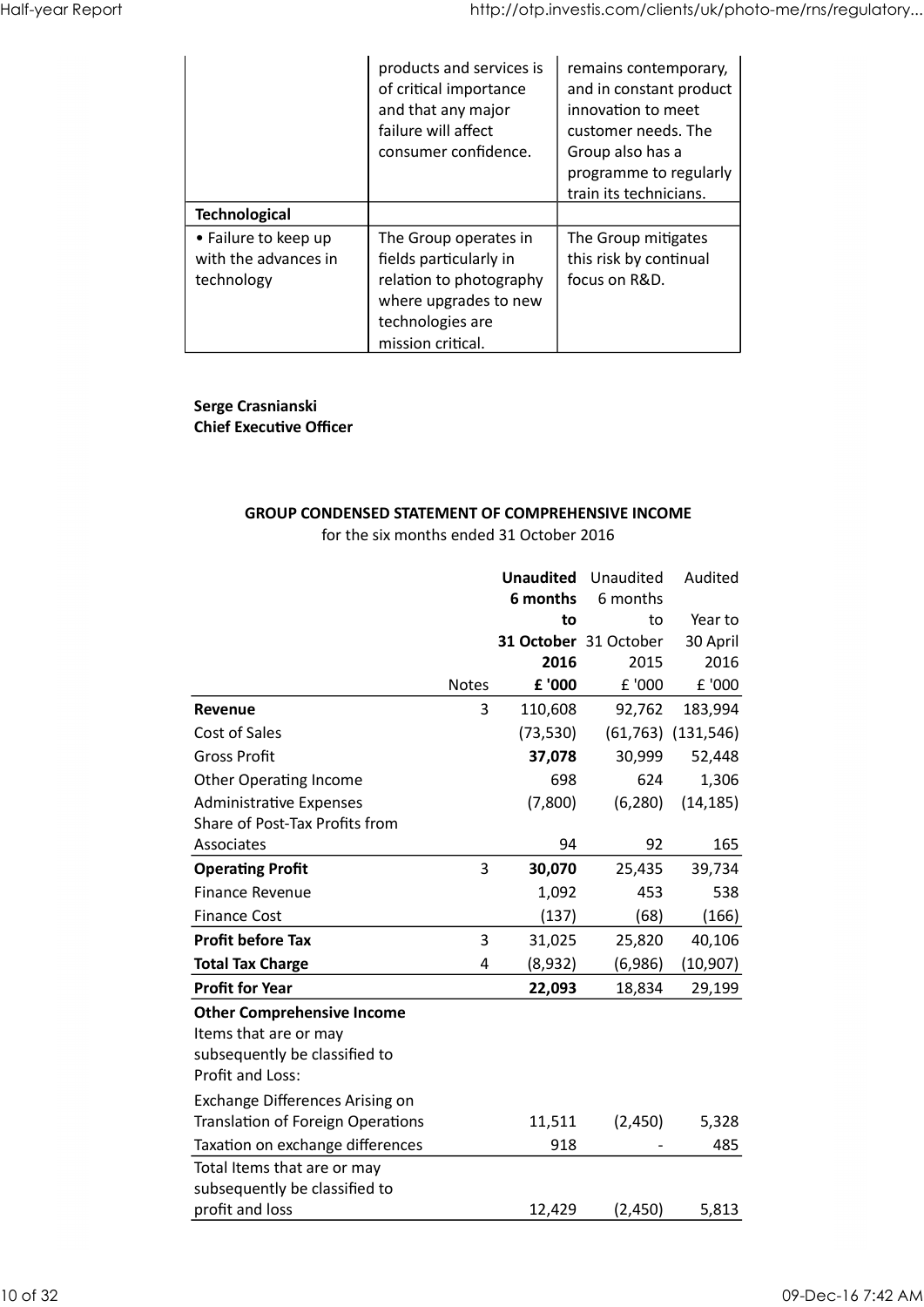| Half-year Report |                                                                  |        | http://otp.investis.com/clients/uk/photo-me/rns/regulatory |        |
|------------------|------------------------------------------------------------------|--------|------------------------------------------------------------|--------|
|                  |                                                                  |        |                                                            |        |
|                  | Items that will not be classified to                             |        |                                                            |        |
|                  | profit and loss:                                                 |        |                                                            |        |
|                  | Remeasurement (losses)/gains in                                  |        |                                                            |        |
|                  | defined benefit obligations and<br>other post-employment benefit |        |                                                            |        |
|                  | obligations                                                      |        |                                                            | 43     |
|                  | Deferred tax on remeasurement                                    |        |                                                            |        |
|                  | (losses)/gains                                                   |        |                                                            | (9)    |
|                  | Total Items that will not be                                     |        |                                                            |        |
|                  | classified to Profit and Loss                                    |        |                                                            | 34     |
|                  | Other Comprehensive Income /                                     |        |                                                            |        |
|                  | (Expense) (Net of Tax)<br>Total Comprehensive Income for         | 12,429 | (2,450)                                                    | 5,847  |
|                  | the Year                                                         | 34,522 | 16,384                                                     | 35,046 |
|                  | Profit for the Year Attributable to:                             |        |                                                            |        |
|                  | Owners of the Parent                                             | 22,020 | 18,768                                                     | 29,066 |
|                  | Non-controlling interests                                        | 73     | 66                                                         | 133    |
|                  |                                                                  | 22,093 | 18,834                                                     | 29,199 |
|                  | Total comprehensive income                                       |        |                                                            |        |
|                  | attributable to:<br>Owners of the Parent                         | 34,278 | 16,336                                                     | 34,841 |
|                  | Non-controlling interests                                        | 244    | 48                                                         | 205    |
|                  |                                                                  | 34,522 | 16,384                                                     | 35,046 |
|                  |                                                                  |        |                                                            |        |

#### GROUP CONDENSED STATEMENT OF COMPREHENSIVE INCOME (continued) for the six months ended 31 October 2016

|                                                                                                                  |                       | 22,093                       | 18,834                | 29,199        |
|------------------------------------------------------------------------------------------------------------------|-----------------------|------------------------------|-----------------------|---------------|
| Total comprehensive income<br>attributable to:                                                                   |                       |                              |                       |               |
| Owners of the Parent                                                                                             |                       | 34,278                       | 16,336                | 34,841        |
| Non-controlling interests                                                                                        |                       | 244                          | 48                    | 205           |
|                                                                                                                  |                       | 34,522                       | 16,384                | 35,046        |
| <b>GROUP CONDENSED STATEMENT OF COMPREHENSIVE INCOME (continued)</b><br>for the six months ended 31 October 2016 |                       |                              |                       |               |
|                                                                                                                  |                       |                              |                       |               |
|                                                                                                                  |                       | <b>Unaudited</b><br>6 months | Unaudited<br>6 months | Audited       |
|                                                                                                                  |                       | to                           | to                    | Year to       |
|                                                                                                                  |                       |                              | 31 October 31 October | 30 April      |
|                                                                                                                  | <b>Notes</b>          | 2016                         | 2015                  | 2016          |
|                                                                                                                  |                       |                              |                       |               |
| <b>Earnings per Share</b>                                                                                        |                       |                              |                       |               |
| <b>Basic Earnings per Share</b>                                                                                  | 6                     | 5.86p                        | 5.03p                 | 7.77p         |
| <b>Diluted Earnings per Share</b>                                                                                | 6                     | 5.84p                        | 4.98p                 | 7.72p         |
|                                                                                                                  |                       |                              |                       |               |
| consolidated financial statements.<br><b>GROUP CONDENSED STATEMENT OF FINANCIAL POSITION</b>                     | as at 31 October 2016 |                              |                       |               |
|                                                                                                                  |                       |                              |                       |               |
| The accompanying notes form an integral part of these condensed                                                  |                       | <b>Unaudited</b>             | Unaudited             | Audited       |
|                                                                                                                  |                       | 31 October                   | 31 October            | 30 April      |
|                                                                                                                  | <b>Notes</b>          | 2016<br>${\bf f}$ '000       | 2015<br>£'000         | 2016<br>£'000 |

#### GROUP CONDENSED STATEMENT OF FINANCIAL POSITION as at 31 October 2016

|          |                                                                 | <b>INACCO</b>         | <u>LVIV</u>      | ∠∪⊥        | 2010     |
|----------|-----------------------------------------------------------------|-----------------------|------------------|------------|----------|
|          | <b>Earnings per Share</b>                                       |                       |                  |            |          |
|          | <b>Basic Earnings per Share</b>                                 |                       | 6<br>5.86p       | 5.03p      | 7.77p    |
|          | <b>Diluted Earnings per Share</b>                               |                       | 6<br>5.84p       | 4.98p      | 7.72p    |
|          |                                                                 |                       |                  |            |          |
|          | The accompanying notes form an integral part of these condensed |                       |                  |            |          |
|          | consolidated financial statements.                              |                       |                  |            |          |
|          |                                                                 |                       |                  |            |          |
|          |                                                                 |                       |                  |            |          |
|          |                                                                 |                       |                  |            |          |
|          |                                                                 |                       |                  |            |          |
|          |                                                                 |                       |                  |            |          |
|          |                                                                 |                       |                  |            |          |
|          |                                                                 |                       |                  |            |          |
|          | <b>GROUP CONDENSED STATEMENT OF FINANCIAL POSITION</b>          |                       |                  |            |          |
|          |                                                                 | as at 31 October 2016 |                  |            |          |
|          |                                                                 |                       |                  |            |          |
|          |                                                                 |                       | <b>Unaudited</b> | Unaudited  | Audited  |
|          |                                                                 |                       | 31 October       | 31 October | 30 April |
|          |                                                                 |                       | 2016             | 2015       | 2016     |
|          |                                                                 | Notes                 | £'000            | £'000      | £'000    |
|          | Assets                                                          |                       |                  |            |          |
|          |                                                                 |                       |                  |            |          |
| 11 of 32 |                                                                 |                       |                  |            |          |
|          |                                                                 |                       |                  |            |          |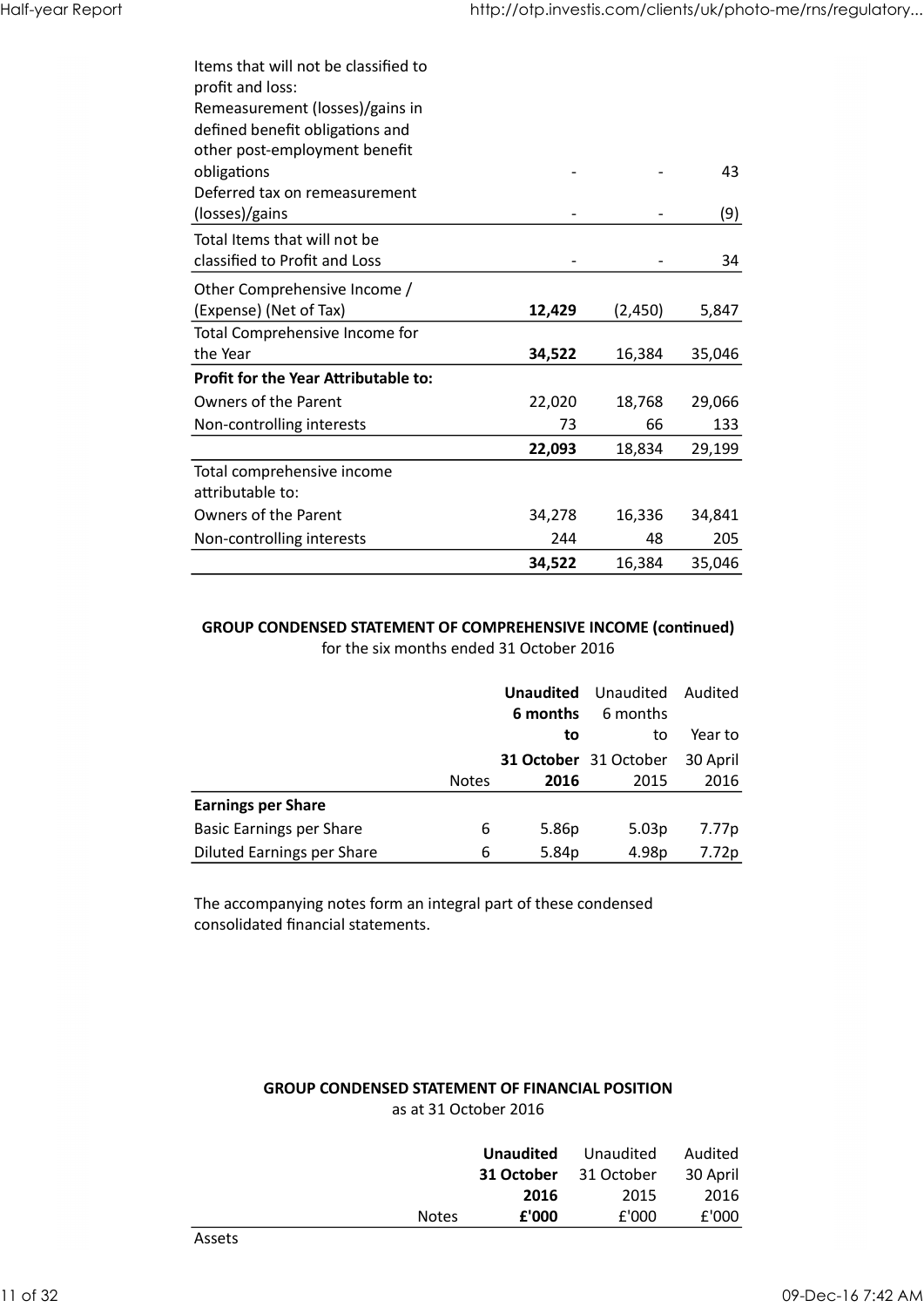| Non-current assets<br>Goodwill<br>7<br>12,000<br>11,686<br>11,606<br>Other intangible assets<br>8,706<br>7<br>14,061<br>7,221<br>$\overline{7}$<br>Property, plant & equipment<br>56,094<br>72,366<br>50,150<br>$\overline{7}$<br>715<br>629<br>Investment property<br>450<br>Investment in - associates<br>1,713<br>2,211<br>1,471<br>Other financial assets - held to<br>8<br>2,253<br>maturity<br>2,440<br>2,160<br>Other financial assets -<br>available for sale<br>75<br>87<br>69<br>Deferred tax assets<br>4,246<br>2,991<br>4,216<br>1,844<br>1,624<br>1,548<br>Trade and other receivables<br>109,970<br>86,840<br>77,822<br>Current assets<br>Inventories<br>20,724<br>17,094<br>13,788<br>Trade and other receivables<br>13,010<br>19,594<br>11,607<br>2,273<br>Current tax<br>310<br>287<br>Cash and cash equivalents<br>66,446<br>8<br>77,182<br>71,005<br>103,382<br>117,810<br>92,128<br>Assets held for sale<br>96<br>96<br>Total assets<br>227,876<br>169,950<br>190,318<br>Equity<br>Share capital<br>1,882<br>1,870<br>1,877<br>Share premium<br>8,967<br>8,156<br>7,406<br>Translation and other reserves<br>22,672<br>10,507<br>2,334<br>Retained earnings<br>101,332<br>90,594<br>101,101<br>Equity attributable to owners<br>of the Parent<br>102,204<br>134,853<br>121,641<br>1,353<br>952<br>Non-controlling interests<br>1,109<br>136,206<br>122,750<br>Total equity<br>103,156<br>Liabilities<br>Non-current liabilities<br><b>Financial liabilities</b><br>8<br>9,656<br>4,437<br>9,183<br>Post-employment benefit<br>obligations<br>5,597<br>4,182<br>4,755<br>10<br>Provisions<br>10<br>10<br>Deferred tax liabilities<br>834<br>2,279<br>1,887<br>Trade and other payables<br>3,010<br>1,773<br>1,821<br>20,552<br>11,236<br>17,656<br><b>Current liabilities</b><br><b>Financial liabilities</b><br>8<br>1,921<br>827<br>1,660<br>Provisions<br>4,103<br>2,356<br>4,024<br>5,708<br>8,341<br>Current tax<br>6,853<br>Trade and other payables<br>61,133<br>43,854<br>35,808<br>71,118<br>55,558<br>49,912<br>Total equity and liabilities<br>227,876<br>190,318<br>169,950 |
|------------------------------------------------------------------------------------------------------------------------------------------------------------------------------------------------------------------------------------------------------------------------------------------------------------------------------------------------------------------------------------------------------------------------------------------------------------------------------------------------------------------------------------------------------------------------------------------------------------------------------------------------------------------------------------------------------------------------------------------------------------------------------------------------------------------------------------------------------------------------------------------------------------------------------------------------------------------------------------------------------------------------------------------------------------------------------------------------------------------------------------------------------------------------------------------------------------------------------------------------------------------------------------------------------------------------------------------------------------------------------------------------------------------------------------------------------------------------------------------------------------------------------------------------------------------------------------------------------------------------------------------------------------------------------------------------------------------------------------------------------------------------------------------------------------------------------------------------------------------------------------------------------------------------------------------------------------------------------------------------------------------------------------------------------------------------------------------------------------|
|                                                                                                                                                                                                                                                                                                                                                                                                                                                                                                                                                                                                                                                                                                                                                                                                                                                                                                                                                                                                                                                                                                                                                                                                                                                                                                                                                                                                                                                                                                                                                                                                                                                                                                                                                                                                                                                                                                                                                                                                                                                                                                            |
|                                                                                                                                                                                                                                                                                                                                                                                                                                                                                                                                                                                                                                                                                                                                                                                                                                                                                                                                                                                                                                                                                                                                                                                                                                                                                                                                                                                                                                                                                                                                                                                                                                                                                                                                                                                                                                                                                                                                                                                                                                                                                                            |
|                                                                                                                                                                                                                                                                                                                                                                                                                                                                                                                                                                                                                                                                                                                                                                                                                                                                                                                                                                                                                                                                                                                                                                                                                                                                                                                                                                                                                                                                                                                                                                                                                                                                                                                                                                                                                                                                                                                                                                                                                                                                                                            |
|                                                                                                                                                                                                                                                                                                                                                                                                                                                                                                                                                                                                                                                                                                                                                                                                                                                                                                                                                                                                                                                                                                                                                                                                                                                                                                                                                                                                                                                                                                                                                                                                                                                                                                                                                                                                                                                                                                                                                                                                                                                                                                            |
|                                                                                                                                                                                                                                                                                                                                                                                                                                                                                                                                                                                                                                                                                                                                                                                                                                                                                                                                                                                                                                                                                                                                                                                                                                                                                                                                                                                                                                                                                                                                                                                                                                                                                                                                                                                                                                                                                                                                                                                                                                                                                                            |
|                                                                                                                                                                                                                                                                                                                                                                                                                                                                                                                                                                                                                                                                                                                                                                                                                                                                                                                                                                                                                                                                                                                                                                                                                                                                                                                                                                                                                                                                                                                                                                                                                                                                                                                                                                                                                                                                                                                                                                                                                                                                                                            |
|                                                                                                                                                                                                                                                                                                                                                                                                                                                                                                                                                                                                                                                                                                                                                                                                                                                                                                                                                                                                                                                                                                                                                                                                                                                                                                                                                                                                                                                                                                                                                                                                                                                                                                                                                                                                                                                                                                                                                                                                                                                                                                            |
|                                                                                                                                                                                                                                                                                                                                                                                                                                                                                                                                                                                                                                                                                                                                                                                                                                                                                                                                                                                                                                                                                                                                                                                                                                                                                                                                                                                                                                                                                                                                                                                                                                                                                                                                                                                                                                                                                                                                                                                                                                                                                                            |
|                                                                                                                                                                                                                                                                                                                                                                                                                                                                                                                                                                                                                                                                                                                                                                                                                                                                                                                                                                                                                                                                                                                                                                                                                                                                                                                                                                                                                                                                                                                                                                                                                                                                                                                                                                                                                                                                                                                                                                                                                                                                                                            |
|                                                                                                                                                                                                                                                                                                                                                                                                                                                                                                                                                                                                                                                                                                                                                                                                                                                                                                                                                                                                                                                                                                                                                                                                                                                                                                                                                                                                                                                                                                                                                                                                                                                                                                                                                                                                                                                                                                                                                                                                                                                                                                            |
|                                                                                                                                                                                                                                                                                                                                                                                                                                                                                                                                                                                                                                                                                                                                                                                                                                                                                                                                                                                                                                                                                                                                                                                                                                                                                                                                                                                                                                                                                                                                                                                                                                                                                                                                                                                                                                                                                                                                                                                                                                                                                                            |
|                                                                                                                                                                                                                                                                                                                                                                                                                                                                                                                                                                                                                                                                                                                                                                                                                                                                                                                                                                                                                                                                                                                                                                                                                                                                                                                                                                                                                                                                                                                                                                                                                                                                                                                                                                                                                                                                                                                                                                                                                                                                                                            |
|                                                                                                                                                                                                                                                                                                                                                                                                                                                                                                                                                                                                                                                                                                                                                                                                                                                                                                                                                                                                                                                                                                                                                                                                                                                                                                                                                                                                                                                                                                                                                                                                                                                                                                                                                                                                                                                                                                                                                                                                                                                                                                            |
|                                                                                                                                                                                                                                                                                                                                                                                                                                                                                                                                                                                                                                                                                                                                                                                                                                                                                                                                                                                                                                                                                                                                                                                                                                                                                                                                                                                                                                                                                                                                                                                                                                                                                                                                                                                                                                                                                                                                                                                                                                                                                                            |
|                                                                                                                                                                                                                                                                                                                                                                                                                                                                                                                                                                                                                                                                                                                                                                                                                                                                                                                                                                                                                                                                                                                                                                                                                                                                                                                                                                                                                                                                                                                                                                                                                                                                                                                                                                                                                                                                                                                                                                                                                                                                                                            |
|                                                                                                                                                                                                                                                                                                                                                                                                                                                                                                                                                                                                                                                                                                                                                                                                                                                                                                                                                                                                                                                                                                                                                                                                                                                                                                                                                                                                                                                                                                                                                                                                                                                                                                                                                                                                                                                                                                                                                                                                                                                                                                            |
|                                                                                                                                                                                                                                                                                                                                                                                                                                                                                                                                                                                                                                                                                                                                                                                                                                                                                                                                                                                                                                                                                                                                                                                                                                                                                                                                                                                                                                                                                                                                                                                                                                                                                                                                                                                                                                                                                                                                                                                                                                                                                                            |
|                                                                                                                                                                                                                                                                                                                                                                                                                                                                                                                                                                                                                                                                                                                                                                                                                                                                                                                                                                                                                                                                                                                                                                                                                                                                                                                                                                                                                                                                                                                                                                                                                                                                                                                                                                                                                                                                                                                                                                                                                                                                                                            |
|                                                                                                                                                                                                                                                                                                                                                                                                                                                                                                                                                                                                                                                                                                                                                                                                                                                                                                                                                                                                                                                                                                                                                                                                                                                                                                                                                                                                                                                                                                                                                                                                                                                                                                                                                                                                                                                                                                                                                                                                                                                                                                            |
|                                                                                                                                                                                                                                                                                                                                                                                                                                                                                                                                                                                                                                                                                                                                                                                                                                                                                                                                                                                                                                                                                                                                                                                                                                                                                                                                                                                                                                                                                                                                                                                                                                                                                                                                                                                                                                                                                                                                                                                                                                                                                                            |
|                                                                                                                                                                                                                                                                                                                                                                                                                                                                                                                                                                                                                                                                                                                                                                                                                                                                                                                                                                                                                                                                                                                                                                                                                                                                                                                                                                                                                                                                                                                                                                                                                                                                                                                                                                                                                                                                                                                                                                                                                                                                                                            |
|                                                                                                                                                                                                                                                                                                                                                                                                                                                                                                                                                                                                                                                                                                                                                                                                                                                                                                                                                                                                                                                                                                                                                                                                                                                                                                                                                                                                                                                                                                                                                                                                                                                                                                                                                                                                                                                                                                                                                                                                                                                                                                            |
|                                                                                                                                                                                                                                                                                                                                                                                                                                                                                                                                                                                                                                                                                                                                                                                                                                                                                                                                                                                                                                                                                                                                                                                                                                                                                                                                                                                                                                                                                                                                                                                                                                                                                                                                                                                                                                                                                                                                                                                                                                                                                                            |
|                                                                                                                                                                                                                                                                                                                                                                                                                                                                                                                                                                                                                                                                                                                                                                                                                                                                                                                                                                                                                                                                                                                                                                                                                                                                                                                                                                                                                                                                                                                                                                                                                                                                                                                                                                                                                                                                                                                                                                                                                                                                                                            |
|                                                                                                                                                                                                                                                                                                                                                                                                                                                                                                                                                                                                                                                                                                                                                                                                                                                                                                                                                                                                                                                                                                                                                                                                                                                                                                                                                                                                                                                                                                                                                                                                                                                                                                                                                                                                                                                                                                                                                                                                                                                                                                            |
|                                                                                                                                                                                                                                                                                                                                                                                                                                                                                                                                                                                                                                                                                                                                                                                                                                                                                                                                                                                                                                                                                                                                                                                                                                                                                                                                                                                                                                                                                                                                                                                                                                                                                                                                                                                                                                                                                                                                                                                                                                                                                                            |
|                                                                                                                                                                                                                                                                                                                                                                                                                                                                                                                                                                                                                                                                                                                                                                                                                                                                                                                                                                                                                                                                                                                                                                                                                                                                                                                                                                                                                                                                                                                                                                                                                                                                                                                                                                                                                                                                                                                                                                                                                                                                                                            |
|                                                                                                                                                                                                                                                                                                                                                                                                                                                                                                                                                                                                                                                                                                                                                                                                                                                                                                                                                                                                                                                                                                                                                                                                                                                                                                                                                                                                                                                                                                                                                                                                                                                                                                                                                                                                                                                                                                                                                                                                                                                                                                            |
|                                                                                                                                                                                                                                                                                                                                                                                                                                                                                                                                                                                                                                                                                                                                                                                                                                                                                                                                                                                                                                                                                                                                                                                                                                                                                                                                                                                                                                                                                                                                                                                                                                                                                                                                                                                                                                                                                                                                                                                                                                                                                                            |
|                                                                                                                                                                                                                                                                                                                                                                                                                                                                                                                                                                                                                                                                                                                                                                                                                                                                                                                                                                                                                                                                                                                                                                                                                                                                                                                                                                                                                                                                                                                                                                                                                                                                                                                                                                                                                                                                                                                                                                                                                                                                                                            |
|                                                                                                                                                                                                                                                                                                                                                                                                                                                                                                                                                                                                                                                                                                                                                                                                                                                                                                                                                                                                                                                                                                                                                                                                                                                                                                                                                                                                                                                                                                                                                                                                                                                                                                                                                                                                                                                                                                                                                                                                                                                                                                            |
|                                                                                                                                                                                                                                                                                                                                                                                                                                                                                                                                                                                                                                                                                                                                                                                                                                                                                                                                                                                                                                                                                                                                                                                                                                                                                                                                                                                                                                                                                                                                                                                                                                                                                                                                                                                                                                                                                                                                                                                                                                                                                                            |
|                                                                                                                                                                                                                                                                                                                                                                                                                                                                                                                                                                                                                                                                                                                                                                                                                                                                                                                                                                                                                                                                                                                                                                                                                                                                                                                                                                                                                                                                                                                                                                                                                                                                                                                                                                                                                                                                                                                                                                                                                                                                                                            |
|                                                                                                                                                                                                                                                                                                                                                                                                                                                                                                                                                                                                                                                                                                                                                                                                                                                                                                                                                                                                                                                                                                                                                                                                                                                                                                                                                                                                                                                                                                                                                                                                                                                                                                                                                                                                                                                                                                                                                                                                                                                                                                            |
|                                                                                                                                                                                                                                                                                                                                                                                                                                                                                                                                                                                                                                                                                                                                                                                                                                                                                                                                                                                                                                                                                                                                                                                                                                                                                                                                                                                                                                                                                                                                                                                                                                                                                                                                                                                                                                                                                                                                                                                                                                                                                                            |
|                                                                                                                                                                                                                                                                                                                                                                                                                                                                                                                                                                                                                                                                                                                                                                                                                                                                                                                                                                                                                                                                                                                                                                                                                                                                                                                                                                                                                                                                                                                                                                                                                                                                                                                                                                                                                                                                                                                                                                                                                                                                                                            |
|                                                                                                                                                                                                                                                                                                                                                                                                                                                                                                                                                                                                                                                                                                                                                                                                                                                                                                                                                                                                                                                                                                                                                                                                                                                                                                                                                                                                                                                                                                                                                                                                                                                                                                                                                                                                                                                                                                                                                                                                                                                                                                            |
|                                                                                                                                                                                                                                                                                                                                                                                                                                                                                                                                                                                                                                                                                                                                                                                                                                                                                                                                                                                                                                                                                                                                                                                                                                                                                                                                                                                                                                                                                                                                                                                                                                                                                                                                                                                                                                                                                                                                                                                                                                                                                                            |
|                                                                                                                                                                                                                                                                                                                                                                                                                                                                                                                                                                                                                                                                                                                                                                                                                                                                                                                                                                                                                                                                                                                                                                                                                                                                                                                                                                                                                                                                                                                                                                                                                                                                                                                                                                                                                                                                                                                                                                                                                                                                                                            |
|                                                                                                                                                                                                                                                                                                                                                                                                                                                                                                                                                                                                                                                                                                                                                                                                                                                                                                                                                                                                                                                                                                                                                                                                                                                                                                                                                                                                                                                                                                                                                                                                                                                                                                                                                                                                                                                                                                                                                                                                                                                                                                            |
|                                                                                                                                                                                                                                                                                                                                                                                                                                                                                                                                                                                                                                                                                                                                                                                                                                                                                                                                                                                                                                                                                                                                                                                                                                                                                                                                                                                                                                                                                                                                                                                                                                                                                                                                                                                                                                                                                                                                                                                                                                                                                                            |
|                                                                                                                                                                                                                                                                                                                                                                                                                                                                                                                                                                                                                                                                                                                                                                                                                                                                                                                                                                                                                                                                                                                                                                                                                                                                                                                                                                                                                                                                                                                                                                                                                                                                                                                                                                                                                                                                                                                                                                                                                                                                                                            |
| The accompanying notes form an integral part of these condensed<br>consolidated financial statements.                                                                                                                                                                                                                                                                                                                                                                                                                                                                                                                                                                                                                                                                                                                                                                                                                                                                                                                                                                                                                                                                                                                                                                                                                                                                                                                                                                                                                                                                                                                                                                                                                                                                                                                                                                                                                                                                                                                                                                                                      |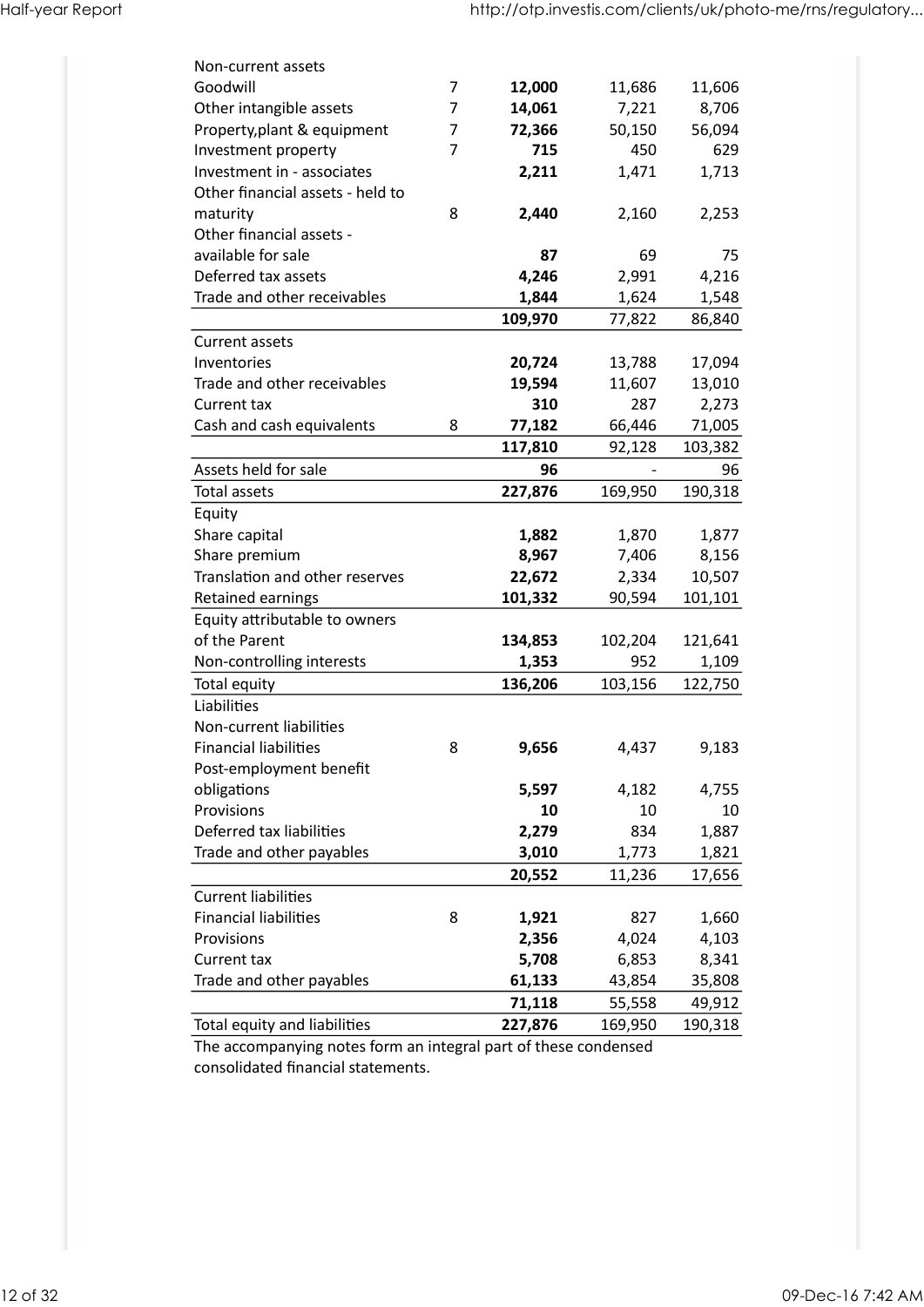#### GROUP CONDENSED STATEMENT OF CASH FLOWS

| <b>GROUP CONDENSED STATEMENT OF CASH FLOWS</b>                             |                                          |                         |                                        | http://otp.investis.com/clients/uk/photo-me/rns/regulatory |
|----------------------------------------------------------------------------|------------------------------------------|-------------------------|----------------------------------------|------------------------------------------------------------|
|                                                                            | for the six months ended 31 October 2016 |                         |                                        |                                                            |
|                                                                            |                                          |                         | <b>Unaudited Unaudited Audited</b>     |                                                            |
|                                                                            |                                          | 6 months<br>to          | 6 months<br>to                         | Year to                                                    |
|                                                                            |                                          | 2016                    | 31 October 31 October 30 April<br>2015 | 2016                                                       |
|                                                                            | <b>Notes</b>                             | £'000                   | £'000                                  | £'000                                                      |
| Cash flow from operating activities<br>Profit before tax                   |                                          | 31,025                  | 25,820                                 | 40,106                                                     |
| Finance cost                                                               |                                          | 137                     | 68                                     | 166                                                        |
| Finance revenue                                                            |                                          | (1,092)                 | (453)                                  | (538)                                                      |
| Operating profit<br>Share of post tax profit from                          |                                          | 30,070                  | 25,435                                 | 39,734                                                     |
| associates                                                                 |                                          | (94)                    | (92)                                   | (165)                                                      |
| Amortisation of intangible assets                                          |                                          | 891                     | 651                                    | 1,548                                                      |
| Depreciation of property, plant and<br>equipment                           |                                          | 9,345                   | 7,330                                  | 15,413                                                     |
| Profit on sale of property, plant and<br>equipment                         |                                          | (173)                   | (138)                                  | (236)                                                      |
| <b>Exchange differences</b>                                                |                                          | 961                     | (425)                                  | 2,031                                                      |
| Other items                                                                |                                          | (2,309)                 | (722)                                  | (1,615)                                                    |
| Changes in working capital:                                                |                                          |                         |                                        |                                                            |
| Inventories<br>Trade and other receivables                                 |                                          | (1,086)<br>3,302        | (1,652)<br>(5)                         | (3,665)<br>52                                              |
| Trade and other payables                                                   |                                          | 6,484                   | (575)                                  | 108                                                        |
| Provisions                                                                 |                                          | (2, 337)                | (1, 418)                               | (1, 775)                                                   |
| Cash generated from operations<br>Interest paid                            |                                          | 45,054<br>(137)         | 28,389<br>(68)                         | 51,430<br>(166)                                            |
| Taxation paid                                                              |                                          | (9,698)                 |                                        | $(5,174)$ $(10,816)$                                       |
| Net cash generated from operating                                          |                                          |                         |                                        |                                                            |
| activities                                                                 |                                          | 35,219                  | 23,147                                 | 40,448                                                     |
| Cash flows from investing activities<br>Acquisition of subsidiaries net of |                                          |                         |                                        |                                                            |
| cash acquired                                                              |                                          |                         | $\overline{\phantom{a}}$               | (1,642)                                                    |
| Investment in associates                                                   |                                          | (361)                   | (563)                                  | (671)                                                      |
| Investment in intangible assets<br>Proceeds from sale of intangible        |                                          | (5,218)                 | (1, 546)                               | (3, 221)                                                   |
| assets                                                                     |                                          | $\overline{\mathbf{z}}$ | 103                                    |                                                            |
| Purchase of property, plant and<br>equipment                               |                                          | (18, 779)               |                                        | $(9,846)$ $(21,276)$                                       |
| Proceeds from sale of property,                                            |                                          |                         |                                        |                                                            |
| plant and equipment                                                        |                                          | 644                     | 482                                    | 1,521                                                      |
| Interest received<br>Dividends received from associates                    |                                          | 68<br>133               | 452                                    | 538                                                        |
| Net cash generated from investing                                          |                                          |                         |                                        |                                                            |
| activities                                                                 |                                          | (23, 506)               |                                        | $(10,918)$ $(24,751)$                                      |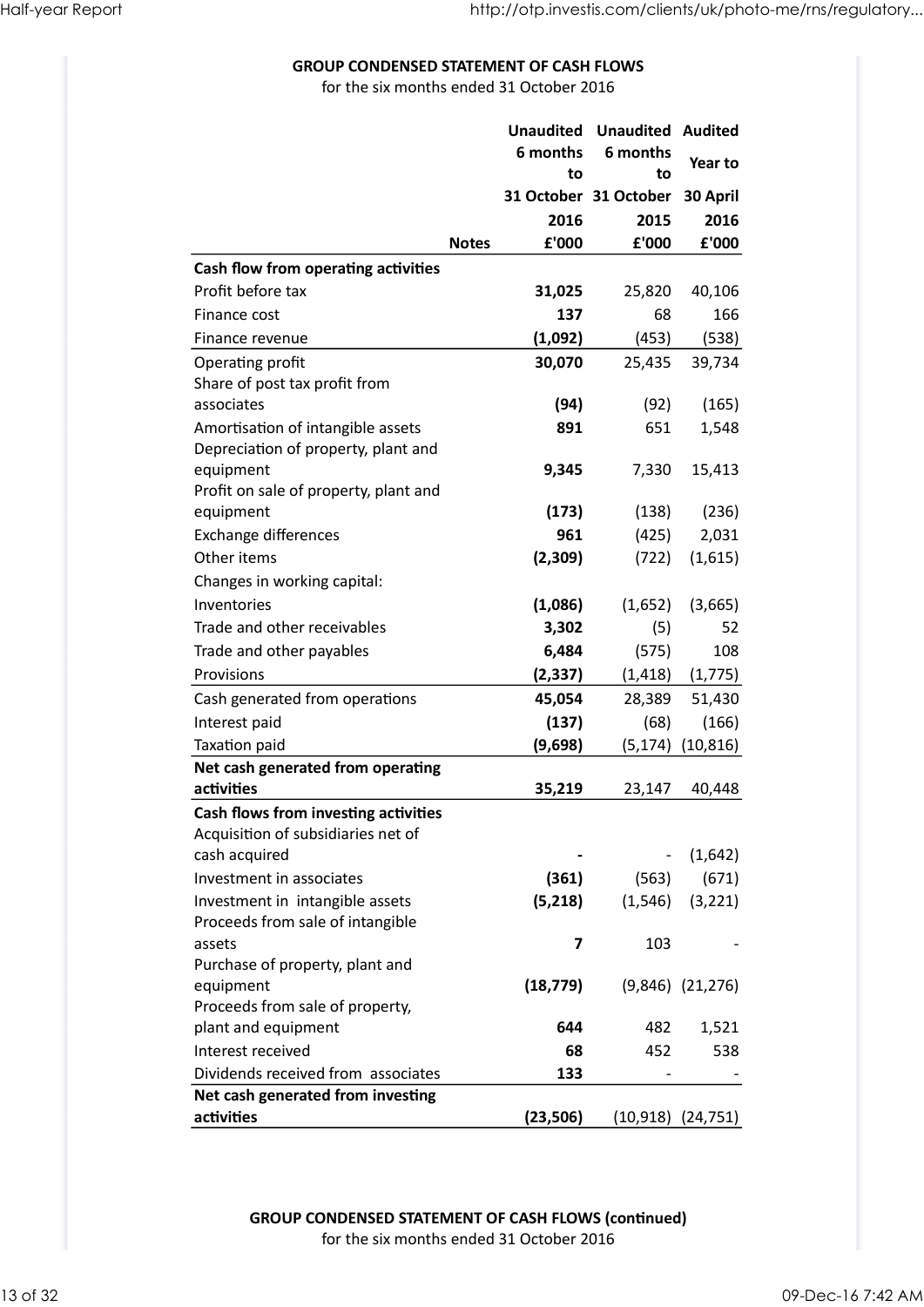| Half-year Report                                                       |              | http://otp.investis.com/clients/uk/photo-me/rns/regulatory |                                      |                      |
|------------------------------------------------------------------------|--------------|------------------------------------------------------------|--------------------------------------|----------------------|
|                                                                        |              |                                                            |                                      |                      |
|                                                                        |              |                                                            |                                      |                      |
|                                                                        |              |                                                            |                                      |                      |
|                                                                        |              |                                                            |                                      |                      |
|                                                                        |              |                                                            |                                      |                      |
|                                                                        |              |                                                            |                                      |                      |
|                                                                        |              |                                                            |                                      |                      |
|                                                                        |              |                                                            |                                      |                      |
|                                                                        |              | <b>Unaudited</b>                                           | <b>Unaudited Audited</b>             |                      |
|                                                                        |              | 6 months                                                   | 6 months                             | Year to              |
|                                                                        |              | to                                                         | to<br>31 October 31 October 30 April |                      |
|                                                                        |              | 2016                                                       | 2015                                 | 2016                 |
|                                                                        | <b>Notes</b> | £'000                                                      | £'000                                | £'000                |
| <b>Cash flows from financing</b>                                       |              |                                                            |                                      |                      |
| activities<br>Issue of Ordinary shares to equity                       |              |                                                            |                                      |                      |
| shareholders                                                           |              | 816                                                        | 279                                  | 1,036                |
| Repayment of capital element of                                        |              |                                                            |                                      |                      |
| finance leases                                                         |              | (103)                                                      | (41)                                 | (147)                |
| Borrowings                                                             |              | $\qquad \qquad \blacksquare$                               | 5,007                                | 10,946               |
| Repayment of borrowings                                                |              | (867)                                                      | (172)                                | (665)                |
| Decrease in assets held to maturity<br>Dividends paid to owners of the |              | 11                                                         | 15                                   | 29                   |
| Parent                                                                 |              | (9,669)                                                    |                                      | $(8,734)$ $(18,217)$ |
| Net cash utilised in financing                                         |              |                                                            |                                      |                      |
| activities                                                             |              | (9, 812)                                                   | (3,646)                              | (7,018)              |
| Net increase in cash and cash                                          |              |                                                            |                                      |                      |
| equivalents                                                            |              | 1,901                                                      | 8,583                                | 8,679                |
| Cash and cash equivalents at                                           |              |                                                            |                                      |                      |
| beginning of year<br>Exchange profit / (loss) on cash and              |              | 71,005                                                     | 58,632                               | 58,632               |
| cash equivalents                                                       |              | 4,276                                                      | (769)                                | 3,694                |
|                                                                        |              |                                                            |                                      |                      |
| Cash and cash equivalents at end                                       | 8            | 77,182                                                     | 66,446                               | 71,005               |

## GROUP CONDENSED STATEMENT OF CHANGES IN EQUITY

| Cash and cash equivalents at end                                                                      |                           |                           |                          |                                                                                                   |                          |                                              |                                                     |                       |
|-------------------------------------------------------------------------------------------------------|---------------------------|---------------------------|--------------------------|---------------------------------------------------------------------------------------------------|--------------------------|----------------------------------------------|-----------------------------------------------------|-----------------------|
|                                                                                                       |                           |                           |                          |                                                                                                   |                          |                                              |                                                     |                       |
| of year                                                                                               |                           |                           |                          | 8                                                                                                 | 77,182                   | 66,446                                       | 71,005                                              |                       |
| The accompanying notes form an integral part of these condensed<br>consolidated financial statements. |                           |                           |                          |                                                                                                   |                          |                                              |                                                     |                       |
|                                                                                                       |                           |                           |                          | <b>GROUP CONDENSED STATEMENT OF CHANGES IN EQUITY</b><br>for the six months ended 31 October 2016 |                          |                                              |                                                     |                       |
|                                                                                                       | Share<br>capital<br>£'000 | Share<br>premium<br>£'000 | reserves<br>£'000        | Other Translation<br>reserve<br>£'000                                                             | earnings<br>£'000        | <b>Attributable</b><br>Retained to owners of | the Parent Non-controlling<br>£'000 interests £'000 | <b>Total</b><br>£'000 |
| At 1 May 2015                                                                                         | 1,866                     | 7,131                     | 1,874                    | 2,892                                                                                             | 89,744                   | 103,507                                      |                                                     | 904 104,411           |
| Profit for year                                                                                       | $\overline{\phantom{a}}$  | $\overline{\phantom{a}}$  | $\overline{\phantom{a}}$ | $\sim$                                                                                            | 18,768                   | 18,768                                       |                                                     | 66 18,834             |
| Other comprehensive<br>(expense)/income                                                               |                           |                           |                          |                                                                                                   |                          |                                              |                                                     |                       |
| Exchange differences                                                                                  | $\overline{\phantom{a}}$  | $\sim$                    | $\sim$                   | (2, 432)                                                                                          | $\sim$                   | (2, 432)                                     |                                                     | $(18)$ $(2,450)$      |
| <b>Total other comprehensive</b>                                                                      |                           |                           |                          |                                                                                                   |                          |                                              |                                                     |                       |
| (expense)/income<br><b>Total comprehensive</b>                                                        |                           |                           | $\blacksquare$           | (2, 432)                                                                                          | $\overline{\phantom{a}}$ | (2, 432)                                     |                                                     | $(18)$ $(2,450)$      |
| (expense)/income                                                                                      |                           |                           | $\overline{\phantom{a}}$ | (2, 432)                                                                                          | 18,768                   | 16,336                                       |                                                     | 48 16,384             |
| Transactions with owners of<br>the Parent                                                             |                           |                           |                          |                                                                                                   |                          |                                              |                                                     |                       |
| Shares issued in the period                                                                           | 4                         | 275                       |                          |                                                                                                   |                          | 279                                          | $\sim$                                              | 279                   |
|                                                                                                       |                           |                           |                          |                                                                                                   | 203                      | 203                                          | $\sim$                                              | 203                   |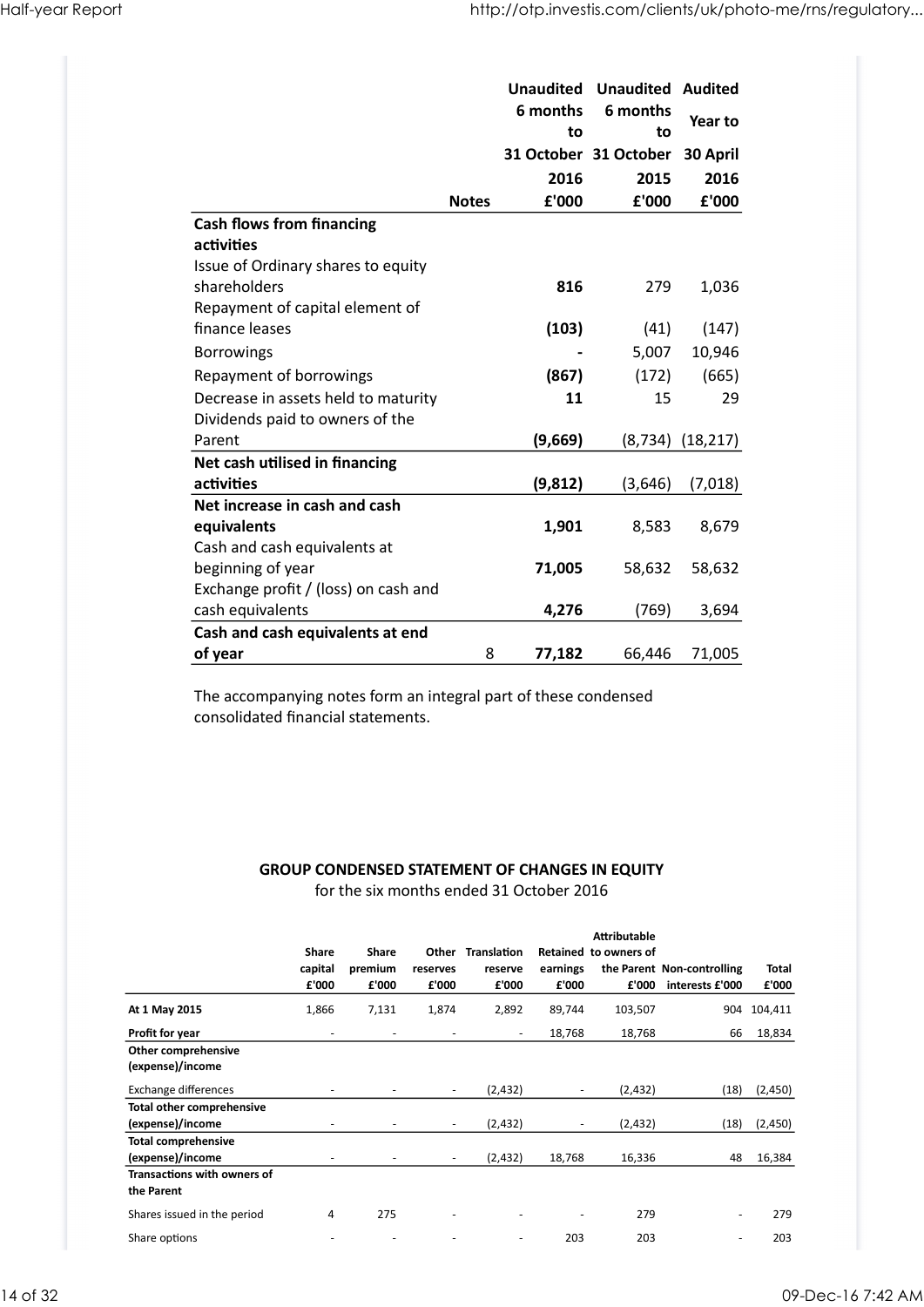| Half-year Report                                  |                          |                          |                          |        |                          |                          |                                 | http://otp.investis.com/clients/uk/photo-me/rns/regulatory |
|---------------------------------------------------|--------------------------|--------------------------|--------------------------|--------|--------------------------|--------------------------|---------------------------------|------------------------------------------------------------|
|                                                   |                          |                          |                          |        |                          |                          |                                 |                                                            |
| Deferred tax on share options                     |                          |                          |                          |        | 97                       | 97                       | $\overline{\phantom{a}}$        | 97                                                         |
| Dividends                                         | $\overline{\phantom{a}}$ | $\overline{\phantom{a}}$ | $\overline{\phantom{a}}$ | $\sim$ | (18, 218)                | (18, 218)                | $- (18,218)$                    |                                                            |
| Total transactions with the<br>Parent             | 4                        | 275                      | $\sim$                   | $\sim$ | (17, 918)                | (17, 639)                | $- (17,639)$                    |                                                            |
| At 31 October 2015                                | 1,870                    | 7,406                    | 1,874                    | 460    | 90,594                   | 102,204                  | 952 103,156                     |                                                            |
| At 1 May 2015                                     | 1,866                    | 7,131                    | 1,874                    | 2,892  | 89,744                   | 103,507                  | 904 104,411                     |                                                            |
| Profit for year                                   | $\overline{\phantom{a}}$ | $\overline{\phantom{a}}$ | $\sim$                   | $\sim$ | 29,066                   | 29,066                   | 133 29,199                      |                                                            |
| Other comprehensive<br>(expense)/income           |                          |                          |                          |        |                          | $\overline{\phantom{a}}$ | $\overline{\phantom{a}}$        | $\sim$                                                     |
| Exchange differences                              |                          |                          | $\blacksquare$           | 5,256  | $\overline{\phantom{a}}$ | 5,256                    | 72<br>5,328                     |                                                            |
| Tax on exchange                                   |                          |                          |                          | 485    |                          | 485                      | 485<br>$\overline{\phantom{a}}$ |                                                            |
|                                                   |                          |                          |                          |        |                          |                          |                                 |                                                            |
| Remeasurement gains in<br>defined benefit pension |                          |                          |                          |        |                          |                          |                                 |                                                            |
| scheme and other                                  |                          |                          |                          |        |                          |                          |                                 |                                                            |
| post-employment benefit<br>obligations            | $\overline{\phantom{a}}$ | $\sim$                   |                          | $\sim$ | 43                       | 43                       | $\overline{\phantom{a}}$        | 43                                                         |
| Deferred tax on                                   |                          |                          |                          |        |                          |                          |                                 |                                                            |
| remeasurement gains                               |                          |                          | $\overline{a}$           |        | (9)                      | (9)                      | $\overline{\phantom{a}}$        | (9)                                                        |
| Total other comprehensive<br>(expense)/income     | $\overline{\phantom{a}}$ | $\overline{\phantom{a}}$ | $\sim$                   | 5,741  | 34                       | 5,775                    | 5,847<br>72                     |                                                            |
| <b>Total comprehensive</b>                        |                          |                          |                          |        |                          |                          |                                 |                                                            |
| (expense)/income<br>Transactions with owners of   |                          | $\overline{\phantom{a}}$ | $\sim$                   | 5,741  | 29,100                   | 34,841                   | 205 35,046                      |                                                            |
| the Parent                                        |                          |                          |                          |        |                          |                          |                                 |                                                            |
| Shares issued in the period                       | 11                       | 1,025                    |                          |        |                          | 1,036                    | $-1,036$                        |                                                            |
| Share options                                     |                          |                          |                          |        | 413                      | 413                      | 413<br>$\overline{\phantom{a}}$ |                                                            |
| Deferred tax on share options                     |                          |                          |                          |        | 61                       | 61                       | $\overline{\phantom{a}}$        | 61                                                         |
| Dividends<br>Total transactions with the          | $\sim$                   | $\overline{\phantom{a}}$ | $\overline{\phantom{a}}$ | $\sim$ | (18, 217)                | (18, 217)                | $- (18,217)$                    |                                                            |
| Parent                                            | 11                       | 1,025                    | $\sim$                   | $\sim$ | (17, 743)                | (16, 707)                | $- (16,707)$                    |                                                            |
|                                                   | 1,877                    | 8,156                    | 1,874                    | 8,633  | 101,101                  | 121,641                  | 1,109 122,750                   |                                                            |

#### GROUP CONDENSED STATEMENT OF CHANGES IN EQUITY

| Shares issued in the period                   |                           | 1,025                     |                          |                                                                                                             |                   | 1,036                                 |                                                     | 1,036<br>$\sim 100$ |
|-----------------------------------------------|---------------------------|---------------------------|--------------------------|-------------------------------------------------------------------------------------------------------------|-------------------|---------------------------------------|-----------------------------------------------------|---------------------|
|                                               | 11                        |                           |                          |                                                                                                             |                   |                                       |                                                     |                     |
| Share options                                 |                           |                           |                          |                                                                                                             | 413               | 413                                   | $\overline{\phantom{a}}$                            | 413                 |
| Deferred tax on share options                 |                           |                           |                          |                                                                                                             | 61                | 61                                    | $\blacksquare$                                      | 61                  |
| Dividends                                     | $\overline{\phantom{a}}$  | $\overline{\phantom{a}}$  | $\overline{\phantom{a}}$ | $\sim$                                                                                                      | (18, 217)         | (18, 217)                             |                                                     | $- (18,217)$        |
| Total transactions with the<br>Parent         | 11                        | 1,025                     | $\overline{\phantom{a}}$ | $\sim$                                                                                                      | (17, 743)         | (16, 707)                             |                                                     | $- (16,707)$        |
|                                               |                           |                           |                          |                                                                                                             |                   |                                       |                                                     |                     |
| At 30 April 2016                              | 1,877                     | 8,156                     | 1,874                    | 8,633                                                                                                       | 101,101           | 121,641                               |                                                     | 1,109 122,750       |
|                                               |                           |                           |                          | <b>GROUP CONDENSED STATEMENT OF CHANGES IN EQUITY</b><br>for the six months ended 31 October 2016 continued |                   |                                       |                                                     |                     |
|                                               | Share<br>capital<br>£'000 | Share<br>premium<br>£'000 | reserves<br>£'000        | Other Translation<br>reserve<br>£'000                                                                       | earnings<br>£'000 | Attributable<br>Retained to owners of | the Parent Non-controlling<br>£'000 interests £'000 | Total<br>£'000      |
| At 1 May 2016                                 | 1,877                     | 8,156                     | 1,874                    | 8,633                                                                                                       | 101,101           | 121,641                               |                                                     | 1,109 122,750       |
| Profit for year                               | $\sim$                    | $\overline{\phantom{a}}$  | $\sim$                   | $\sim$                                                                                                      | 22,020            | 22,020                                |                                                     | 73 22,093           |
| Other comprehensive<br>(expense)/income       |                           |                           |                          |                                                                                                             |                   |                                       |                                                     |                     |
| Exchange differences                          |                           |                           |                          | 12,780                                                                                                      | $\blacksquare$    | 12,780                                |                                                     | 171 12,951          |
| Tax on exchange                               |                           |                           |                          | 918                                                                                                         |                   | 918                                   | $\blacksquare$                                      | 918                 |
| Translation reserve taken to                  |                           |                           |                          |                                                                                                             |                   |                                       |                                                     |                     |
| income statement on disposal                  |                           |                           |                          |                                                                                                             |                   |                                       |                                                     |                     |
| of subsidiaries                               |                           | $\blacksquare$            |                          | (1, 440)                                                                                                    | $\sim$            | (1, 440)                              |                                                     | $-$ (1,440)         |
| Transfers between reserves                    |                           | $\blacksquare$            | (93)                     | $\sim$                                                                                                      | 93                | $\blacksquare$                        | $\blacksquare$                                      |                     |
| Total other comprehensive<br>(expense)/income |                           | $\overline{\phantom{a}}$  | (93)                     | 12,258                                                                                                      | 93                | 12,258                                |                                                     | 171 12,429          |
| <b>Total comprehensive</b>                    |                           |                           |                          |                                                                                                             |                   |                                       |                                                     |                     |
| (expense)/income                              |                           | $\overline{\phantom{a}}$  | (93)                     | 12,258                                                                                                      | 22,113            | 34,278                                |                                                     | 244 34,522          |
| Transactions with owners of<br>the Parent     |                           |                           |                          |                                                                                                             |                   |                                       |                                                     |                     |
|                                               | 5                         | 811                       | $\blacksquare$           | $\sim$                                                                                                      |                   | 816                                   | $\overline{\phantom{a}}$                            | 816                 |
| Shares issued in the period                   |                           |                           |                          |                                                                                                             | 151               | 151                                   | $\sim$                                              | 151                 |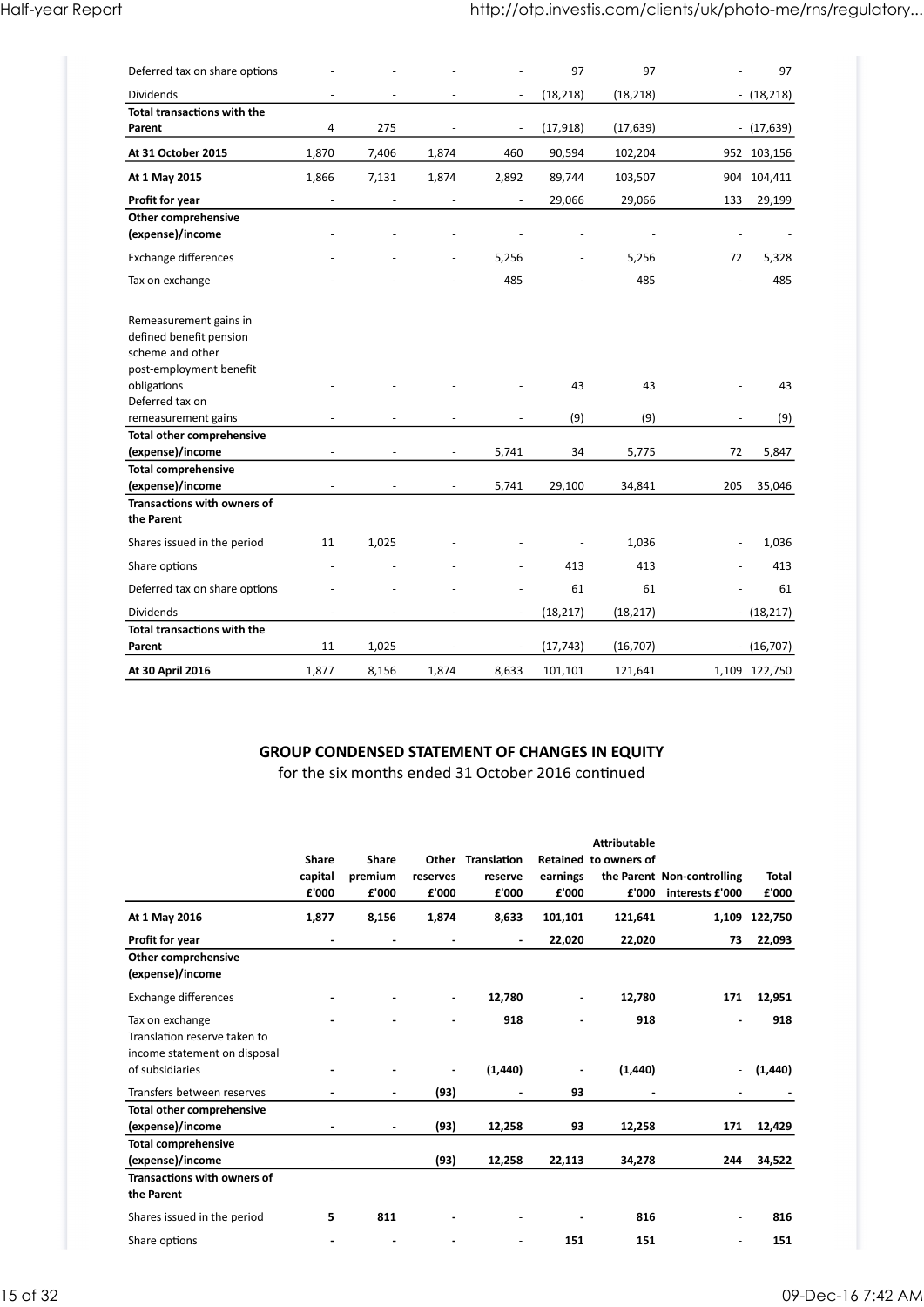|                    | $\sim$                      |       | $\sim$                   | $\overline{\phantom{a}}$ |           |           |               |              |                                                            |
|--------------------|-----------------------------|-------|--------------------------|--------------------------|-----------|-----------|---------------|--------------|------------------------------------------------------------|
|                    | 5                           | 811   | $\overline{\phantom{a}}$ |                          | (21, 882) | (21,066)  | $-$ (21,066)  |              |                                                            |
| At 31 October 2016 | 1,882                       | 8,967 | 1,781                    | 20,891                   | 101,332   | 134,853   | 1,353 136,206 |              |                                                            |
|                    | Total transactions with the |       |                          |                          |           | (22, 033) | (22, 033)     | $-$ (22,033) | http://otp.investis.com/clients/uk/photo-me/rns/regulatory |

#### 1 Corporate information

The condensed consolidated interim financial statements of Photo-Me International plc (the "Company") for the six months ended 31 October 2016 ("the Interim Report") were approved and authorised for issue by mpanying notes form an integral part of these condensed consolidated<br>statements.<br>The condensed consolidated interim financial statements of Photo-Me<br>international plc (the "Company") for the six months ended 31 October<br>201 consolidated interim financial statements comprise the Company and its **1 Corporate information**<br>The condensed consolidated interim financial statements of Photo-Me<br>International plc (the "Company") for the six months ended 31 October<br>2016 ("the Interim Report") were approved and authorised f sterling, rounded to the nearest thousand. **1 Corporate information**<br>The condensed consolidated interim financial statements of Photo-Me<br>International plc (the "Company") for the six months ended 31 October<br>1016 ("the Interim Report") were approved and authorised f The condensed consolidated interim financial statements of Photo-Me<br>International plc (the "Company") for the six months ended 31 October<br>2016 ("the Interim Report") were approved and authorised for issue by<br>the Board of D

The Company is a public limited company, incorporated and domiciled in England, whose shares are quoted on the London Stock Exchange, under symbol PHTM. Its registered number is 735438 and its registered office is at Church Road, Bookham, Surrey KT23 3EU.

Photo-Me's principal activity is the operation of non-food unattended vending equipment aimed primarily at the consumer market. The largest part of the estate comprises photobooths and digital printing kiosks, with the remainder including laundry units, amusement machines and United Kingdom and Ireland, Continental Europe, and Asia. ensuldated interim financial statements comprise the Company and its subsidiaries (together the "Group") and are presented in pounds stelsidiaries (together the "Group") and are presented in pounds the Company is a public

#### 2 Basis of preparation and accounting policies

months ended 31 October 2016 have been prepared in accordance with IAS 34 Interim Financial Reporting and International Financial Reporting The Company is a public limited company, incorporated and domiciled in England, whose shares are quoted on the London Stock Exchange, under systemed I more in the ST 35438 and its registered office is at Church Road, Bookh Fingland, whose shares are quoted on the London Stock Exchange, under<br>England, whose shares are quoted on the London Stock Exchange, under<br>sis at Church Road, Bookham, Surrey KT23 3EU.<br>Photo-Me's principal activity is the Eymbol PHTM. Its registered number is 735438 and its registered office<br>is at Church Road, Bookham, Surrey KT23 3EU.<br>Photo-Me's principal activity is the operation of non-food unattended<br>Photo-Me's principal activity is the financial statements comprise the unaudited financial information for the six months ended 31 October 2016 and 31 October 2015, together with the audited results to 30 April 2016. They do not include all of the Fraction of the estate comprises photobooths and digital printing kiosks,<br>part of the estate comprises photobooths and digital printing kiosks,<br>with the remainder including laundry units, amusement machines and<br>business se statements, and should be read in complements, and should be read in condense the condense of the Group's the Group's the Group's the Group's the Group's the Group's the Group's the Group's in the United Kingdom and Irelan financial statements for the year ended 30 April 2016. The condensed United Kingdom and Ireland, Continental Europe, and Asia.<br> **2 Basis of preparation and accounting policies**<br>
The condensed consolidated interim financial statements for the six<br>
months ended 31 October 2016 have been prep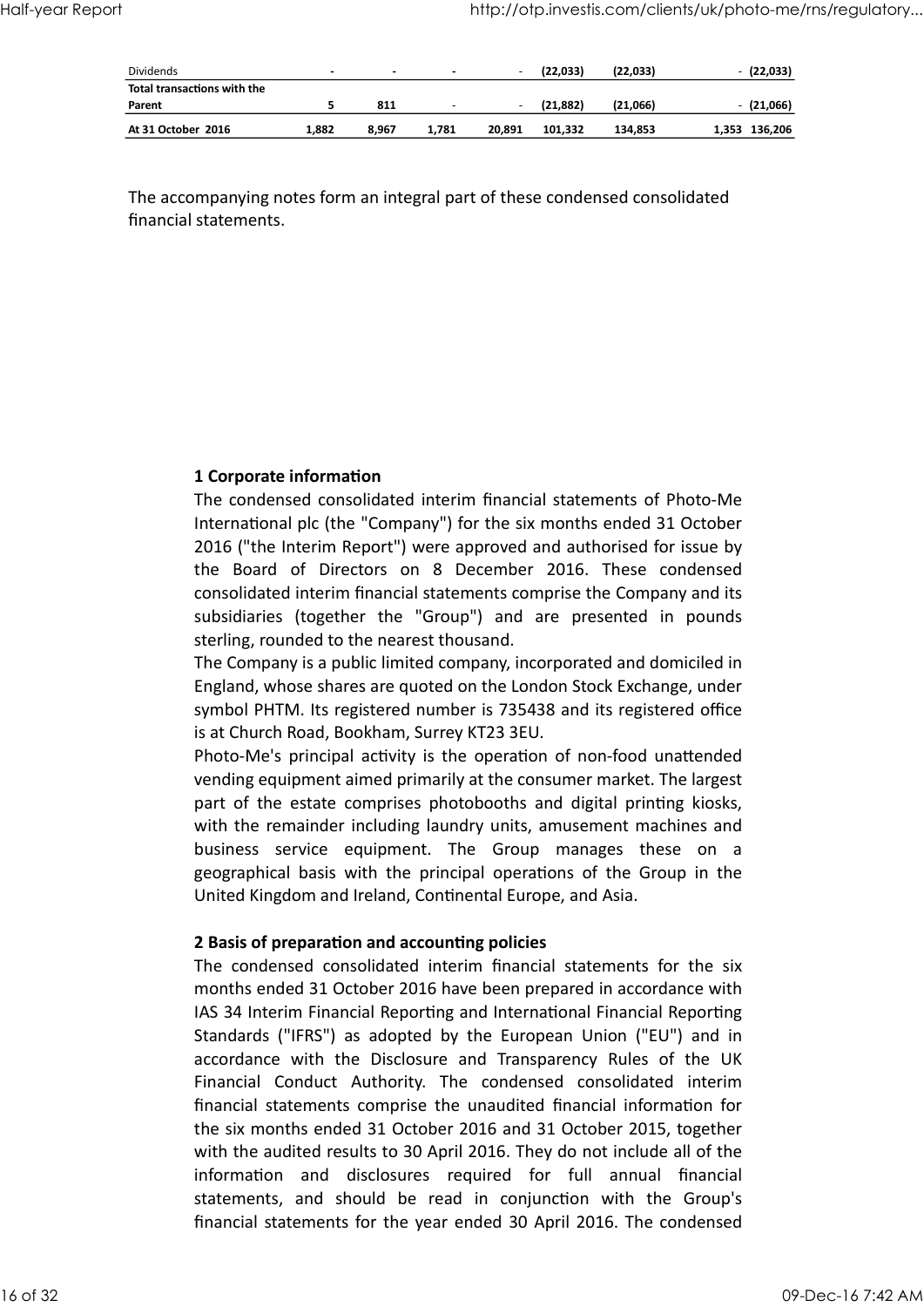meaning of section 434 of the UK Companies Act 2006. Half-year Report<br>
financial statements do not constitute statutory accounts within the<br>
meaning of section 434 of the UK Companies Act 2006.

http://otp.investis.com/clients/uk/photo-me/rns/regulatory...<br>financial statements do not constitute statutory accounts within the<br>meaning of section 434 of the UK Companies Act 2006.<br>The consolidated financial statements The consolidated financial statements of the Group as at and for the year ended 30 April 2016 are available at www.photo-me.com or upon request from the Company's registered office at Church Road, Bookham, Surrey KT23 3EU.

The Interim Report is unaudited but has been reviewed by the auditors and their report to the Company is included in the Interim Report. The comparative figures for the financial year ended 30 April 2016 are not the Company's statutory accounts for that financial year. Those accounts have been reported on by the Company's auditors and delivered to the Registrar of Companies. The report of the auditors (i) was unqualified, (ii) did not include a reference to any matters to which the auditors drew attention by way of emphasis without qualifying their report, and (iii) http://otp.investis.com/clients/ok/photo-me//ns/regulatory...<br>
financial statements do not constitute statutory accounts within the<br>
meaning of section 434 of the UK Companies Act 2006.<br>
The consolidated financial statemen Companies Act 2006.

#### Accounting policies and estimates

The accounting policies applied by the Group in this Interim Report are the same as those applied in the Group's financial statements for the year ended 30 April 2016, except as indicated below.

#### New standards adopted in the period

There are a number of new and revised standards and interpretations, not all of which are applicable to the Group, which have been issued and are effective for the year ending 30 April 2017 and future reporting periods. The most significant standards and interpretations which are III) did not include a reference to any matters to which the auditors drew<br>
attention by way of emphasis without qualifying their report, and (iii)<br>
did not include a reference to any matters to which the auditors drew<br>
a statements were listed in the Group's 2016 Annual Report. The effect of adopting new standards for the 2017 year end has not had a material impact on this Interim Report. The accounting policies applied by the Group in this Interim Report are<br>the accounting policies applied by the Group's financial statements for the<br>year ended 30 April 2016, except as indicated below.<br>There are a number of

#### **Estimates and significant judgements**

requires management to make estimates and assumptions that affect the reported amounts of revenue, expenses, assets and liabilities and The disclosure of the period of the period and interpretations,<br>There are a number of new and revised standards and interpretations,<br>not all of which are applicable to the Group, which have been issued<br>and are effective fo consolidated financial information. Such estimates and assumptions are **New standards adopted in the period**<br>There are a number of new and revised standards and interpretations,<br>ond all of which are applicable to the Group, which have been issued<br>and are effective for the year ending 30 April There are a number of new and revised standards and interpretations,<br>
There are a number of new and revised standards and interpretations,<br>
and are effective for the year ending 30 April 2017 and fluter reporting<br>
periods. management's best judgement at the date of the financial statements. and are effective for the year ending 30 April 2017 and future reporting<br>periods. The most significant standards and interpretations which are<br>likely to have a more material impact on the Group's principal<br>statements were assumptions, which could affect the financial statements as the original estimates and assumptions are modified, as appropriate, in the period in which the circumstances change. Experimentation this interim Report.<br>
Estimates and significant judgements<br>
The preparation of the condensed consolidated financial information<br>
requires management to make estimates and assumptions that affect<br>
the disclo Estimates and significant judgements<br>The preparation of the condensed consolidated financial information<br>requires management to make estimates and assumptions that affect<br>the reported amounts of revenue, expenses, assets a **Estimates and significant judgements**<br>The preparation of the condensed consolidated financial information<br>requires management to make estimates and assumptions that affect<br>the reported amounts of revenue, expenses, assets the reported amounts of revenue, expenses, assets and liabilities and<br>the reported amounts of revenue, expenses, assets and liabilities and<br>consolidated finncial information. Such estimates and assumptions are<br>based on his

In preparing these condensed consolidated interim financial statements, consolidated financial statements as at and for the year ended 30 April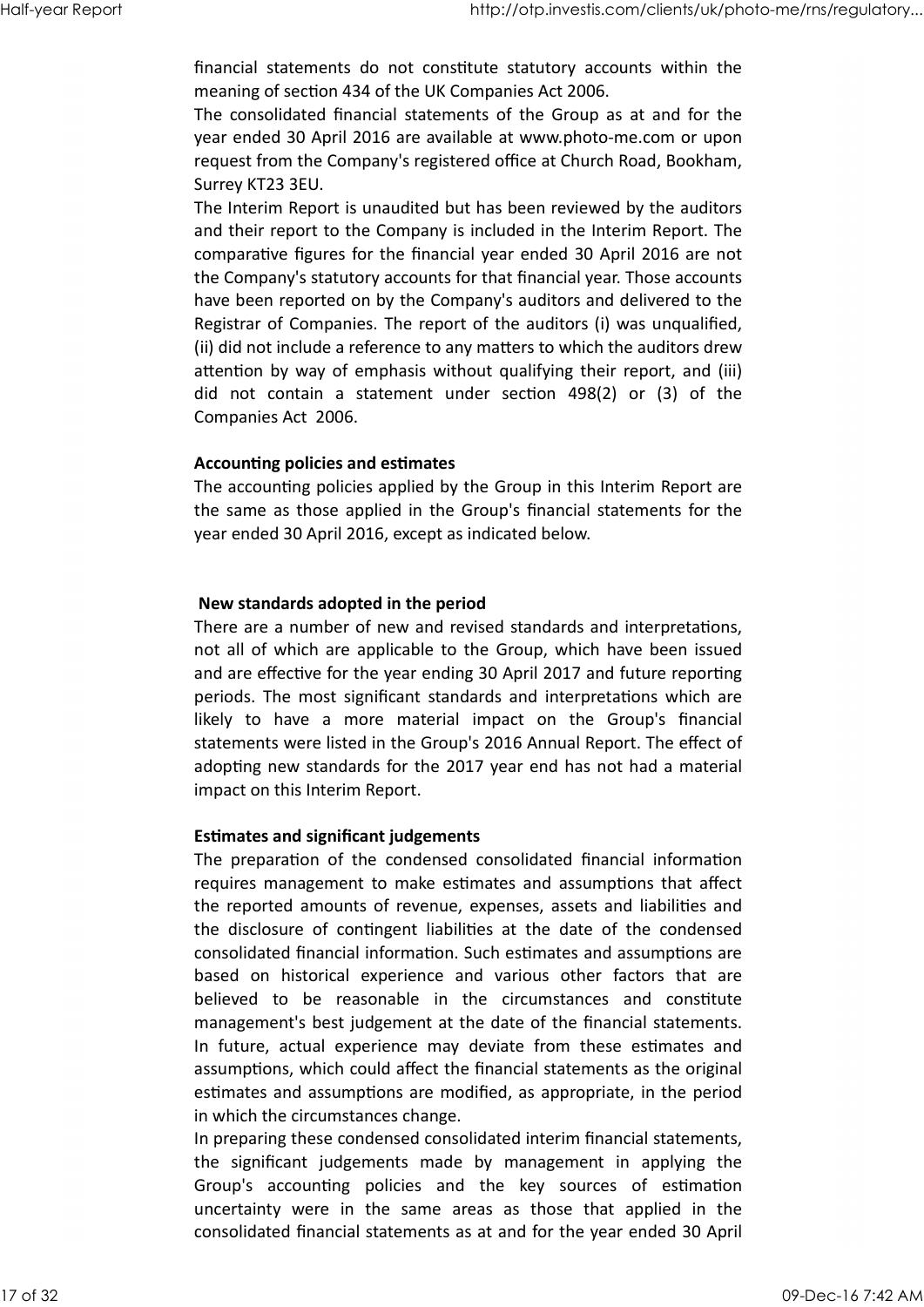http://otp.investis.com/clients/uk/p<br>2016.<br>Use of non-GAAP profit measures<br>The Group measures performance using earnings before interest, tax<br>depreciation and amortisation ("EBITDA"). EBITDA is a common measure<br>used by a n The Group measures performance using earnings before interest, tax, depreciation and amortisation ("EBITDA"). EBITDA is a common measure used by a number of companies, but is not defined in IFRS. http://otp.investis.com/clients/uk/photo-me/ms/regulatory...<br>
2016.<br>
Use of non-GAAP profit measures<br>
The Group measures performance using earnings before interest, tax,<br>
used by a number of companies, but is not defined i

The Group measures cash on a net cash basis as explained in note 8.

non-GAAP measure.

#### Risks and uncertainties and cautionary statement regarding forward looking statements

The principal risks and uncertainties affecting the business activities of the Group are set out in the "Risks and Uncertainties" section of the Interim Management Report, contained within this Interim Report. The 2016.<br>
Use of non-GAAP profit measures<br>
The Group measures performance using earnings before interest, tax,<br>
depreciation and amortisation ("EBITDA"). EBITDA is a common measure<br>
used by a number of companies, but is not d below.

#### Going Concern

The Annual Report for the year ended 30 April 2016 provided a full description of the Group's business activities, its financial position, cash flows, funding position and available facilities together with the factors likely to affect its future development, performance and position. It also detailed risks associated with the Group's business. This interim report provides updated information on these subjects for the six months to 31 October 2016. **IDENT INTERT CONTERT CONTERT CONTERT CONTERT CONTERT CONTERT CONTERT TO THE THE GROUP are set out in the "Risks and Uncertainties" section of the Intertiment Management Report, contained within this Intertim Report. The c** The principal risks and uncertainties affecting the business activities of<br>the principal risks and uncertainties" section of the<br>interim Management Report, contained within this literim Report. The<br>interim Management Repor **Constraint Community**<br> **Gromerical Report** for the year ended 30 April 2016 provided a full<br>
description of the Group's business activities, its financial position, cash<br>
flows, funding position and available facilities t **Going Concern**<br>The Annual Report for the year ended 30 April 2016 provided a full<br>description of the Group's business activities, its financial position, cash<br>flows, funding position and available facilities together with

The Group has at the date of this Interim Report, sufficient financing trading performance, this provides the Directors with confidence that the Group is well placed to manage its business risks successfully in the context of the current financial conditions and the general outlook in the global economy.

resources to continue operating for the foreseeable future and that it is therefore appropriate to continue to adopt the going concern basis in preparing this Interim Report. After reviewing the Groups annual buggets, plans and manaring<br>arrangements, the Directors consider that the Group has adequate<br>resources to continue operating for the foreseeable future and that it is<br>therefore appropriate therefore appropriate to continue to adopt the going concern basis in<br>preparing this Interim Report.<br>**3 Segmental analysis**<br>IFRS8 requires operating segments to be identified based on information<br>18 of 32<br>09-Dec-16 7:42 AM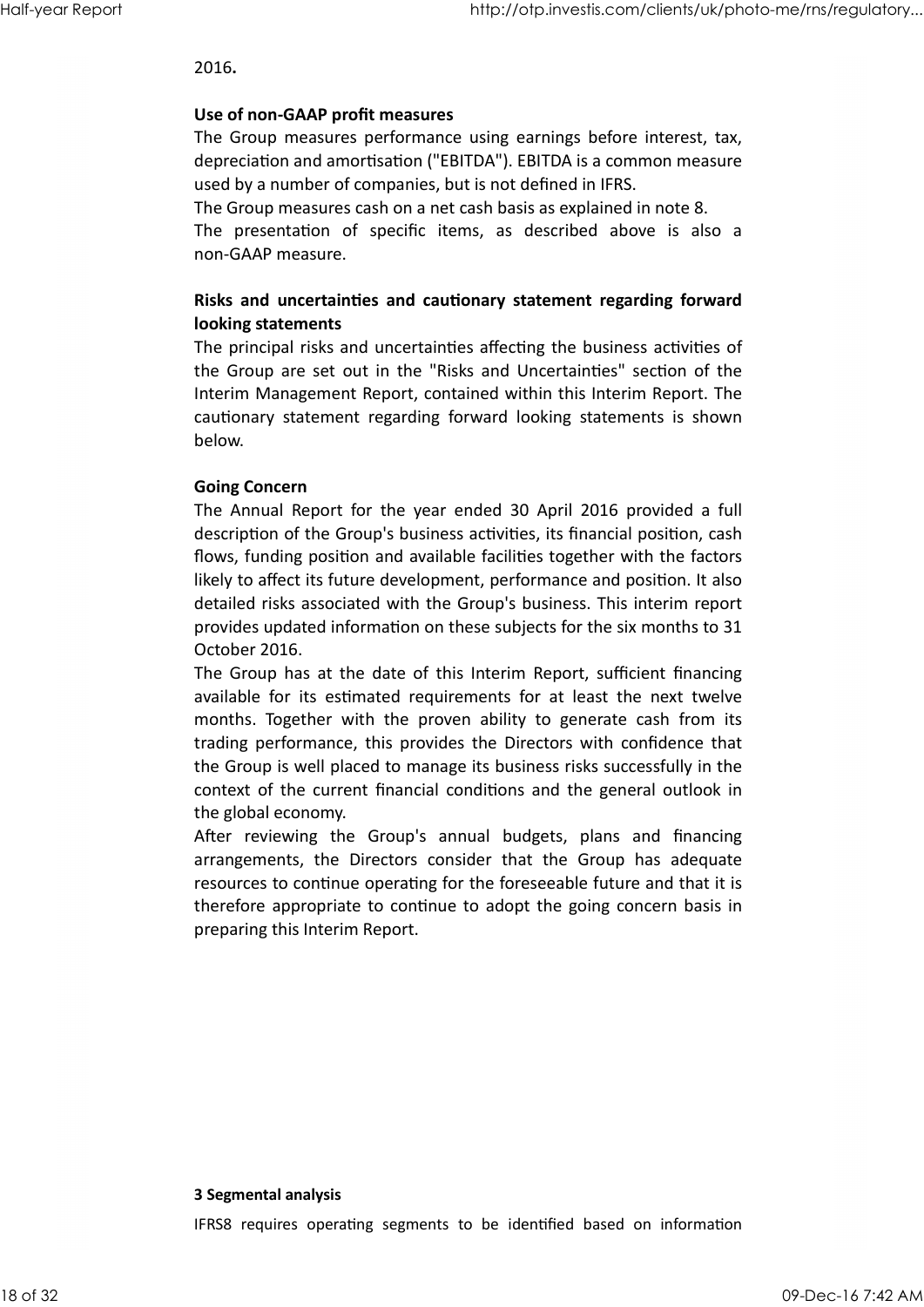presented to the Chief Operating Decision Maker (CODM), in order to allocate resources to the segments and monitor performance. Half-year Report<br>presented to the Chief Operating Decision Maker (CODM), in order to allocate<br>resources to the segments and monitor performance.<br>The Group monitors performance at the adjusted operating profit level before

#### Seasonality of operations

|                                                                                                                                                                                                                                                                                                                                            |               |                        |                               | http://otp.investis.com/clients/uk/photo-me/rns/regulatory |
|--------------------------------------------------------------------------------------------------------------------------------------------------------------------------------------------------------------------------------------------------------------------------------------------------------------------------------------------|---------------|------------------------|-------------------------------|------------------------------------------------------------|
| presented to the Chief Operating Decision Maker (CODM), in order to allocate<br>resources to the segments and monitor performance.<br>The Group monitors performance at the adjusted operating profit level before<br>special items, interest and taxation.<br>In accordance with IFRS8, no segment information is provided for assets and |               |                        |                               |                                                            |
| liabilities in the disclosures below, as this information is not regularly provided<br>to the Chief Operating Decision Maker.                                                                                                                                                                                                              |               |                        |                               |                                                            |
| <b>Seasonality of operations</b>                                                                                                                                                                                                                                                                                                           |               |                        |                               |                                                            |
| Historically, the first half of the financial year is seasonally the strongest for the<br>Group in terms of profits, and this is expected to be the case again for the<br>current year ending 30 April 2017.                                                                                                                               |               |                        |                               |                                                            |
|                                                                                                                                                                                                                                                                                                                                            |               |                        | <b>United</b><br>Kingdom<br>& |                                                            |
|                                                                                                                                                                                                                                                                                                                                            | Asia<br>£'000 | <b>Europe</b><br>£'000 | Ireland<br>£'000              | <b>Total</b><br>£'000                                      |
| 6 months to 31 October 2016                                                                                                                                                                                                                                                                                                                |               |                        |                               |                                                            |
| <b>Total revenue</b>                                                                                                                                                                                                                                                                                                                       | 24,259        | 68,243                 |                               | 25,546 118,048                                             |
| Inter segment sales                                                                                                                                                                                                                                                                                                                        | (127)         | (7, 175)               | (138)                         | (7, 440)                                                   |
| <b>Revenue from external customers</b>                                                                                                                                                                                                                                                                                                     | 24,132        | 61,068                 | 25,408                        | 110,608                                                    |
| <b>EBITDA</b>                                                                                                                                                                                                                                                                                                                              | 5,592         | 28,012                 | 6,904                         | 40,508                                                     |
| <b>Depreciation and amortisation</b>                                                                                                                                                                                                                                                                                                       | (1,890)       | (6,016)                | (2, 190)                      | (10,096)                                                   |
| <b>Operating profit excluding associates</b>                                                                                                                                                                                                                                                                                               | 3,702         | 21,996                 | 4,714                         | 30,412                                                     |
| Share of post-tax profits from<br>associates                                                                                                                                                                                                                                                                                               |               |                        |                               | 94                                                         |
| <b>Corporate costs excluding</b>                                                                                                                                                                                                                                                                                                           |               |                        |                               |                                                            |
| depreciation and amortisation                                                                                                                                                                                                                                                                                                              |               |                        |                               | (296)                                                      |
| <b>Corporate depreciation and</b>                                                                                                                                                                                                                                                                                                          |               |                        |                               |                                                            |
| amortisation                                                                                                                                                                                                                                                                                                                               |               |                        |                               | (140)                                                      |
| <b>Operating profit</b>                                                                                                                                                                                                                                                                                                                    |               |                        |                               | 30,070                                                     |
| <b>Finance Revenue</b>                                                                                                                                                                                                                                                                                                                     |               |                        |                               | 1,092                                                      |
| <b>Finance costs</b>                                                                                                                                                                                                                                                                                                                       |               |                        |                               | (137)                                                      |
| Profit before tax                                                                                                                                                                                                                                                                                                                          |               |                        |                               | 31,025                                                     |
| Tax                                                                                                                                                                                                                                                                                                                                        |               |                        |                               | (8,932)                                                    |
| <b>Profit for period</b>                                                                                                                                                                                                                                                                                                                   |               |                        |                               | 22,093                                                     |
| <b>Capital expenditure</b>                                                                                                                                                                                                                                                                                                                 | 3,783         | 9,686                  | 9,838                         | 23,307                                                     |
| Corporate capital expenditure                                                                                                                                                                                                                                                                                                              |               |                        |                               | 774                                                        |
| <b>Total capital expenditure</b>                                                                                                                                                                                                                                                                                                           |               |                        |                               | 24,081                                                     |
|                                                                                                                                                                                                                                                                                                                                            |               |                        |                               |                                                            |
| Finance income includes a profit of 1,092 related to the liquidation of                                                                                                                                                                                                                                                                    |               |                        |                               |                                                            |
| Prontophot Holdings SA.                                                                                                                                                                                                                                                                                                                    |               |                        |                               |                                                            |
|                                                                                                                                                                                                                                                                                                                                            |               |                        |                               | Reconciliation of operating profit                         |
|                                                                                                                                                                                                                                                                                                                                            |               |                        | <b>United</b>                 |                                                            |
|                                                                                                                                                                                                                                                                                                                                            |               |                        | Kingdom                       |                                                            |
|                                                                                                                                                                                                                                                                                                                                            | Asia          | <b>Europe</b>          | &<br>Ireland                  | <b>Total</b>                                               |
|                                                                                                                                                                                                                                                                                                                                            | £'000         | £'000                  | £'000                         | £'000                                                      |
| <b>Operating profit before associates</b>                                                                                                                                                                                                                                                                                                  | 3,702         | 21,996                 | 4,714                         | 30,412                                                     |
| Share of past tax profits from                                                                                                                                                                                                                                                                                                             |               |                        |                               |                                                            |
| associates                                                                                                                                                                                                                                                                                                                                 | 94            |                        |                               | 94                                                         |
|                                                                                                                                                                                                                                                                                                                                            |               |                        |                               |                                                            |

| (8,932)<br>Tax<br><b>Profit for period</b><br>22,093<br>Capital expenditure<br>3,783<br>9,686<br>23,307<br>9,838<br>Corporate capital expenditure<br>774<br><b>Total capital expenditure</b><br>24,081<br>Finance income includes a profit of 1,092 related to the liquidation of<br>Prontophot Holdings SA.<br><b>Reconciliation of operating profit</b><br><b>United</b><br>Kingdom<br>&<br>Ireland<br>Asia Europe<br><b>Total</b><br>£'000<br>£'000<br>£'000<br>£'000<br><b>Operating profit before associates</b><br>21,996<br>4,714<br>30,412<br>3,702<br>Share of past tax profits from<br>94<br>94<br>associates<br>19 of 32 | Profit before tax |  | 31,025 |                   |
|-------------------------------------------------------------------------------------------------------------------------------------------------------------------------------------------------------------------------------------------------------------------------------------------------------------------------------------------------------------------------------------------------------------------------------------------------------------------------------------------------------------------------------------------------------------------------------------------------------------------------------------|-------------------|--|--------|-------------------|
|                                                                                                                                                                                                                                                                                                                                                                                                                                                                                                                                                                                                                                     |                   |  |        |                   |
|                                                                                                                                                                                                                                                                                                                                                                                                                                                                                                                                                                                                                                     |                   |  |        |                   |
|                                                                                                                                                                                                                                                                                                                                                                                                                                                                                                                                                                                                                                     |                   |  |        |                   |
|                                                                                                                                                                                                                                                                                                                                                                                                                                                                                                                                                                                                                                     |                   |  |        |                   |
|                                                                                                                                                                                                                                                                                                                                                                                                                                                                                                                                                                                                                                     |                   |  |        |                   |
|                                                                                                                                                                                                                                                                                                                                                                                                                                                                                                                                                                                                                                     |                   |  |        |                   |
|                                                                                                                                                                                                                                                                                                                                                                                                                                                                                                                                                                                                                                     |                   |  |        |                   |
|                                                                                                                                                                                                                                                                                                                                                                                                                                                                                                                                                                                                                                     |                   |  |        |                   |
|                                                                                                                                                                                                                                                                                                                                                                                                                                                                                                                                                                                                                                     |                   |  |        |                   |
|                                                                                                                                                                                                                                                                                                                                                                                                                                                                                                                                                                                                                                     |                   |  |        |                   |
|                                                                                                                                                                                                                                                                                                                                                                                                                                                                                                                                                                                                                                     |                   |  |        |                   |
|                                                                                                                                                                                                                                                                                                                                                                                                                                                                                                                                                                                                                                     |                   |  |        |                   |
|                                                                                                                                                                                                                                                                                                                                                                                                                                                                                                                                                                                                                                     |                   |  |        |                   |
|                                                                                                                                                                                                                                                                                                                                                                                                                                                                                                                                                                                                                                     |                   |  |        |                   |
|                                                                                                                                                                                                                                                                                                                                                                                                                                                                                                                                                                                                                                     |                   |  |        |                   |
|                                                                                                                                                                                                                                                                                                                                                                                                                                                                                                                                                                                                                                     |                   |  |        | 09-Dec-16 7:42 AM |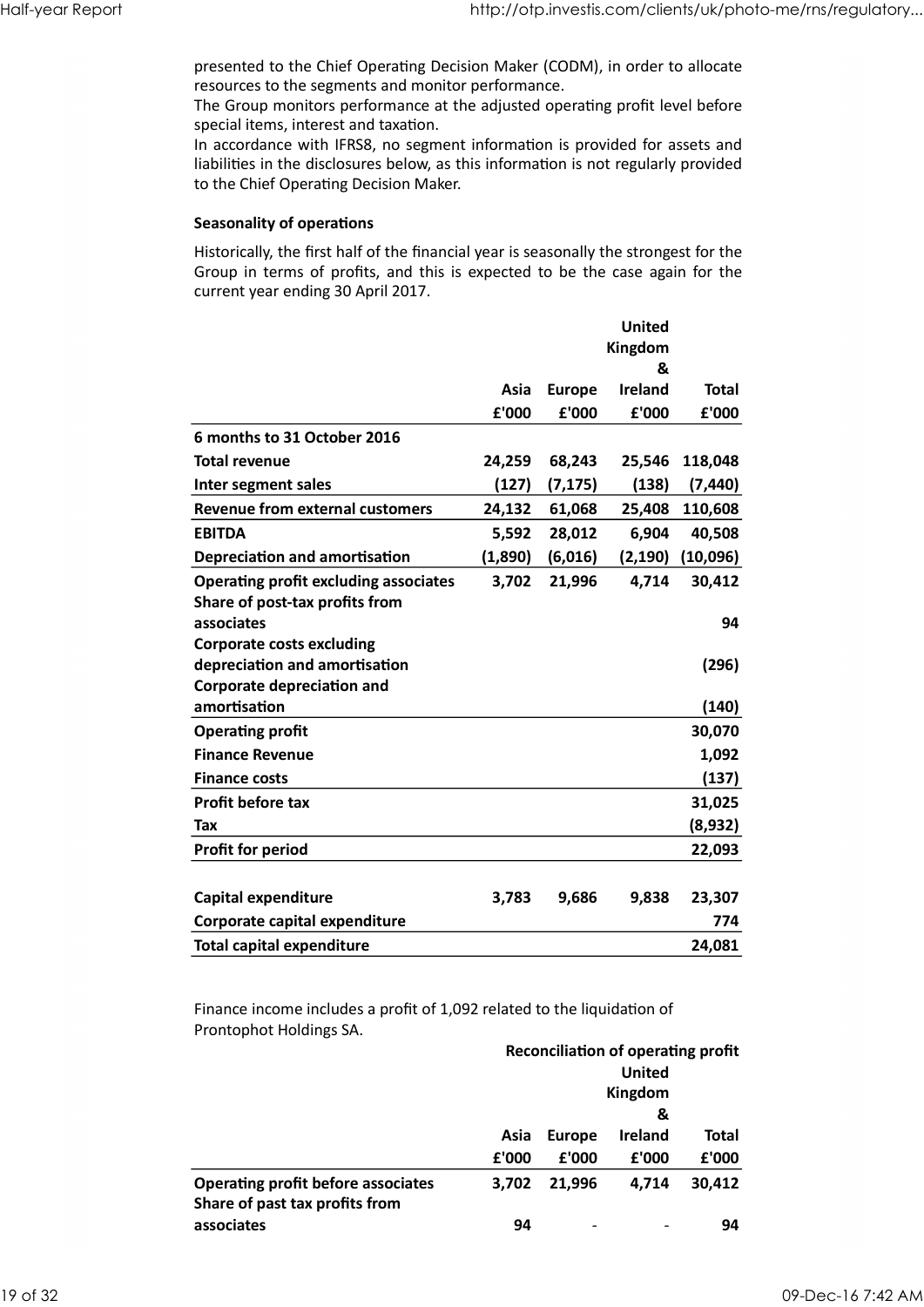| Half-year Report |                                              |          |                 |                                                            |                 |
|------------------|----------------------------------------------|----------|-----------------|------------------------------------------------------------|-----------------|
|                  |                                              |          |                 |                                                            |                 |
|                  |                                              |          |                 | http://otp.investis.com/clients/uk/photo-me/rns/regulatory |                 |
|                  | <b>Corporate operating profit</b>            |          | 474             | (910)                                                      | (436)           |
|                  | <b>Total operating profit</b>                | 3,796    | 22,470          | 3,804                                                      | 30,070          |
|                  |                                              |          |                 | United                                                     |                 |
|                  |                                              | Asia     |                 | Kingdom<br>Europe & Ireland                                | Total           |
|                  |                                              | £'000    | £'000           | £'000                                                      | £'000           |
|                  | 6 months to 31 October 2015                  |          |                 |                                                            |                 |
|                  | Total revenue                                | 18,282   | 54,872          | 23,032                                                     | 96,186          |
|                  | Inter segment sales                          | (42)     | (3,261)         | (121)                                                      | (3, 424)        |
|                  | Revenue from external customers              | 18,240   | 51,611          | 22,911                                                     | 92,762          |
|                  | <b>EBITDA</b>                                | 4,894    | 22,304          | 7,184                                                      | 34,382          |
|                  | Depreciation and amortisation                | (1, 482) | (4,704)         | (1,734)                                                    | (7,920)         |
|                  | Operating profit excluding associates        |          | 3,412 17,600    | 5,450                                                      | 26,462          |
|                  | Share of post-tax profits from<br>associates |          |                 |                                                            | 92              |
|                  | Corporate costs excluding depreciation       |          |                 |                                                            |                 |
|                  | and amortisation                             |          |                 |                                                            | (1,058)         |
|                  | Corporate depreciation and                   |          |                 |                                                            |                 |
|                  | amortisation                                 |          |                 |                                                            | (61)            |
|                  | Operating profit                             |          |                 |                                                            | 25,435          |
|                  | Finance Revenue<br>Finance costs             |          |                 |                                                            | 453<br>(68)     |
|                  | Profit before tax                            |          |                 |                                                            | 25,820          |
|                  | Tax                                          |          |                 |                                                            | (6,986)         |
|                  | Profit for period                            |          |                 |                                                            | 18,834          |
|                  |                                              |          |                 |                                                            |                 |
|                  | Capital expenditure                          | 1,867    | 6,102           | 2,371                                                      | 10,340          |
|                  | Corporate capital expenditure                |          |                 |                                                            | 1,163           |
|                  | Total capital expenditure                    |          |                 |                                                            | 11,503          |
|                  |                                              |          |                 |                                                            |                 |
|                  | Reconciliation of operating profit           |          |                 |                                                            |                 |
|                  |                                              |          |                 | United                                                     |                 |
|                  |                                              |          |                 | Kingdom                                                    |                 |
|                  |                                              | Asia     |                 | Europe & Ireland                                           | Total           |
|                  | Operating profit before associates           | £'000    | £'000<br>17,600 | £'000<br>5,450                                             | £'000<br>26,462 |
|                  | Share of past tax profits from               | 3,412    |                 |                                                            |                 |
|                  | associates                                   | 92       |                 |                                                            | 92              |
|                  | Corporate operating profit                   |          | 365             | (1, 484)                                                   | (1, 119)        |
|                  |                                              |          |                 |                                                            |                 |

| (68)<br>25,820<br>(6,986)<br>18,834<br>10,340<br>1,163<br>11,503<br>Total<br>£'000 |
|------------------------------------------------------------------------------------|
|                                                                                    |
|                                                                                    |
|                                                                                    |
|                                                                                    |
|                                                                                    |
|                                                                                    |
|                                                                                    |
|                                                                                    |
|                                                                                    |
|                                                                                    |
|                                                                                    |
|                                                                                    |
|                                                                                    |
| 26,462                                                                             |
|                                                                                    |
| 92                                                                                 |
| (1, 119)                                                                           |
| 25,435                                                                             |
|                                                                                    |
|                                                                                    |
|                                                                                    |
| Total                                                                              |
| £'000                                                                              |
|                                                                                    |
| 46,066 192,246                                                                     |
| (8, 252)                                                                           |
| 45,783 183,994                                                                     |
|                                                                                    |

|          |                                    |                          |          | Kingdom          |                |
|----------|------------------------------------|--------------------------|----------|------------------|----------------|
|          |                                    | Asia                     |          | Europe & Ireland | Total          |
|          |                                    | £'000                    | £'000    | £'000            | £'000          |
|          | Operating profit before associates | 3,412                    | 17,600   | 5,450            | 26,462         |
|          | Share of past tax profits from     |                          |          |                  |                |
|          | associates                         | 92                       |          |                  | 92             |
|          | Corporate operating profit         | $\overline{\phantom{a}}$ | 365      | (1, 484)         | (1, 119)       |
|          | Total operating profit             | 3,504                    | 17,965   | 3,966            | 25,435         |
|          |                                    |                          |          |                  |                |
|          |                                    |                          |          |                  |                |
|          |                                    |                          |          | United           |                |
|          |                                    |                          |          | Kingdom          |                |
|          |                                    | Asia                     |          | Europe & Ireland | Total          |
|          |                                    | £'000                    | f'000    | £'000            | £'000          |
|          | Year ended 30 April 2016           |                          |          |                  |                |
|          | Total revenue                      | 45,364                   | 100,816  |                  | 46,066 192,246 |
|          | Inter segment sales                | (865)                    | (7, 104) | (283)            | (8, 252)       |
|          | Revenue from external customers    | 44,499                   | 93,712   | 45,783           | 183,994        |
|          |                                    |                          |          |                  |                |
|          |                                    |                          |          |                  |                |
| 20 of 32 |                                    |                          |          |                  |                |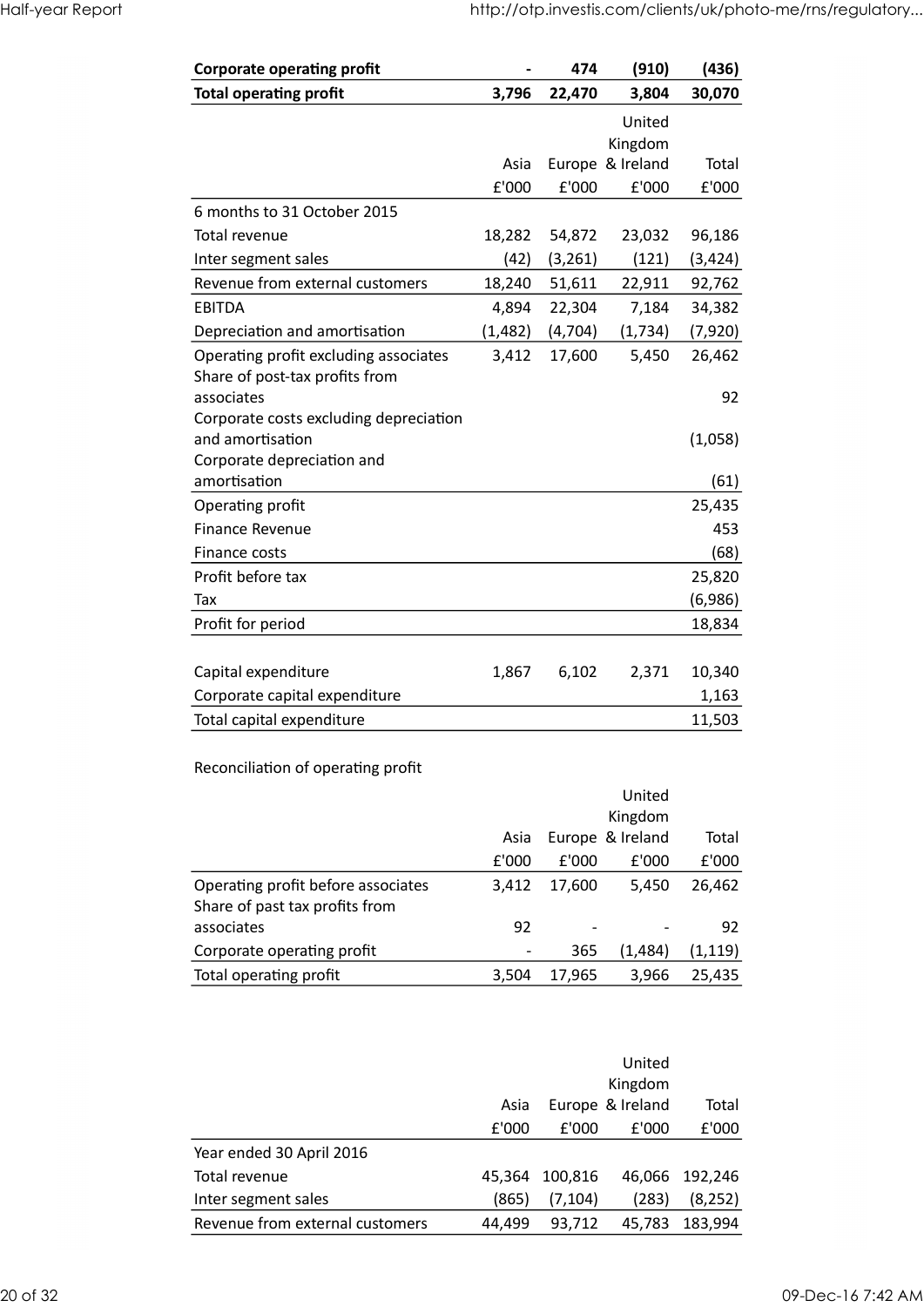| Half-year Report |                                              |                                   |                          |                                  | http://otp.investis.com/clients/uk/photo-me/rns/regulatory |
|------------------|----------------------------------------------|-----------------------------------|--------------------------|----------------------------------|------------------------------------------------------------|
|                  |                                              |                                   |                          |                                  |                                                            |
|                  | <b>EBITDA</b>                                |                                   |                          |                                  |                                                            |
|                  | Depreciation and amortisation                | 13,633<br>(3, 134)                | 33,881<br>(9, 718)       | 11,934                           | 59,448<br>$(3,973)$ $(16,825)$                             |
|                  | Operating profit excluding associates        | 10,499                            | 24,163                   | 7,961                            | 42,623                                                     |
|                  | Share of post-tax profits from               |                                   |                          |                                  |                                                            |
|                  | associates                                   |                                   |                          |                                  | 165                                                        |
|                  | Corporate costs excluding depreciation       |                                   |                          |                                  |                                                            |
|                  | and amortisation                             |                                   |                          |                                  | (2,918)                                                    |
|                  | Corporate depreciation and                   |                                   |                          |                                  |                                                            |
|                  | amortisation                                 |                                   |                          |                                  | (136)                                                      |
|                  | Operating profit<br>Finance Revenue          |                                   |                          |                                  | 39,734<br>538                                              |
|                  | Finance costs                                |                                   |                          |                                  | (166)                                                      |
|                  | Profit before tax                            |                                   |                          |                                  | 40,106                                                     |
|                  | Tax                                          |                                   |                          |                                  | (10, 907)                                                  |
|                  | Profit for year                              |                                   |                          |                                  | 29,199                                                     |
|                  |                                              |                                   |                          |                                  |                                                            |
|                  | Capital expenditure                          | 4,623                             | 13,221                   | 4,669                            | 22,513                                                     |
|                  | Corporate capital expenditure                |                                   |                          |                                  | 2,303                                                      |
|                  | Total capital expenditure                    |                                   |                          |                                  | 24,816                                                     |
|                  |                                              |                                   |                          |                                  |                                                            |
|                  | Reconciliation of operating profit           |                                   |                          |                                  |                                                            |
|                  |                                              |                                   |                          | United                           |                                                            |
|                  |                                              |                                   |                          | Kingdom                          |                                                            |
|                  |                                              | Asia                              |                          | Europe & Ireland                 | Total                                                      |
|                  | Operating profit before associates           | $\pmb{\mathsf{E}}$ '000<br>10,499 | £'000<br>24,163          | $\pmb{\mathsf{E}}$ '000<br>7,961 | $\pmb{\mathsf{E}}$ '000<br>42,623                          |
|                  |                                              |                                   |                          |                                  |                                                            |
|                  |                                              |                                   |                          |                                  |                                                            |
|                  | Share of post tax profits from<br>associates | 165                               | $\overline{\phantom{a}}$ | $\overline{\phantom{a}}$         | 165                                                        |
|                  | Corporate operating profit                   | $\overline{\phantom{a}}$          | 737                      | (3,791)                          | (3,054)                                                    |

| <b>FINANCE COSTS</b>                                                 |                |        |                  | (100)     |
|----------------------------------------------------------------------|----------------|--------|------------------|-----------|
| Profit before tax                                                    |                |        |                  | 40,106    |
| Tax                                                                  |                |        |                  | (10, 907) |
| Profit for year                                                      |                |        |                  | 29,199    |
| Capital expenditure                                                  | 4,623          | 13,221 | 4,669            | 22,513    |
|                                                                      |                |        |                  |           |
| Corporate capital expenditure                                        |                |        |                  | 2,303     |
| Total capital expenditure                                            |                |        |                  | 24,816    |
| Reconciliation of operating profit                                   |                |        |                  |           |
|                                                                      |                |        | United           |           |
|                                                                      |                |        | Kingdom          |           |
|                                                                      | Asia           |        | Europe & Ireland | Total     |
|                                                                      | £'000          | £'000  | £'000            | £'000     |
| Operating profit before associates<br>Share of post tax profits from | 10,499         | 24,163 | 7,961            | 42,623    |
| associates                                                           | 165            |        |                  | 165       |
| Corporate operating profit                                           | $\blacksquare$ | 737    | (3,791)          | (3,054)   |
| Total operating profit                                               | 10,664         | 24,900 | 4,170            | 39,734    |
|                                                                      |                |        |                  |           |
|                                                                      |                |        |                  |           |
| 4 Taxation                                                           |                |        |                  |           |
|                                                                      |                |        |                  |           |

#### 4 TaxaƟon

|                                                                                                                                                                                                  |                |        | ------           |                         |
|--------------------------------------------------------------------------------------------------------------------------------------------------------------------------------------------------|----------------|--------|------------------|-------------------------|
|                                                                                                                                                                                                  |                |        | Kingdom          |                         |
| Asia                                                                                                                                                                                             |                |        | Europe & Ireland | Total                   |
| £'000                                                                                                                                                                                            |                | £'000  | £'000            | £'000                   |
| Operating profit before associates<br>10,499                                                                                                                                                     |                | 24,163 | 7,961            | 42,623                  |
| Share of post tax profits from                                                                                                                                                                   |                |        |                  |                         |
| associates<br>165                                                                                                                                                                                |                |        |                  | 165                     |
| Corporate operating profit                                                                                                                                                                       |                | 737    | (3, 791)         | (3,054)                 |
| Total operating profit<br>10,664                                                                                                                                                                 |                | 24,900 | 4,170            | 39,734                  |
|                                                                                                                                                                                                  |                |        |                  |                         |
| 4 Taxation                                                                                                                                                                                       |                |        |                  |                         |
|                                                                                                                                                                                                  |                |        |                  |                         |
|                                                                                                                                                                                                  | 6 months       |        | 6 months         |                         |
|                                                                                                                                                                                                  | to 31          |        | to 31            | Year to                 |
|                                                                                                                                                                                                  | <b>October</b> |        | October          | 30 April                |
|                                                                                                                                                                                                  | 2016           |        | 2015             | 2016                    |
|                                                                                                                                                                                                  | £'000          |        | £'000            | $\pmb{\mathsf{E}}$ '000 |
| Profit before tax                                                                                                                                                                                | 31,025         |        | 25,820           | 40,106                  |
| Total taxation charge                                                                                                                                                                            | 8,932          |        | 6,986            | 10,907                  |
| Effective tax rate                                                                                                                                                                               | 28.80%         |        | 27.10%           | 27.20%                  |
|                                                                                                                                                                                                  |                |        |                  |                         |
| The tax charge in the Group Income Statement is based on management's best<br>estimate of the full year effective tax rate based on expected full year profits to<br>30 April 2017               |                |        |                  |                         |
| The UK 2016 Finance Act was enacted in September 2016 and confirmed the<br>basic rate of UK Corporation tax at 19% for the financial years 2018 and 2019<br>and 17% for the financial year 2020. |                |        |                  |                         |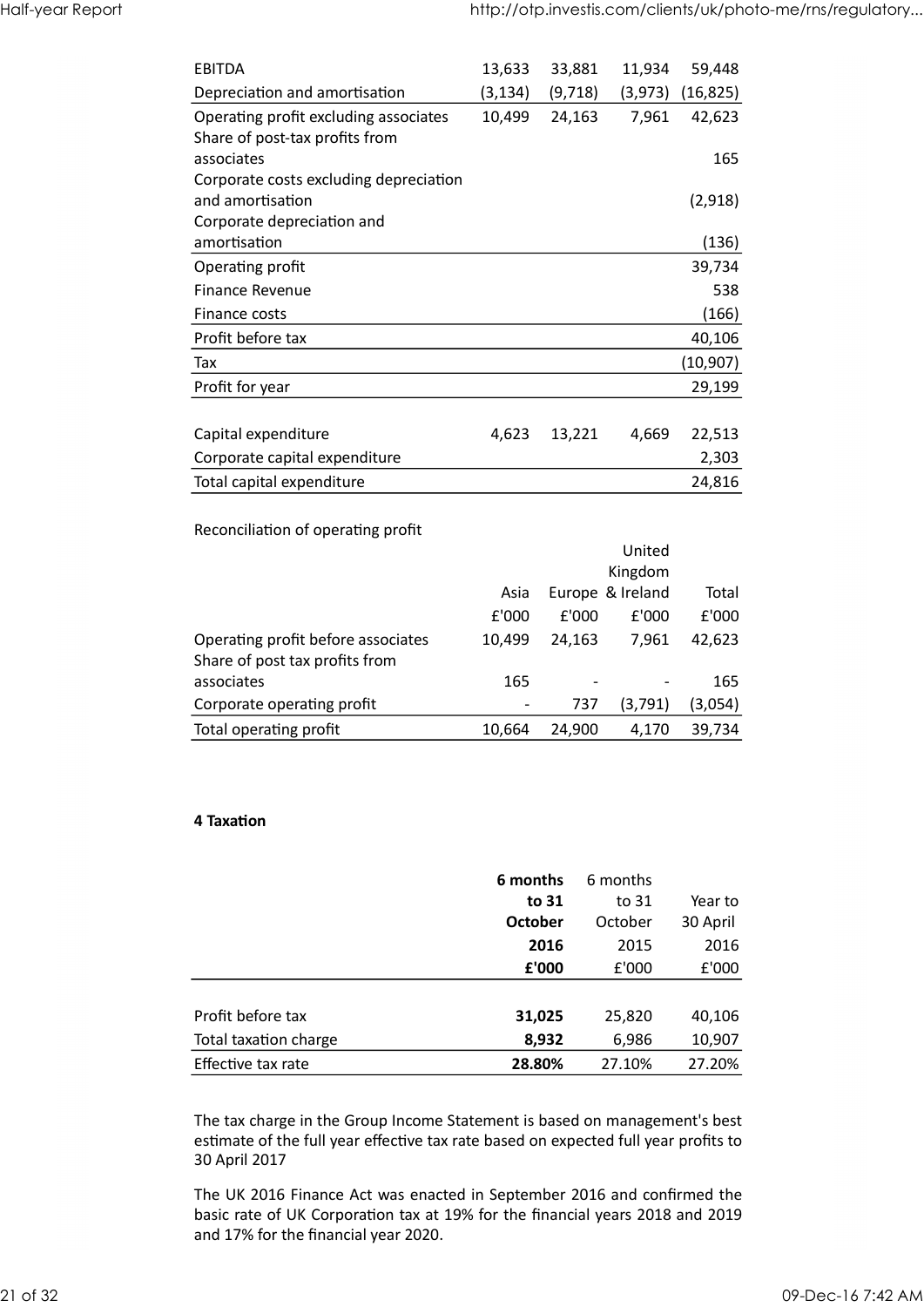#### 5 Dividends

#### Dividends paid and proposed

|                                                                                                                                                                                                                                                                                                                                                                                                                                                                                                                                              |              |       |                                 |       | http://otp.investis.com/clients/uk/photo-me/rns/regulatory |               |
|----------------------------------------------------------------------------------------------------------------------------------------------------------------------------------------------------------------------------------------------------------------------------------------------------------------------------------------------------------------------------------------------------------------------------------------------------------------------------------------------------------------------------------------------|--------------|-------|---------------------------------|-------|------------------------------------------------------------|---------------|
| <b>5 Dividends</b>                                                                                                                                                                                                                                                                                                                                                                                                                                                                                                                           |              |       |                                 |       |                                                            |               |
| Dividends paid and<br>proposed                                                                                                                                                                                                                                                                                                                                                                                                                                                                                                               |              |       |                                 |       |                                                            |               |
|                                                                                                                                                                                                                                                                                                                                                                                                                                                                                                                                              |              |       | 31 October 2016 31 October 2015 |       |                                                            | 30 April 2016 |
|                                                                                                                                                                                                                                                                                                                                                                                                                                                                                                                                              | pence<br>per |       | pence<br>per                    |       | pence<br>per                                               |               |
|                                                                                                                                                                                                                                                                                                                                                                                                                                                                                                                                              | share        | £'000 | share                           | £'000 | share                                                      | £'000         |
| <b>Interim</b>                                                                                                                                                                                                                                                                                                                                                                                                                                                                                                                               |              |       |                                 |       |                                                            |               |
| 2015 paid on 14 May                                                                                                                                                                                                                                                                                                                                                                                                                                                                                                                          |              |       |                                 |       |                                                            |               |
| 2015                                                                                                                                                                                                                                                                                                                                                                                                                                                                                                                                         |              |       | 2.34                            | 8,734 | 2.34                                                       | 8,733         |
| 2016 paid on 12 May<br>2016                                                                                                                                                                                                                                                                                                                                                                                                                                                                                                                  | 2.575        | 9,669 |                                 |       |                                                            |               |
| <b>Final</b>                                                                                                                                                                                                                                                                                                                                                                                                                                                                                                                                 |              |       |                                 |       |                                                            |               |
| 2015 paid 12                                                                                                                                                                                                                                                                                                                                                                                                                                                                                                                                 |              |       |                                 |       |                                                            |               |
| November 2015                                                                                                                                                                                                                                                                                                                                                                                                                                                                                                                                |              |       |                                 |       | 2.54                                                       | 9,484         |
|                                                                                                                                                                                                                                                                                                                                                                                                                                                                                                                                              | 2.575        | 9,669 | 2.34                            | 8,734 | 4.88                                                       | 18,217        |
| Year ending 30 April 2017                                                                                                                                                                                                                                                                                                                                                                                                                                                                                                                    |              |       |                                 |       |                                                            |               |
| The Board has declared an interim dividend of 3.09p per share for the year<br>ending 30 April 2017, to be paid on 11 May 2017 to shareholders on the<br>register at 7 April 2017. The ex- dividend date is 6 April 2017. These<br>consolidated financial statements do not reflect this proposed dividend.                                                                                                                                                                                                                                   |              |       |                                 |       |                                                            |               |
| Six months to 31 October 2016                                                                                                                                                                                                                                                                                                                                                                                                                                                                                                                |              |       |                                 |       |                                                            |               |
| The interim dividend for 2016 of 2.575p per share was paid on 12 May 2016.<br>The final dividend for 2016 of 3.285p per share amounting to £12,365,000 was<br>approved by the shareholders at the Annual General Meeting on 20 October<br>2016. It is included in the amount shown as dividend in transactions with<br>owners of the parent in the Group Statement of Changes in Equity and in<br>current liabilities -trade and other payables in the Group Statement of<br>Financial Position. This dividend was paid on 10 November 2016. |              |       |                                 |       |                                                            |               |
| In addition the Board proposed a special dividend of 2.816p per share,                                                                                                                                                                                                                                                                                                                                                                                                                                                                       |              |       |                                 |       |                                                            |               |
| £10,596,000 which was paid on 10 November 2016. This dividend is not shown                                                                                                                                                                                                                                                                                                                                                                                                                                                                   |              |       |                                 |       |                                                            |               |

#### Year ending 30 April 2017

#### Six months to 31 October 2016

The interim dividend for 2016 of 2.575p per share was paid on 12 May 2016. The final dividend for 2016 of 3.285p per share amounting to £12,365,000 was approved by the shareholders at the Annual General Meeting on 20 October owners of the parent in the Group Statement of Changes in Equity and in 2.575 9,669<br>
2015 paid 12<br>
Rinal<br>
Rinal<br>
Rinal<br>
2.675 9,669 2.34 8,734 4.88 18,217<br>
Year ending 30 April 2017<br>
The Board has declared an interim dividend of 3.09p per share for the year<br>
renting 30 April 2017, to be paid Financial Position. This dividend was paid on 10 November 2016. 2015 paid 12<br>
2015 movember 2015<br>
2.575 9,669 2.34 8,734 4.88 18,217<br> **Year ending 30 April 2017**<br>
The Board has declared an interim dividend of 3.09p per share for the year<br>
ending 30 April 2017, to be paid on 11 May 2017 Extrimential statements of not renet tims proposed unvienditional Six months to 31 October 2016 of 3.575p per share amounting to £1.2,365,000 was approved by the shareholders at the Amound General Meeting on 20 October 201 The interim dividend for 2016 of 2.575p per share was paid on 12 May 2016.<br>The final dividend for 2016 of 3.285p per share amounting to £12,365,000 was<br>approved by the shareholders at the Annual General Meeting on 20 Octob

£10,596,000 which was paid on 10 November 2016. This dividend is not shown in these consolidated financial statements.

#### Six months to 31 October 2015

The final dividend for 2015 of 2.54p per share amounting to £9,484,000 was approved by the shareholders at the Annual General Meeting on 21 October owners of the parent in the Group Statement of Changes in Equity and in Financial Position. This dividend was paid on 12 November 2015. cial dividend of 2.816p per share,<br>bber 2016. This dividend is not shown<br>share amounting to £9,484,000 was<br>saivedend in transactions with<br>ement of Changes in Equity and in<br>caples in the Group Statement of<br>on 12 November 2 ng to £9,484,000 was<br>
eeting on 21 October<br>
in transactions with<br>
ges in Equity and in<br>
Group Statement of<br>
r 2015.<br>
d in the calculation of<br> **months Year**<br> **to 31**<br> **October to 30 April<br>
2015 2016**<br>
5.03p 7.77p<br>
09-Dec-16 amounting to £9,484,000 was<br>
eneral Meeting on 21 October<br>
dividend in transactions with<br>
in the Group Statement of<br>
November 2015.<br>
Anares used in the calculation of<br>
r:<br>
hares used in the calculation of<br>
r:<br>
ports Six mo Six months to 31 October 2015<br>
The final dividend for 2015 of 2.54p per share amounting to £9,484,000 was<br>
approved by the shareholders at the Annual General Meeting on 21 October<br>
2015. It is included in the amount shown The final dividend for 2015 of 2.54p per share amounting to £9,484,000 was<br>approved by the shareholders at the Amund General Meeting on 21 October<br>2015. It is included in the amount shown as dividend in transactions with<br>

#### 6 Earnings per share

The earnings and weighted average number of shares used in the calculation of earnings per share are set out in the table below:

|                          |                | Six months Six months Year |                            |
|--------------------------|----------------|----------------------------|----------------------------|
|                          | to 31          | to $31$                    |                            |
|                          | <b>October</b> |                            | <b>October</b> to 30 April |
|                          | 2016           | 2015                       | 2016                       |
| Basic earnings per share | 5.86p          | 5.03p                      | 7.77p                      |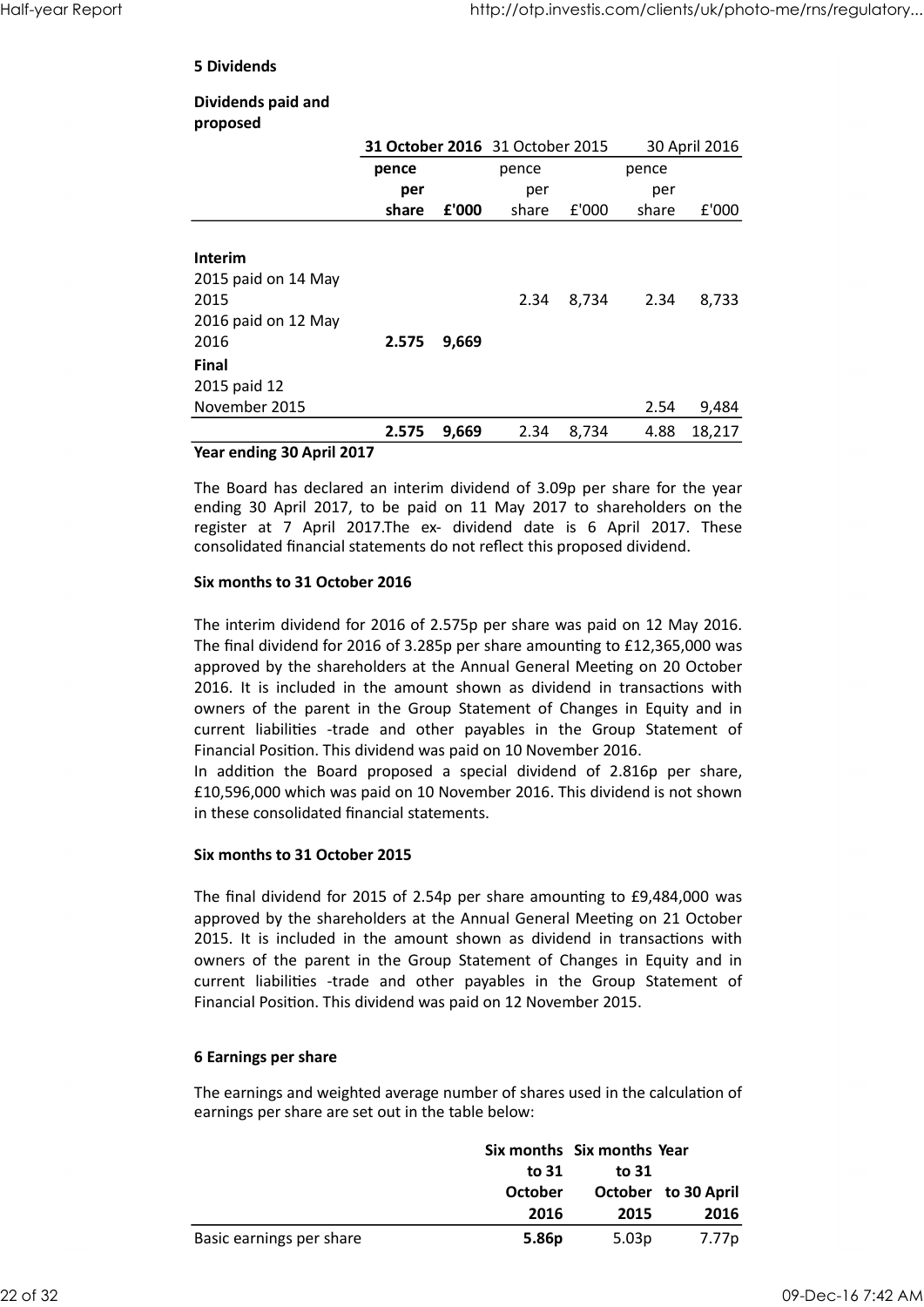| Half-year Report |                                                                                                                     | http://otp.investis.com/clients/uk/photo-me/rns/regulatory |         |                 |
|------------------|---------------------------------------------------------------------------------------------------------------------|------------------------------------------------------------|---------|-----------------|
|                  |                                                                                                                     | 5.84p                                                      | 4.98p   |                 |
|                  | Diluted earnings per share<br>Earnings available to shareholders<br>(E'000)<br>Weighted average number of shares in | 22,020                                                     | 18,768  | 7.72p<br>29,066 |
|                  | issue in the period<br>- basic ('000)                                                                               | 375,838                                                    | 373,338 | 374,121         |

# investment property

| Diluted earnings per share                                                                   |                          | 5.84p                    | 4.98p                         | 7.72p                          |
|----------------------------------------------------------------------------------------------|--------------------------|--------------------------|-------------------------------|--------------------------------|
| Earnings available to shareholders<br>(E'000)                                                |                          | 22,020                   | 18,768                        | 29,066                         |
| Weighted average number of shares in<br>issue in the period                                  |                          |                          |                               |                                |
| - basic ('000)                                                                               |                          | 375,838                  | 373,338                       | 374,121                        |
| - including dilutive share options ('000)                                                    |                          |                          |                               |                                |
|                                                                                              |                          | 377,312                  | 376,981                       | 376,635                        |
| 7 Non-current assets - intangibles, property, plant and equipment and<br>investment property |                          |                          |                               |                                |
|                                                                                              | Goodwill                 | Other<br>Intangible      | Property,<br>assets equipment | plant & Investment<br>property |
|                                                                                              | £'000                    | £'000                    | £'000                         | £'000                          |
|                                                                                              |                          |                          |                               |                                |
| Net book value at 1 May 2015                                                                 | 10,180                   | 6,507                    | 48,263                        | 458                            |
| Exchange adjustment<br>Additions<br>- photobooths & vending                                  | (65)                     | (102)                    | (740)                         | (8)                            |
| machines                                                                                     |                          |                          | 9,059                         |                                |
| - research & development                                                                     |                          | 1,358                    | $\overline{\phantom{a}}$      |                                |
| - other additions                                                                            | 1,571                    | 188                      | 898                           |                                |
| New subsidiaries -net book                                                                   |                          |                          |                               |                                |
| value                                                                                        | $\overline{\phantom{a}}$ | 4                        | 428                           |                                |
| Transfers                                                                                    |                          | 20                       | (20)                          |                                |
| Depreciation provided in the                                                                 |                          |                          |                               |                                |
| period                                                                                       |                          | (651)                    | (7, 330)                      |                                |
| Net book value of disposals                                                                  |                          | (103)                    | (408)                         |                                |
| Net book value at 31 October                                                                 |                          |                          |                               |                                |
| 2015                                                                                         | 11,686                   | 7,221                    | 50,150                        | 450                            |
| Net book value at 1 May 2015                                                                 | 10,180                   | 6,507                    | 48,263                        | 458                            |
| Exchange adjustment                                                                          | 153                      | 327                      | 2,619                         | 33                             |
| Additions                                                                                    |                          |                          |                               |                                |
| - photobooths & vending                                                                      |                          |                          |                               |                                |
| machines                                                                                     | $\overline{\phantom{a}}$ | $\overline{\phantom{a}}$ | 19,402                        |                                |
| - research & development                                                                     |                          | 2,935                    |                               |                                |
| - other additions                                                                            | 1,273                    | 286                      | 2,053                         | 140                            |
| New subsidiaries- net book                                                                   |                          |                          |                               |                                |
| value                                                                                        | $\overline{\phantom{a}}$ | 254                      | 549                           | $\overline{\phantom{a}}$       |
| Transfers                                                                                    |                          | 13                       |                               | $\overline{\phantom{a}}$       |
| Depreciation provided in the                                                                 |                          |                          |                               |                                |
| period                                                                                       | $\overline{\phantom{a}}$ | (1, 548)                 | (15, 411)                     | (2)                            |
| Transfer to asset sheld for                                                                  |                          |                          |                               |                                |
| sale                                                                                         |                          | $\overline{\phantom{a}}$ | (96)                          |                                |
| Net book value of disposals                                                                  |                          | (68)                     | (1, 285)                      | $\overline{\phantom{a}}$       |
| Net book value at 30 April                                                                   |                          |                          |                               |                                |
| 2016                                                                                         | 11,606                   | 8,706                    | 56,094                        | 629                            |
| Net book value at 1 May                                                                      |                          |                          |                               |                                |
| 2016                                                                                         | 11,606                   | 8,706                    | 56,094                        | 629                            |
| <b>Exchange adjustment</b>                                                                   | 394                      | 1,035                    | 7,217                         | 94                             |
| <b>Additions</b>                                                                             |                          |                          |                               |                                |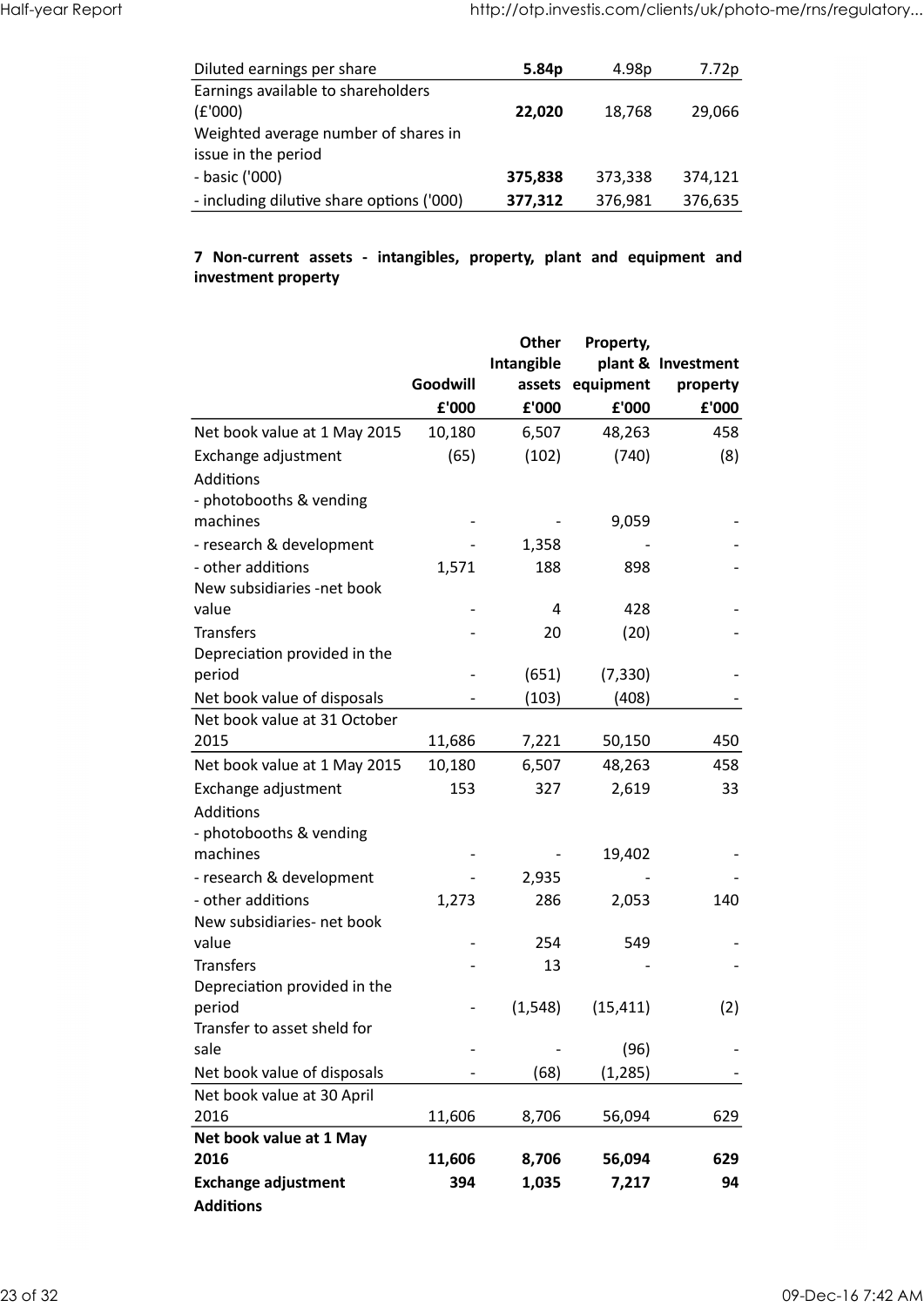| Half-year Report |                                                                                                          |                          | http://otp.investis.com/clients/uk/photo-me/rns/regulatory |                |                          |
|------------------|----------------------------------------------------------------------------------------------------------|--------------------------|------------------------------------------------------------|----------------|--------------------------|
|                  |                                                                                                          |                          |                                                            |                |                          |
|                  | - photobooths & vending                                                                                  |                          |                                                            |                |                          |
|                  | machines                                                                                                 | $\blacksquare$           |                                                            | 17,229         |                          |
|                  | - research & development                                                                                 | $\blacksquare$           | 1,637                                                      | $\blacksquare$ |                          |
|                  | - other additions                                                                                        | $\overline{\phantom{0}}$ | 616                                                        | 1,286          |                          |
|                  | New subsidiaries- net book                                                                               |                          |                                                            |                |                          |
|                  | value                                                                                                    | $\blacksquare$           | 2,965                                                      | 348            |                          |
|                  | Depreciation provided in the                                                                             |                          |                                                            |                |                          |
|                  | period                                                                                                   | $\blacksquare$           | (891)                                                      | (9, 337)       | (8)                      |
|                  | Net book value of disposals                                                                              | $\overline{\phantom{a}}$ | (7)                                                        | (471)          | $\overline{\phantom{a}}$ |
|                  | Net book value at 31                                                                                     |                          |                                                            |                |                          |
|                  | October 2016                                                                                             | 12,000                   | 14,061                                                     | 72,366         | 715                      |
|                  |                                                                                                          |                          |                                                            |                |                          |
|                  | Included in additions for property, plant & equipment are the following<br>amounts under finance leases. |                          |                                                            |                |                          |
|                  |                                                                                                          |                          | 31 October 31 October                                      |                |                          |
|                  |                                                                                                          |                          | 2016 2015                                                  |                | 30 April<br>2016         |
|                  |                                                                                                          |                          | £'000                                                      | £'000          | ${\bf f}$ '000           |
|                  |                                                                                                          |                          |                                                            |                |                          |
|                  | Property, plant & equipment<br>additions - finance leases                                                |                          | 84                                                         | 111            | 319                      |
|                  | 8 Net Cash                                                                                               |                          |                                                            |                |                          |
|                  |                                                                                                          |                          | 31                                                         | 31             |                          |

|                             | 31 October 31 October |       | 30 April |
|-----------------------------|-----------------------|-------|----------|
|                             | 2016 2015             |       | 2016     |
|                             | £'000                 | £'000 | £'000    |
| Property, plant & equipment |                       |       |          |
| additions - finance leases  | 84                    | 111   | 319      |

#### 8 Net Cash

| period                                                                                                                                                                                                                                                                                                                                                                                                                                                                                                          |        | (891)                 | (9, 337) | (8)      |
|-----------------------------------------------------------------------------------------------------------------------------------------------------------------------------------------------------------------------------------------------------------------------------------------------------------------------------------------------------------------------------------------------------------------------------------------------------------------------------------------------------------------|--------|-----------------------|----------|----------|
| Net book value of disposals                                                                                                                                                                                                                                                                                                                                                                                                                                                                                     |        | (7)                   | (471)    |          |
| Net book value at 31                                                                                                                                                                                                                                                                                                                                                                                                                                                                                            |        |                       |          |          |
| October 2016                                                                                                                                                                                                                                                                                                                                                                                                                                                                                                    | 12,000 | 14,061                | 72,366   | 715      |
|                                                                                                                                                                                                                                                                                                                                                                                                                                                                                                                 |        |                       |          |          |
| Included in additions for property, plant & equipment are the following<br>amounts under finance leases.                                                                                                                                                                                                                                                                                                                                                                                                        |        |                       |          |          |
|                                                                                                                                                                                                                                                                                                                                                                                                                                                                                                                 |        | 31 October 31 October |          | 30 April |
|                                                                                                                                                                                                                                                                                                                                                                                                                                                                                                                 |        | 2016 2015             |          | 2016     |
|                                                                                                                                                                                                                                                                                                                                                                                                                                                                                                                 |        | £'000                 | £'000    | £'000    |
| Property, plant & equipment                                                                                                                                                                                                                                                                                                                                                                                                                                                                                     |        |                       |          |          |
| additions - finance leases                                                                                                                                                                                                                                                                                                                                                                                                                                                                                      |        | 84                    | 111      | 319      |
|                                                                                                                                                                                                                                                                                                                                                                                                                                                                                                                 |        |                       |          |          |
| 8 Net Cash                                                                                                                                                                                                                                                                                                                                                                                                                                                                                                      |        |                       |          |          |
|                                                                                                                                                                                                                                                                                                                                                                                                                                                                                                                 |        | 31                    | 31       |          |
|                                                                                                                                                                                                                                                                                                                                                                                                                                                                                                                 |        | <b>October</b>        | October  | 30 April |
|                                                                                                                                                                                                                                                                                                                                                                                                                                                                                                                 |        | 2016                  | 2015     | 2016     |
|                                                                                                                                                                                                                                                                                                                                                                                                                                                                                                                 |        | £'000                 | £'000    | £'000    |
| Cash and cash equivalents per                                                                                                                                                                                                                                                                                                                                                                                                                                                                                   |        |                       |          |          |
| statement of financial position                                                                                                                                                                                                                                                                                                                                                                                                                                                                                 |        | 77,182                | 66,446   | 71,005   |
| Financial assets - held to maturity                                                                                                                                                                                                                                                                                                                                                                                                                                                                             |        | 2,440                 | 2,160    | 2,253    |
| Non-current instalments due on                                                                                                                                                                                                                                                                                                                                                                                                                                                                                  |        |                       |          |          |
| bank loans                                                                                                                                                                                                                                                                                                                                                                                                                                                                                                      |        | (9,304)               | (4, 220) | (8,866)  |
| Current instalments due on bank                                                                                                                                                                                                                                                                                                                                                                                                                                                                                 |        |                       |          |          |
| loans                                                                                                                                                                                                                                                                                                                                                                                                                                                                                                           |        | (1,750)               | (716)    | (1, 515) |
| Non-current finance leases                                                                                                                                                                                                                                                                                                                                                                                                                                                                                      |        | (352)                 | (217)    | (317)    |
| <b>Current finance leases</b>                                                                                                                                                                                                                                                                                                                                                                                                                                                                                   |        | (171)                 | (111)    | (145)    |
| Net cash                                                                                                                                                                                                                                                                                                                                                                                                                                                                                                        |        | 68,045                | 63,342   | 62,415   |
| At 31 October 2016, £2,440,000 (31 October 2015: £2,160,000, 30 April 2016:<br>£2,253,000) of the total net cash comprised bank deposit accounts that are<br>subject to restrictions and are not freely available for use by the Group.                                                                                                                                                                                                                                                                         |        |                       |          |          |
| Cash and cash equivalents per the cash flow comprise cash at bank and in hand<br>and short-term deposit accounts with an original maturity of less than three<br>months, less bank overdrafts.                                                                                                                                                                                                                                                                                                                  |        |                       |          |          |
| Net cash is a non-GAAP measure since it is not defined in accordance with IFRS<br>but is a key indicator used by management in assessing operational<br>performance and financial position strength. The inclusion of items in net cash<br>as defined by the Group may not be comparable with other companies'<br>measurement of net cash/debt. The Group includes in net cash: cash and cash<br>equivalents and certain financial assets (mainly deposits), less instalments on<br>loans and other borrowings. |        |                       |          |          |
| The tables below, which are not currently required by IFRS, reconcile the<br>Group's net cash to the Group's statement of cash flows Management helieves                                                                                                                                                                                                                                                                                                                                                        |        |                       |          |          |

Net cash is a non-GAAP measure since it is not defined in accordance with IFRS performance and financial position strength. The inclusion of items in net cash measurement of net cash/debt. The Group includes in net cash: cash and cash equivalents and certain financial assets (mainly deposits), less instalments on loans and other borrowings. Current finance leases<br>
(171) (111) (145)<br>
Net cash<br>
(68,045 63,342 62,415<br>
At 31 October 2016, £2,440,000 (31 October 2015: £2,160,000, 30 April 2016:<br>
£2,253,000) of the total net cash comprised bank deposit accounts th At 31 October 2016, £2,440,000 (31 October 2015: £2,160,000, 30 April 2016:<br>
£2,253,000) of the total net cash comprised bank deposit accounts that are<br>
subject to restrictions and are not freely available for use by the

Group's net cash to the Group's statement of cash flows. Management believes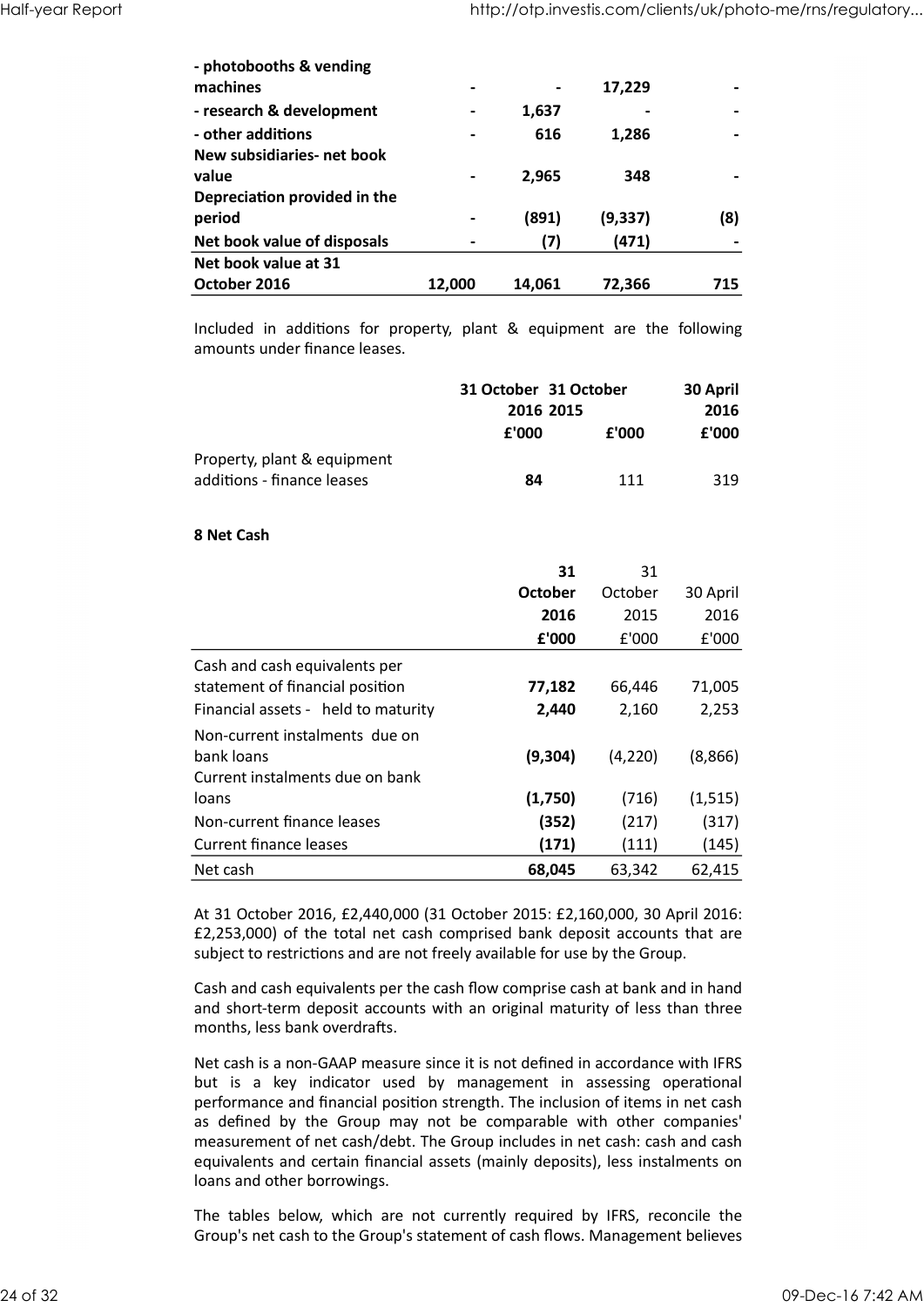http://otp.investis.com/clients/uk/photo-me/rns/regulatory...<br>the presentation of the tables will be of assistance to shareholders.<br>Other movements for loans and finance leases for the period ended 31<br>October 2016 include http://otp.investis.com/clients/uk/photo-me/rns/regulatory...<br>the presentation of the tables will be of assistance to shareholders.<br>Other movements for loans and finance leases for the period ended 31<br>October 2016 include finance leases taken out in the period. In previous periods other movements include cash at bank, loans and leases acquired with acquisition made during the period, as shown in note 11. Half-year Report<br>the presentation of the tables will be of assistance to shareholders.<br>Other movements for loans and finance leases for the period ended 31

| Half-year Report |                                                                                                                                                                                                                                                                                                                                                   |                                   |                                                              | http://otp.investis.com/clients/uk/photo-me/rns/regulatory |                                                 |                                       |
|------------------|---------------------------------------------------------------------------------------------------------------------------------------------------------------------------------------------------------------------------------------------------------------------------------------------------------------------------------------------------|-----------------------------------|--------------------------------------------------------------|------------------------------------------------------------|-------------------------------------------------|---------------------------------------|
|                  | the presentation of the tables will be of assistance to shareholders.                                                                                                                                                                                                                                                                             |                                   |                                                              |                                                            |                                                 |                                       |
|                  | Other movements for loans and finance leases for the period ended 31<br>October 2016 include transfers between non-current and current and new<br>finance leases taken out in the period. In previous periods other movements<br>include cash at bank, loans and leases acquired with acquisition made during<br>the period, as shown in note 11. |                                   |                                                              |                                                            |                                                 |                                       |
|                  |                                                                                                                                                                                                                                                                                                                                                   | £'000                             | 1 May Exchange<br>£'000                                      | Other<br>2015 difference movements<br>£'000                | Cash<br>flow<br>£'000                           | 31<br><b>October</b><br>2015<br>£'000 |
|                  | Cash and cash<br>equivalents per<br>statement of financial                                                                                                                                                                                                                                                                                        |                                   |                                                              |                                                            |                                                 |                                       |
|                  | position<br>Financial assets - held to                                                                                                                                                                                                                                                                                                            | 58,632                            | (769)                                                        |                                                            | 8,583<br>$\sim$                                 | 66,446                                |
|                  | maturity<br>Non-current loans<br><b>Current loans</b>                                                                                                                                                                                                                                                                                             | 2,220<br>$\overline{\phantom{a}}$ | (45)<br>$\overline{\phantom{a}}$<br>$\overline{\phantom{a}}$ | (716)                                                      | (15)<br>615 (4,835)<br>$\overline{\phantom{a}}$ | 2,160<br>(4, 220)<br>(716)            |
|                  | Non-current leases<br><b>Current leases</b>                                                                                                                                                                                                                                                                                                       | (124)<br>(59)                     | 1<br>1                                                       | (94)<br>(94)                                               | $\overline{\phantom{a}}$<br>41                  | (217)<br>(111)                        |
|                  | Net cash                                                                                                                                                                                                                                                                                                                                          | 60,669                            | (812)                                                        | (289)                                                      | 3,774                                           | 63,342                                |
|                  |                                                                                                                                                                                                                                                                                                                                                   | 1 May<br>${\bf f}$ '000           | <b>Exchange</b><br>${\bf f}$ '000                            | Other<br>2015 difference movements<br>£'000                | flow<br>£'000                                   | Cash 30 April<br>2016<br>£'000        |
|                  | Cash and cash<br>equivalents per<br>statement of financial                                                                                                                                                                                                                                                                                        |                                   |                                                              |                                                            |                                                 |                                       |
|                  | position<br>Financial assets - held to                                                                                                                                                                                                                                                                                                            | 58,632                            | 3,694                                                        |                                                            | 8,679<br>$\sim$                                 | 71,005                                |
|                  | maturity<br>Non-current loans<br><b>Current loans</b>                                                                                                                                                                                                                                                                                             | 2,220<br>$\blacksquare$           | 62<br>$\overline{\phantom{a}}$<br>$\overline{\phantom{a}}$   | $\overline{\phantom{a}}$                                   | (29)<br>$(76)$ $(8,790)$<br>$(24)$ $(1,491)$    | 2,253<br>(8,866)<br>(1, 515)          |
|                  | Non-current leases<br><b>Current leases</b>                                                                                                                                                                                                                                                                                                       | (124)<br>(59)                     | (20)<br>(10)                                                 | (244)<br>(152)                                             | 71<br>76                                        | (317)<br>(145)                        |
|                  | Net cash                                                                                                                                                                                                                                                                                                                                          | 60,669                            | 3,726                                                        |                                                            | $(496)$ $(1,484)$                               | 62,415                                |
|                  |                                                                                                                                                                                                                                                                                                                                                   | £'000                             | 1 May Exchange<br>£'000                                      | Other<br>2016 difference movements<br>£'000                | flow<br>£'000                                   | 31<br>Cash October<br>2016<br>£'000   |
|                  | Cash and cash<br>equivalents per<br>statement of financial<br>position<br>Financial assets - held to                                                                                                                                                                                                                                              | 71,005                            | 4,276                                                        |                                                            | 1,901<br>$\sim$                                 | 77,182                                |
|                  | maturity                                                                                                                                                                                                                                                                                                                                          | 2,253                             | 198                                                          | $\overline{\phantom{a}}$                                   | (11)                                            | 2,440                                 |
| 25 of 32         |                                                                                                                                                                                                                                                                                                                                                   |                                   |                                                              |                                                            |                                                 |                                       |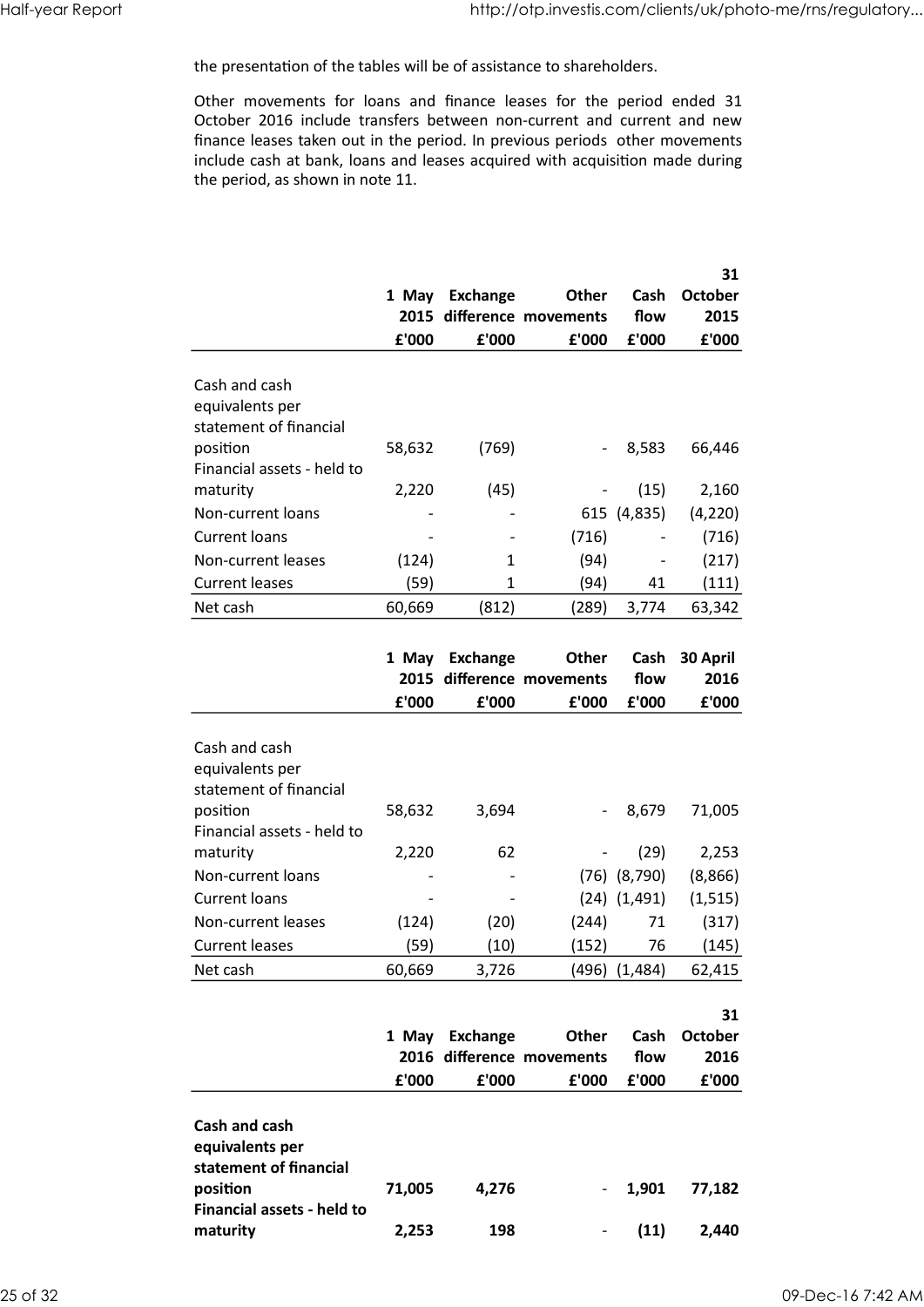| Half-year Report |                                                                                                                                                                                |                   |               | http://otp.investis.com/clients/uk/photo-me/rns/regulatory |                          |                  |
|------------------|--------------------------------------------------------------------------------------------------------------------------------------------------------------------------------|-------------------|---------------|------------------------------------------------------------|--------------------------|------------------|
|                  |                                                                                                                                                                                |                   |               |                                                            |                          |                  |
|                  | <b>Non-current loans</b><br><b>Current loans</b>                                                                                                                               | (8,866)           | (1, 316)      | 878                                                        | $\overline{\phantom{a}}$ | (9, 304)         |
|                  | <b>Non-current leases</b>                                                                                                                                                      | (1, 515)<br>(317) | (224)<br>(57) | (878)<br>22                                                | 867<br>$\blacksquare$    | (1,750)<br>(352) |
|                  | <b>Current leases</b>                                                                                                                                                          | (145)             | (23)          | (106)                                                      | 103                      | (171)            |
|                  | Net cash                                                                                                                                                                       | 62,415            | 2,854         | (84)                                                       | 2,860                    | 68,045           |
|                  |                                                                                                                                                                                |                   |               |                                                            |                          |                  |
|                  | 9 Fair Values                                                                                                                                                                  |                   |               |                                                            |                          |                  |
|                  | Fair values of financial instruments by class                                                                                                                                  |                   |               |                                                            |                          |                  |
|                  | There is no difference between the fair values and the carrying value of<br>financial assets and financial liabilities held in the Group's Statement of<br>financial position. |                   |               |                                                            |                          |                  |
|                  | Held to maturity, available-for-sale financial assets and derivatives                                                                                                          |                   |               |                                                            |                          |                  |
|                  | The fair value is based on quoted prices at the balance sheet date for quoted<br>investments and other valuation techniques for unquoted investments. For                      |                   |               |                                                            |                          |                  |

#### 9 Fair Values

#### Fair values of financial instruments by class

#### Held to maturity, available-for-sale financial assets and derivatives

The fair value is based on quoted prices at the balance sheet date for quoted investments and other valuation techniques for unquoted investments. For restricted deposits accounts held to maturity, the fair value is estimated at the present value of future cash flows, discounted at the market rate of interest at the balance sheet date.

#### Trade and other receivables

The fair value of trade and other receivables is estimated at the present value of future cash flows, discounted at the market rate of interest at the balance sheet date if the effect is material.

#### Cash and cash equivalents

The fair value of cash and cash equivalents is estimated at its carrying value where cash is repayable on demand. For short-term cash deposits and other items not repayable on demand, fair value is estimated at the present value of future cash flows, discounted at the market rate of interest at the balance sheet date.

#### Interest bearing borrowings

Fair value is calculated based on the present value of future principal and interest cash flows discounted at the market rate of interest at the balance sheet date. For finance leases the market rate of interest is determined by reference to similar lease agreements.

#### Trade and other payables

The fair value of trade and other payables is estimated as the present value of future cash flows, discounted at the market rate of interest at the balance sheet date if the effect is material.

FRS13 requires an analysis of financial instruments carried at fair value by valuation method as follows.

Level 1 - quoted prices in active markets for identical assets or liabilities Level 2 - inputs other than quoted prices included within level 1 that are observable for the asset or liability, either directly ( that is, as process) or indirectly (that is derived from prices). reference to similar lease agreements.<br>
Trade and other payables<br>
The fair value of trade and other payables is estimated as the present value of<br>
future cash flows, discounted at the market rate of interest at the balance

Level 3 - inputs for asset or liability that are not based on observable market data.

The Group's financial instruments are fair valued at level 2.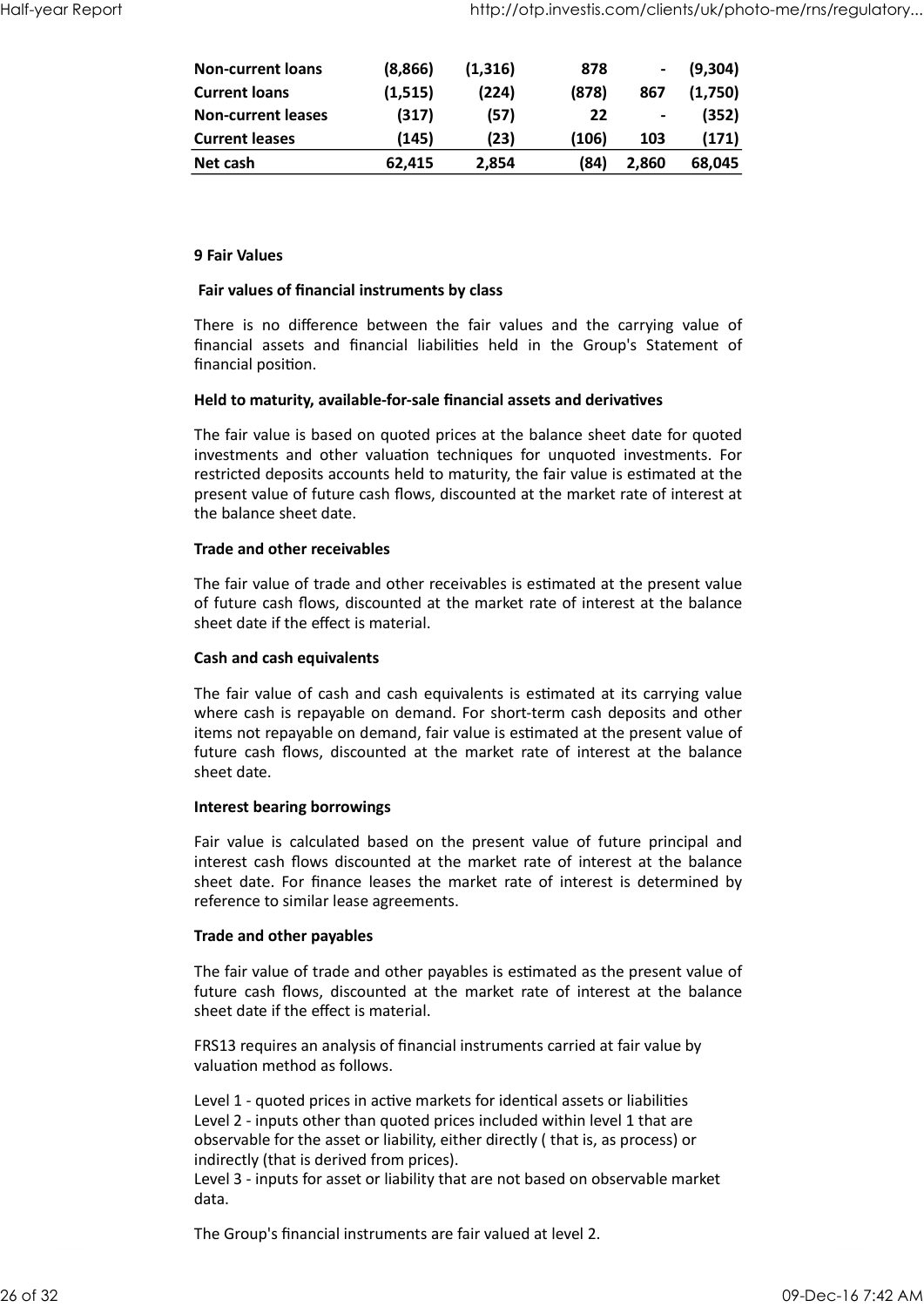#### Financial Instruments by category

| Half-year Report |                                                                                                                         | http://otp.investis.com/clients/uk/photo-me/rns/regulatory |                                                            |                                               |
|------------------|-------------------------------------------------------------------------------------------------------------------------|------------------------------------------------------------|------------------------------------------------------------|-----------------------------------------------|
|                  |                                                                                                                         |                                                            |                                                            |                                               |
|                  | <b>Financial Instruments by category</b>                                                                                |                                                            |                                                            |                                               |
|                  | The tables below show financial instruments by category                                                                 |                                                            |                                                            |                                               |
|                  | 31 October 2016                                                                                                         | Loans and<br>receivables                                   | <b>Available</b><br>for sale                               | <b>Total</b>                                  |
|                  | Assets as per statement of financial<br>position                                                                        | £'000                                                      | £'000                                                      | £'000                                         |
|                  | Other financial assets - held to maturity<br>Other financial assets - available for sale                                | 2,440<br>$\overline{\phantom{a}}$                          | 87                                                         | 2,440<br>87                                   |
|                  | Trade and other receivables<br><b>Cash and cash equivalents</b>                                                         | 18,276<br>77,182                                           | $\overline{\phantom{a}}$                                   | 18,276<br>77,182                              |
|                  | <b>Total</b>                                                                                                            | 97,898                                                     | 87                                                         | 97,985                                        |
|                  |                                                                                                                         | Other<br>financial<br>liabilities at<br>amortised          |                                                            |                                               |
|                  |                                                                                                                         | cost<br>£'000                                              |                                                            | <b>Total</b><br>${\bf f}$ '000                |
|                  | Liabilities as per statement of financial<br>position                                                                   |                                                            |                                                            |                                               |
|                  | <b>Borrowings</b><br><b>Leases</b><br>Trade and other payables excluding                                                | 11,054<br>523                                              |                                                            | 11,054<br>523                                 |
|                  | non-financial liabilities<br><b>Total</b>                                                                               | 48,648<br>60,225                                           |                                                            | 48,648<br>60,225                              |
|                  |                                                                                                                         |                                                            |                                                            |                                               |
|                  | 31 October 2015                                                                                                         | Loans and<br>receivables<br>£'000                          | Available<br>for sale<br>£'000                             | Total<br>£'000                                |
|                  | Assets as per statement of financial<br>position                                                                        |                                                            |                                                            |                                               |
|                  | Other financial assets - held to maturity<br>Other financial assets - available for sale<br>Trade and other receivables | 2,160<br>$\overline{\phantom{a}}$                          | 69                                                         | 2,160<br>69                                   |
|                  | Cash and cash equivalents<br>Total                                                                                      | 9,616<br>66,446<br>78,222                                  | $\overline{\phantom{a}}$<br>$\overline{\phantom{a}}$<br>69 | 9,616<br>66,446<br>78,291                     |
|                  |                                                                                                                         | Other<br>financial<br>liabilities at                       |                                                            |                                               |
|                  |                                                                                                                         | amortised<br>cost<br>£'000                                 |                                                            | Total<br>$\ensuremath{\mathsf{E}}\xspace'000$ |
|                  | Liabilities as per statement of financial<br>position                                                                   |                                                            |                                                            |                                               |
|                  | Borrowings<br>Leases<br>Trade and other payables excluding                                                              | 4,936<br>328                                               |                                                            | 4,936<br>328                                  |
|                  | non-financial liabilities                                                                                               | 31,077                                                     |                                                            | 31,077                                        |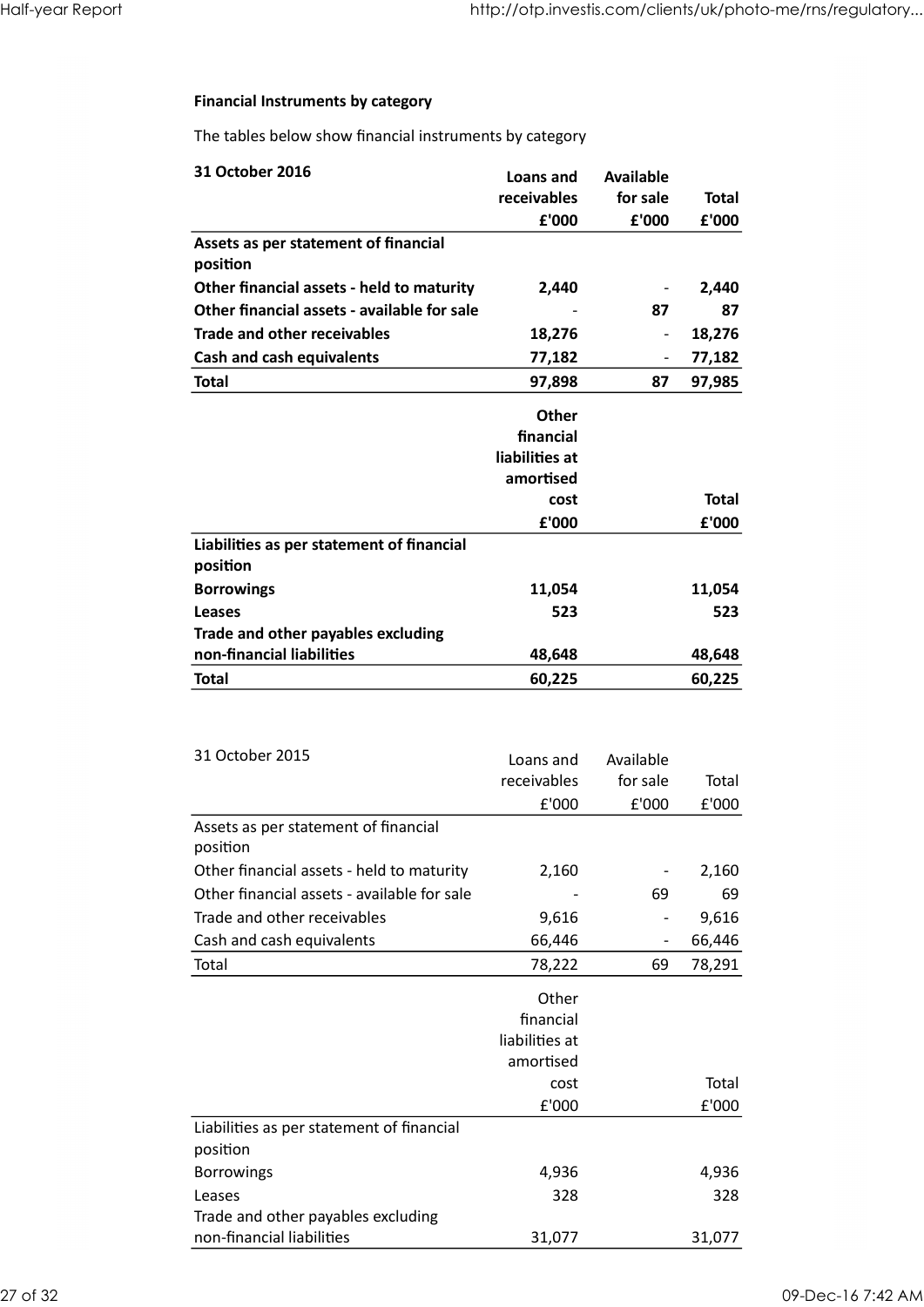| http://otp.investis.com/clients/uk/photo-me/rns/regulatory<br>Half-year Report | Total | 36,341 | 36,341 |  |
|--------------------------------------------------------------------------------|-------|--------|--------|--|
|                                                                                |       |        |        |  |
|                                                                                |       |        |        |  |
|                                                                                |       |        |        |  |
|                                                                                |       |        |        |  |
|                                                                                |       |        |        |  |
|                                                                                |       |        |        |  |
|                                                                                |       |        |        |  |
|                                                                                |       |        |        |  |
|                                                                                |       |        |        |  |
|                                                                                |       |        |        |  |
|                                                                                |       |        |        |  |

|                                                                                          | http://otp.investis.com/clients/uk/photo-me/rns/regulatory |                          |                                      |
|------------------------------------------------------------------------------------------|------------------------------------------------------------|--------------------------|--------------------------------------|
|                                                                                          |                                                            |                          |                                      |
| Total                                                                                    | 36,341                                                     |                          | 36,341                               |
|                                                                                          |                                                            |                          |                                      |
|                                                                                          |                                                            |                          |                                      |
| 30 April 2016                                                                            | Loans and                                                  | Available                |                                      |
|                                                                                          | receivables                                                | for sale                 | Total                                |
|                                                                                          | f'000                                                      | £'000                    | £'000                                |
| Assets as per statement of financial                                                     |                                                            |                          |                                      |
| position                                                                                 |                                                            |                          |                                      |
| Other financial assets - held to maturity<br>Other financial assets - available for sale | 2,253                                                      | 75                       | 2,253<br>75                          |
| Trade and other receivables                                                              | $\overline{\phantom{a}}$<br>12,247                         | $\overline{\phantom{a}}$ | 12,247                               |
| Cash and cash equivalents                                                                | 71,005                                                     |                          | 71,005                               |
| Total                                                                                    | 85,505                                                     | 75                       | 85,580                               |
|                                                                                          |                                                            |                          |                                      |
|                                                                                          | Other<br>financial                                         |                          |                                      |
|                                                                                          | liabilities at                                             |                          |                                      |
|                                                                                          | amortised                                                  |                          |                                      |
|                                                                                          | cost                                                       |                          | Total                                |
|                                                                                          | £'000                                                      |                          | $\ensuremath{\mathsf{E}}\xspace'000$ |
| Liabilities as per statement of financial                                                |                                                            |                          |                                      |
| position                                                                                 |                                                            |                          |                                      |
| Borrowings<br>Leases                                                                     | 10,381<br>462                                              |                          | 10,381<br>462                        |
|                                                                                          |                                                            |                          |                                      |
|                                                                                          | 34,005                                                     |                          | 34,005                               |
| Trade and other payables excluding<br>non-financial liabilities                          |                                                            |                          |                                      |
| Total                                                                                    | 44,848                                                     |                          | 44,848                               |

#### 10 Related parties

The Group's significant related parties are disclosed in the 2016 Annual Report and include its associates, its pension funds and the Company's Directors. During the 6 months ended 31 October 2016, there were no new related parties and no additional related party transactions have Leases<br>
Trade and other payables excluding<br>
Then and other payables excluding<br>
14,848 and at 31 October 2015 is £400,000 contingent consideration relating to<br>
14.848 and at 31 October 2015 is £400,000 contingent considerat performance of the Group. In addition there were no material changes in the nature and relationship of transactions with related parties to those identified in the 2016 Annual Report. In Group's significant related parties are disclosed in the 2016 Annual<br>The Group's significant related associates, its pension funds and the Company's<br>Directors. During the 6 months ended 31 October 2016, there were no<br>ne The Group's significant related parties are disclosed in the 2016 Annual<br>Report and include its associates, its pension funds and the Company's<br>Directors. During the 6 months ended 31 October 2016, there were no<br>new relate Report an include its associates, its pension tunuss and the Company's<br>Directors. During the 6 months ended 31 October 2016, there were no<br>new related parties and no additional related party transactions have<br>taken place t

#### 11 Business combinations

#### Current period

The Group has completed its acquisition of the Photo Division of Asda Stores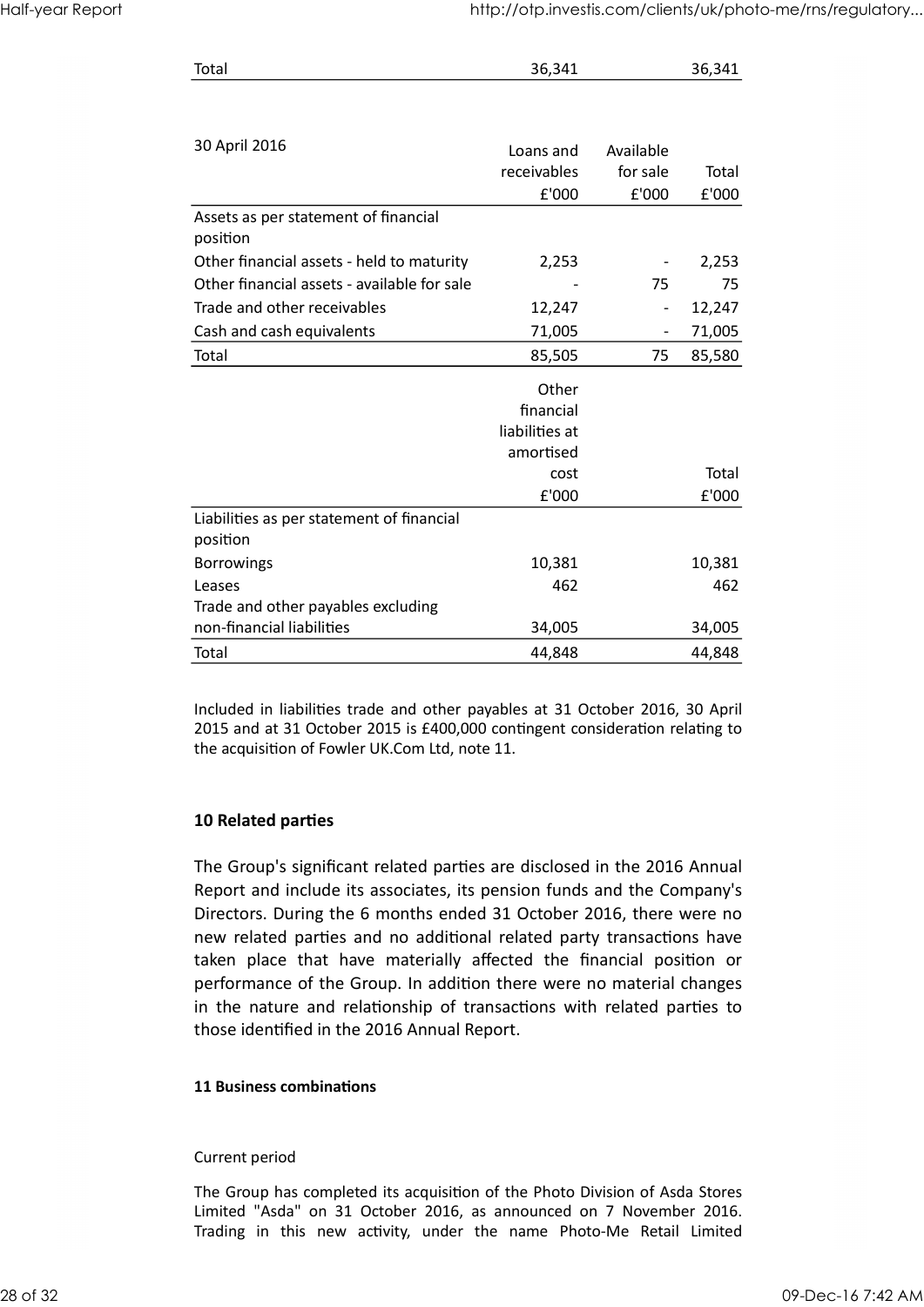http://otp.investis.com/clients/uk/photo-me/rns/regulatory...<br>
commenced on 1 November 2016.<br>
The table below shows assets acquired and the consideration paid and<br>
payable.<br>
f<sup>'000</sup> payable. Half-year Report http://otp.investis.com/clients/uk/photo-me/rns/regulatory...<br>commenced on 1 November 2016.<br>The table below shows assets acquired and the consideration paid and

|                                                                                  | http://otp.investis.com/clients/uk/photo-me/rns/regulatory |  |
|----------------------------------------------------------------------------------|------------------------------------------------------------|--|
| commenced on 1 November 2016.                                                    |                                                            |  |
| The table below shows assets acquired and the consideration paid and<br>payable. |                                                            |  |
|                                                                                  |                                                            |  |
|                                                                                  | £'000                                                      |  |
| Intangible assets                                                                | 2,965                                                      |  |
| Property, plant & equipment                                                      | 348                                                        |  |
| Inventory                                                                        | 500                                                        |  |
| <b>Total assets</b>                                                              | 3,813                                                      |  |
| Satisfied by                                                                     |                                                            |  |
| Cash paid                                                                        | 1,063                                                      |  |
| Deferred consideration                                                           | 2,250                                                      |  |
| Trade and other payables                                                         | 500                                                        |  |
|                                                                                  |                                                            |  |
| <b>Total consideration paid and deferred</b>                                     |                                                            |  |

Prior periods

The Group completed its acquisition of 100% of the share capital and voting interests in Fowler UK.com Ltd ("Fowler") in early November 2015. Fowler is a UK company which supplies and installs laundry and catering equipment. The acquisition was effective on 1 October 2015 and Fowler was consolidated in the Group's consolidated results and balance sheet from that date. Details of this transaction are shown in note 30 to the Annual Report for the year ended 2016. Prior periods<br>
The Group completed its acquisition of 100% of the share capital and voting<br>
interests in Fowler UK.com td ("Fowler") in early November 2015. Fowler is a<br>
UK company which supplies and installs laundry and c interests in Fowier UK.com Ltd ("Fowier") in early November 2015. Fowler is a<br>UK company which supplies and installs laundry and catering equipment. The<br>diction was effective on 1 October 2015 and Fowler was consolidated i

#### RESPONSIBILITY STATEMENT OF THE DIRECTORS IN RESPECT OF THE HALF-YEARLY FINANCIAL REPORT

We confirm that to the best of our knowledge:

accordance with IAS 34 Interim Financial Reporting as adopted by the EU;

information required by:

(a) DTR 4.2.7R of the Disclosure Guidance and Transparency Rules, being an indication of important events that have occurred during the first six months of the financial year and their impact on the condensed set of **RESPONSIBILITY STATEMENT OF THE DIRECTORS IN RESPECT OF THE**<br> **HALF-YEARLY FINANCIAL REPORT**<br>
We confirm that to the best of our knowledge:<br>
• The condensed set of financial statements has been prepared in<br>
accordance wit uncertainties for the remaining six months of the year; and • The condensed set of financial statements has been prepared in<br>accordance with IAS 34 Interim Financial Reporting as adopted by the<br>EU;<br>
• The Interim Management Report includes a fair review of the<br>
information require

(b) DTR 4.2.8R of the Disclosure Guidance and Transparency Rules, being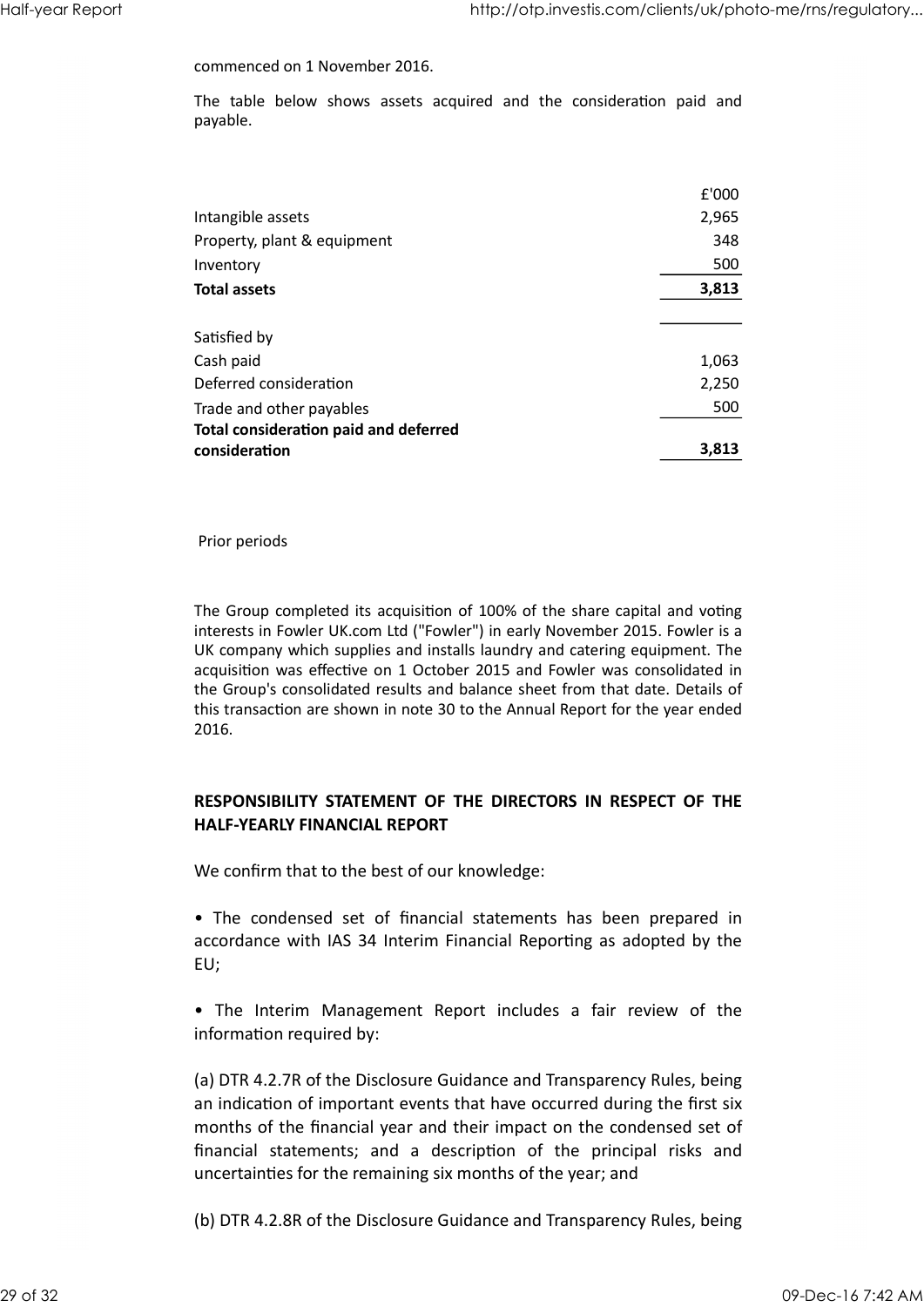related party transactions that have taken place in the first six months of the current financial year and that have materially affected the financial http://otp.investis.com/clients/uk/photo-me/ms/regulatory...<br>related party transactions that have taken place in the first six months of<br>the current financial year and that have materially affected the financial<br>position o changes in the related party transactions described in the last annual report that could do so. Half-year Report<br>
related party transactions that have taken place in the first six months of<br>
the current financial year and that have materially affected the financial<br>
the current financial year and that have materially

By order of the Board

John Lewis (Non-executive Chairman)

Serge Crasnianski (Chief Executive Officer and Deputy Chairman)

8 December 2016

#### INDEPENDENT REVIEW REPORT TO PHOTO-ME INTERNATIONAL PLC

#### **Introduction**

position or performance of the entity during that period; and any<br>changes in the related party transactions described in the last annual<br>report that could do so.<br>By order of the Board<br>Dohn Lewis (Non-executive Chairman)<br>Se statements in the half-yearly financial report for the six months ended 31 October 2016 which comprises the Group condensed statement of comprehensive income, the Group condensed statement of financial position, the Group condensed statement of By order of the Board<br>
John Lewis (Non-executive Chairman)<br>
Serge Crasnianski (Chief Executive Officer and Deputy Chairman)<br>
8 December 2016<br>
INDEPENDENT REVIEW REPORT TO PHOTO-ME INTERNATIONAL PLC<br>
INTERNATIONAL PLC<br>
INTE explanatory notes. We have read the other information contained in the half-yearly financial report and considered whether it contains any apparent misstatements or John Lewis (Non-executive Chairman)<br>Serge Crasnianski (Chief Executive Officer and Deputy Chairman)<br>8 December 2016<br>INDEPENDENT REVIEW REPORT TO PHOTO-ME INTERNATIONAL PLC<br>Introduction<br>We have been engaged by the Compaony statements. Serge Crasnianski (Chief Executive Officer and Deputy Chairman)<br>
8 December 2016<br>
INDEPENDENT REVIEW REPORT TO PHOTO-ME INTERNATIONAL PLC<br>
Introduction<br>
We have been engaged by the Company to review the condensed set of fi Serge Crasnianski (Chief Executive Officer and Deputy Chairman)<br>
8 December 2016<br>
INDEPENDENT REVIEW REPORT TO PHOTO-ME INTERNATIONAL PLC<br>
INTOGUITED MEVENT REVIEW REPORT TO PHOTO-ME INTERNATIONAL PLC<br>
INTOGUITED WIRE the (S) December 2016<br>
(INDEPENDENT REVIEW REPORT TO PHOTO-ME INTERNATIONAL PLC<br>
Introduction<br>
We have been engaged by the Company to review the condensed set of financial<br>
statements in the half-yearly financial report for th **INDEPENDENT REVIEW REPORT TO PHOTO-ME INTERNATIONAL PLC**<br>
Introduction<br>
We have been engaged by the Company to review the condensed set of financial<br>
statements in the half-yearly financial report for the six months ended

Guidance and Transparency Rules ("the DTR") of the UK's Financial Conduct Authority Company those matters we are required to state to it in this report and for no other responsibility to anyone other than the Company for our review work, for this report, or for the conclusions we have reached. East nows, uie oriony condensed valent into transposite the effected valent particles weld the their information contained in the half-yearly<br>financial report and considered whether it contains any apparent misstatements o expandioly holes. We have lead to outer immulation contained in the inari-yearly financial report and considered whether it contains any apparent misstatements or material inconsistencies with the information in the conden

#### Directors' responsibilities

The half-yearly financial report is the responsibility of, and has been approved by, the directors. The directors are responsible for preparing the half-yearly financial report in accordance with the DTR of the UK FCA.

As disclosed in note 2, the annual financial statements of the Group are prepared in accordance with IAS 34 Interim Financial Reporting as adopted by the EU.

#### Our responsibility

Our responsibility is to express to the Company a conclusion on the condensed set of financial statements in the half-yearly financial report based on our review.

#### Scope of review

("the UK FCA"). Our review has been undertaken so that we might state to the Company those matters we are required to state to it in this report and for no other purpose. To the fullest exert permitted by law, we do not ac Engagements (UK and Ireland) 2410 Review of Interim Financial Information Performed by the Independent Auditor of the Entity issued by the Auditing Practices Board for use responsibility to anyone other than the Company for our review work, for this report,<br>Directors' responsibilities<br>The half-yearly financial report is the responsibility of, and has been approved by, the<br>directors' responsi primarily of persons responsible for financial and accounting matters, and applying analytical and other review procedures. A review is substantially less in scope than an directors. The directors are responsible for preparing the half-yearly financial report in<br>accordance with the DTK of the UK FCA.<br>As disclosed in note 2, the annual fiamchat statements of the Group are prepared in<br>accordan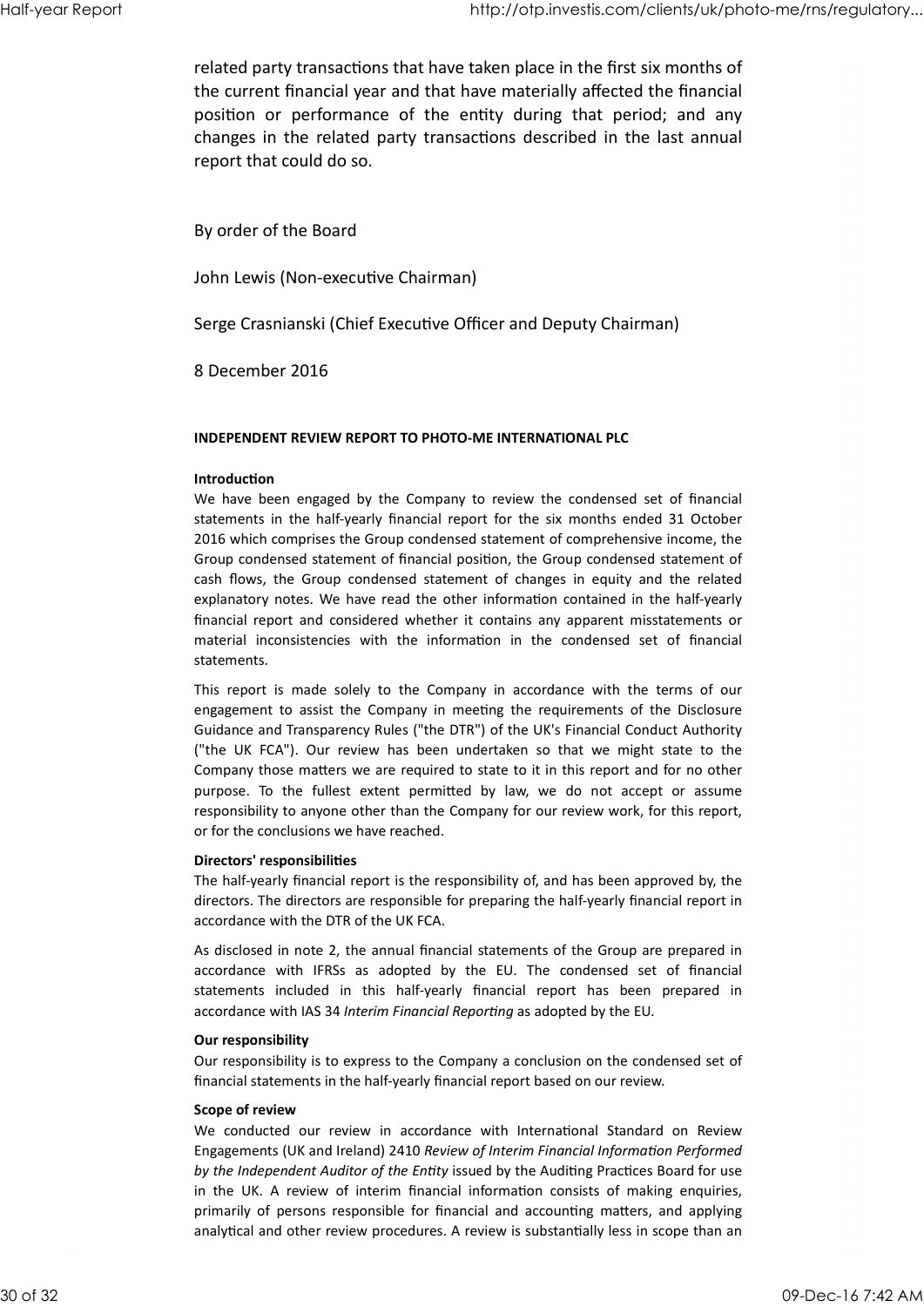http://otp.investis.com/clients/uk/photo-me/rns/regulatory...<br>audit conducted in accordance with International Standards on Auditing (UK and<br>Ireland) and consequently does not enable us to obtain assurance that we would<br>be http://otp.investis.com/clients/uk/photo-me/rns/regulatory...<br>
audit conducted in accordance with International Standards on Auditing (UK and<br>
Ireland) and consequently does not enable us to obtain assurance that we would<br> http://otp.investis.com/clients/uk/photo-me/rns/regulatory...<br>audit conducted in accordance with International Standards on Auditing (UK and<br>Ireland) and consequently does not enable us to obtain assurance that we would<br>be Accordingly, we do not express an audit opinion. Half-year Report<br>audit conducted in accordance with International Standards on Auditing (UK and<br>Ireland) and consequently does not enable us to obtain assurance that we would<br>hecome aware of all significant matters that mi

#### Conclusion

Based on our review, nothing has come to our attention that causes us to believe that the condensed set of financial statements in the half-yearly financial report for the six months ended 31 October 2016 is not prepared, in all material respects, in accordance with IAS 34 as adopted by the EU and the DTR of the UK FCA.

Steve Masters for and on behalf of KPMG LLP Chartered Accountants 1 Forest Gate Brighton Road **Crawley** RH11 9PT

8 December 2016

#### Note:

a) The maintenance and integrity of the Photo-Me International plc website is the responsibility of the directors; the work carried out by the auditors does note was entitled Accountants<br>
of a rand on behalf of KPMG LIP<br>
I Forest Gate<br>
Brighton Road<br>
Crawley<br>
RH119FT<br>
8 December 2016<br>
Note:<br>
Note:<br>
Note:<br>
Note:<br>
and interpretacy and integrity of the Photo-Me International plc Accountered Accounters<br>
1 Forest Gate<br>
1 Fighton Road<br>
Crawley<br>
RH11 9PT<br>
8 December 2016<br>
Alter esponsibility of the Photo-Me International plc website is<br>
a) The maintenance and integrity of the Photo-Me International pl financial statements since they were initially presented on the website. Crawley<br>
B) The maintenance and integrity of the Photo-Me International plc website is<br>
a) The maintenance and integrity of the Photo-Me International plc website is<br>
the responsibility of the directors; the work carried o RH119PT<br>a) The maintenance and integrity of the Photo-Me International plc website is<br>a) The maintenance and integrity of the Photo-Me International plc website is<br>the responsibility of the directors; the work carried out Note:<br>
a) The maintenance and integrity of the Photo-Me International plc website is<br>
the responsibility of the directors; the work carried out by the auditors does<br>
not involve consideration of these matters and, accordin

jurisdictions.

This Interim Financial Report is addressed to the shareholders of Photo-Me Note:<br>
a) The maintenance and integrity of the Photo-Me International plc website is<br>
the responsibility of the directors; the work carried out by the auditors does<br>
not involve consideration of these matters and, accordin Note:<br>
a) The maintenance and integrity of the Photo-Me International plc website is<br>
the responsibility of the directors; the work carried out by the auditors does<br>
not involve consideration of these matters and, accordin performance during the 6 months to 31 October 2016. It has been prepared to provide additional information to shareholders to enable them to access the Group's strategies, performance and the potential for those strategies to succeed. It should not be relied upon for any other purpose. This Interim Financial Report contains certain forward-order of the present of financial Statements may differ from legislation in other purisdictions.<br> **CAUTIONARY STATEMENT AND DISCLAIMERS**<br>
This Interim Financial Report **CAUTIONARY STATEMENT AND DISCLAIMERS**<br>This Interim Financial Report is addressed to the shareholders of Photo-Me<br>International plc and has been prepared solely to provide information to<br>them. This report is intended to in This Interim Financial Report is addressed to the shareholders of Photo-Me<br>International plc and has been prepared solely to provide information to<br>them. This report is intended to inform the shareholders of the Group's<br>pe

which are subject to risk factors associated with, among other things, the economic and business circumstances occurring from time to time in the countries and markets in which the Group operates. It is believed that the expectations reflected in this report are reasonable but they may be affected